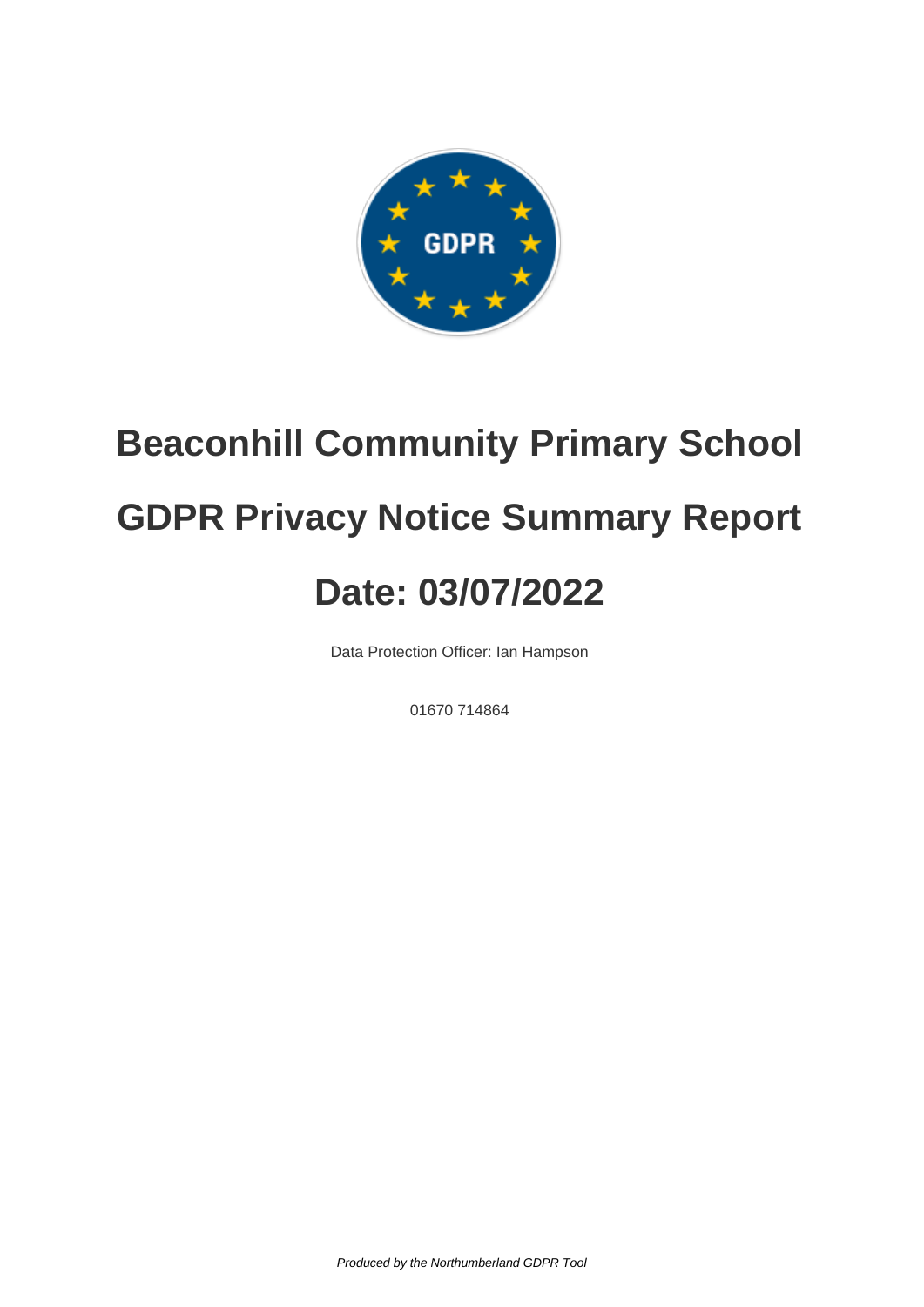### **Introduction**

Under the General Data Protection Regulations (GDPR), individuals have a right to be informed about how the school uses any personal data that we hold about them. This report provides information on the kinds of personal data we hold as a school and why and how we might use it.

Schools use a variety of personal data as part of their work and we take great care to ensure that this information is kept safe and secure. Personal data includes things like names, addresses and age, information that we need in order to comply with our statutory role in educating pupils.

Most of this data is essential and does not require your consent to use it. Some personal data is not essential and for that, depending on age, we require the consent of either the pupil or parent. An example of the kind of data that needs consent would be using pupil photographs on the school website.

In this GDPR Privacy Notice summary report, you will find a complete list of all the systems the school uses which hold personal data. The report also contains additional information such as what personal data items are held, the legal basis for doing this, along with a description of the system, why the school processes the data and who it is shared with.

If you have any queries about this document or any other issue relaing to personal data, please contact the school Data Protection Officer, whose name is on the front of the pack.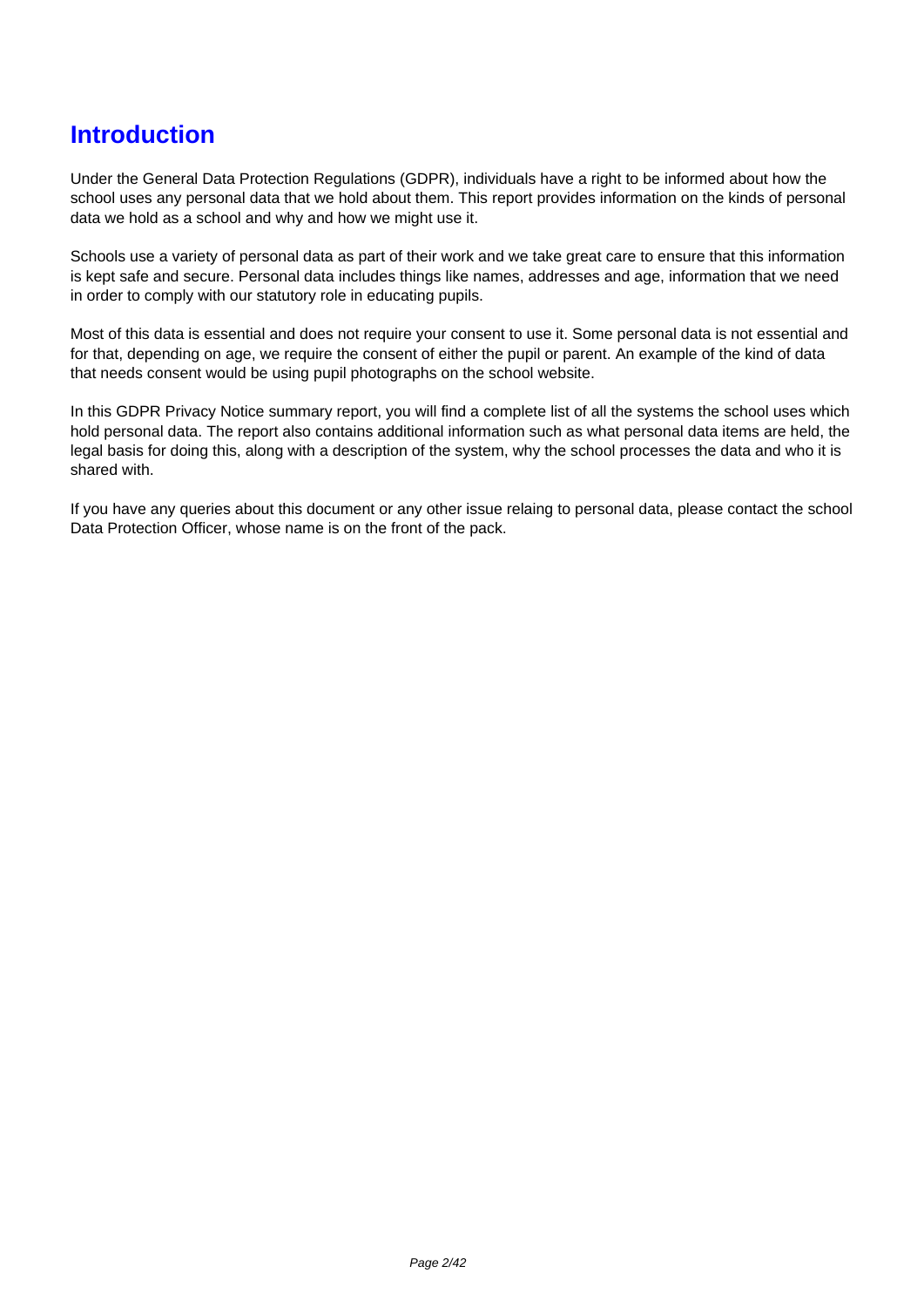## **Systems included in this report**

| <b>System Name</b>                              | <b>Description</b>                                                                                                                                                                                                                                                                                                                                                                                                                                                                                                                                                                                                                                                                                                                                                                                       | <b>Special Category</b> |
|-------------------------------------------------|----------------------------------------------------------------------------------------------------------------------------------------------------------------------------------------------------------------------------------------------------------------------------------------------------------------------------------------------------------------------------------------------------------------------------------------------------------------------------------------------------------------------------------------------------------------------------------------------------------------------------------------------------------------------------------------------------------------------------------------------------------------------------------------------------------|-------------------------|
| <b>Accelerated Reader</b>                       | Accelerated Reader gives teachers the information<br>they need to monitor students' reading practice and<br>make informed decisions to guide their future learning.                                                                                                                                                                                                                                                                                                                                                                                                                                                                                                                                                                                                                                      |                         |
| Accident book                                   | Log of accidents / minor injuries in school                                                                                                                                                                                                                                                                                                                                                                                                                                                                                                                                                                                                                                                                                                                                                              |                         |
| <b>Accident Report Form</b>                     | ACC1 form for reporting accidents to NCC                                                                                                                                                                                                                                                                                                                                                                                                                                                                                                                                                                                                                                                                                                                                                                 |                         |
| <b>Assessment Records</b>                       | Electronic and paper mark books                                                                                                                                                                                                                                                                                                                                                                                                                                                                                                                                                                                                                                                                                                                                                                          |                         |
| Attendance file                                 | Attendance information about pupils and classes                                                                                                                                                                                                                                                                                                                                                                                                                                                                                                                                                                                                                                                                                                                                                          | yes                     |
| <b>BBC Bitesize</b>                             | BBC Bitesize is a free online study support resource<br>designed to help with learning, revision and homework!<br>Bitesize provides support for learners aged 5 to 16+<br>across a wide range of school subjects. It also<br>supports children and young people's wellbeing and<br>career choices. Bitesize also has hundreds of<br>published lessons to help students across the UK with<br>home schooling. Bitesize guides are written by<br>teachers and subject experts and are mapped to follow<br>the curricula of the UK. Secondary Bitesize follows<br>exam board specifications for the main exam boards in<br>the UK, including for GCSE in England, Wales and<br>Northern Ireland and National 4, National 5 & Highers<br>in Scotland, ensuring students are preparing for the<br>right exams |                         |
| <b>CCTV</b>                                     | <b>CCTV</b>                                                                                                                                                                                                                                                                                                                                                                                                                                                                                                                                                                                                                                                                                                                                                                                              |                         |
| Charanga                                        | Charanga Music School, the best-selling, modern<br>resource for primary music - online, easy to use and<br>great value. Includes A complete scheme to teach the<br>national curriculum for music A vast library of songs,<br>topics, instrument courses and creative apps In-depth<br>support for assessment, SEND and personalised<br>teaching and learning                                                                                                                                                                                                                                                                                                                                                                                                                                             |                         |
| <b>Child Protection Records -</b><br>Electronic | Records relating to child protection issues for<br>individual pupils                                                                                                                                                                                                                                                                                                                                                                                                                                                                                                                                                                                                                                                                                                                                     | yes                     |
| <b>Child Protection Records -</b><br>Paper      | Records relating to child protection issues for<br>individual pupils                                                                                                                                                                                                                                                                                                                                                                                                                                                                                                                                                                                                                                                                                                                                     | yes                     |
| Class Dojo                                      | Class Dojo is a classroom management and behaviour<br>rewards system which includes a digital portfolio for<br>pupils which can be accessed by staff, pupils and<br>parents?/carers.                                                                                                                                                                                                                                                                                                                                                                                                                                                                                                                                                                                                                     |                         |
| Consent for educational visits                  | Consent information for all educational visits including<br>day trips and residential visits                                                                                                                                                                                                                                                                                                                                                                                                                                                                                                                                                                                                                                                                                                             | yes                     |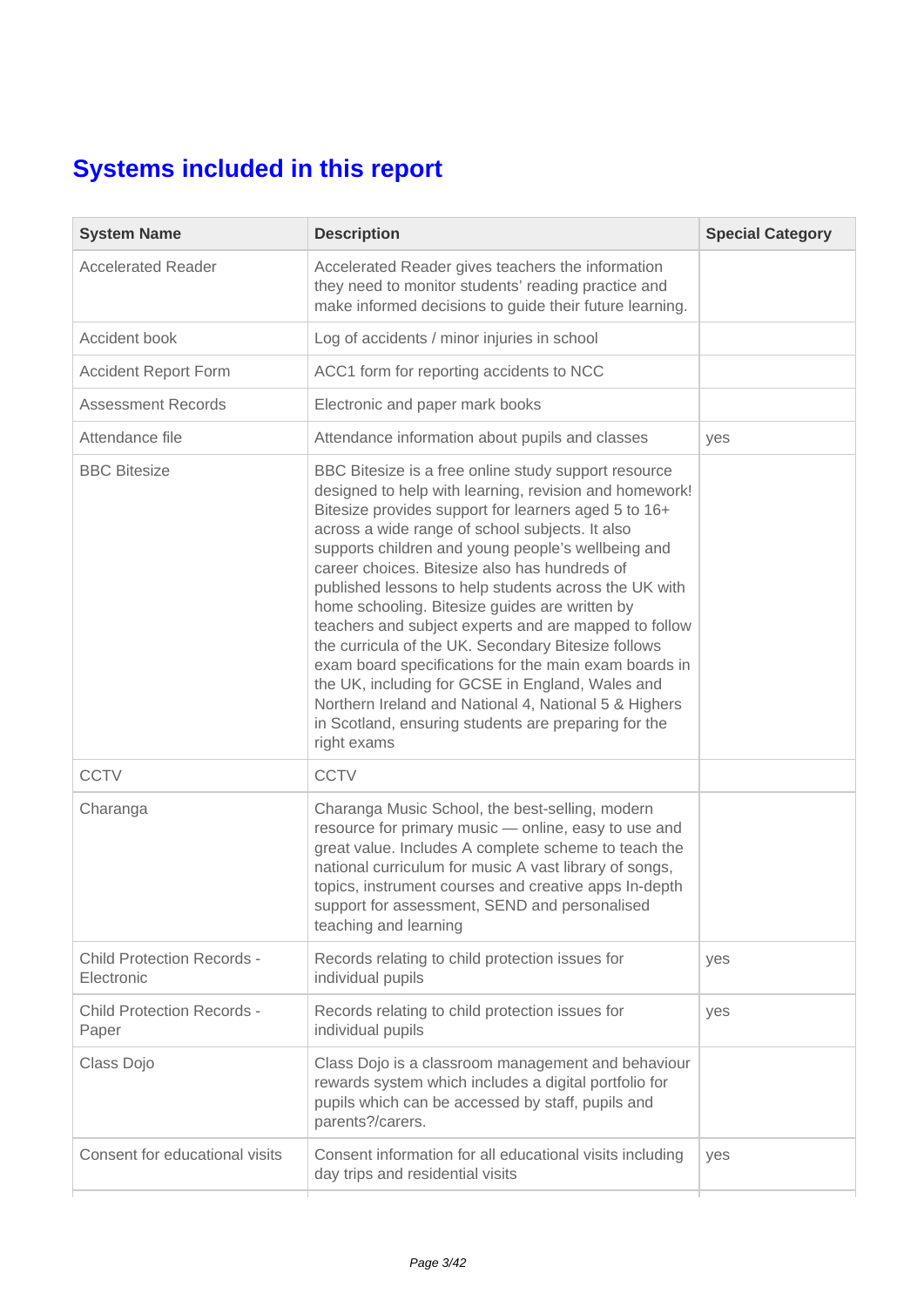| <b>CPOMS</b>                                         | CPOMS - Safeguarding and Child Protection Software<br>for Schools Secure online monitoring of child<br>protection, safeguarding and wider student pastoral<br>welfare for schoolls. CPOMS is software application for<br>monitoring child protection, safeguarding and a whole<br>range of pastoral and welfare issues. Working<br>alongside a school's existing safeguarding processes,<br>CPOMS is an intuitive system to help with the<br>management and recording of child protection,<br>behavioural issues, bullying, special educational<br>needs, domestic issues and much much more. Using<br>CPOMS, schools can ensure that students are safe<br>and fully supported, whilst school staff can focus on<br>teaching and providing support, instead of<br>administration. | yes |
|------------------------------------------------------|-----------------------------------------------------------------------------------------------------------------------------------------------------------------------------------------------------------------------------------------------------------------------------------------------------------------------------------------------------------------------------------------------------------------------------------------------------------------------------------------------------------------------------------------------------------------------------------------------------------------------------------------------------------------------------------------------------------------------------------------------------------------------------------|-----|
| Data tracking spreadsheets                           | Spreadhseets (excel) to track progress of children over<br>the course of their school career.                                                                                                                                                                                                                                                                                                                                                                                                                                                                                                                                                                                                                                                                                     | yes |
| Dietary requirements<br>information sheets           | Required documents for specific chidlren with severe<br>allergies / intolerances and religious observations<br>(food)                                                                                                                                                                                                                                                                                                                                                                                                                                                                                                                                                                                                                                                             | yes |
| <b>EVOLVE</b> visits                                 | An online system for the planning, approval and<br>management of educational visits, sports fixtures and<br>extra-curricular activities.                                                                                                                                                                                                                                                                                                                                                                                                                                                                                                                                                                                                                                          |     |
| <b>Futures Cloud</b>                                 | Internet / Network monitoring and reporting tool                                                                                                                                                                                                                                                                                                                                                                                                                                                                                                                                                                                                                                                                                                                                  |     |
| Google drive for education                           | suite of online tools for staff and pupils, including<br>Google drive, docs, slides, sheets, gmail and Google<br>classroom.                                                                                                                                                                                                                                                                                                                                                                                                                                                                                                                                                                                                                                                       |     |
| Governance                                           | Details of all members of the Governing Body                                                                                                                                                                                                                                                                                                                                                                                                                                                                                                                                                                                                                                                                                                                                      |     |
| Health & Safety                                      | Records pertaining to Health & Safety                                                                                                                                                                                                                                                                                                                                                                                                                                                                                                                                                                                                                                                                                                                                             |     |
| Lexia                                                | Students work independently to develop critical<br>reading and language skills through individualized,<br>motivating learning paths. All students, regardless of<br>their skill level, can each work at their own pace and<br>the teacher is notified (on web-based reports and via<br>email) only when they require support.                                                                                                                                                                                                                                                                                                                                                                                                                                                     |     |
| <b>Lightspeed Internet Filtering</b>                 | The Lightspeed Rockets provide DfE compliant<br>Internet Filtering Services for all schools connected to<br>the Internet through NCC.                                                                                                                                                                                                                                                                                                                                                                                                                                                                                                                                                                                                                                             |     |
| Local Authority moderation of<br>work                | The Local Authority arranges a number of meetings<br>with groups of schools where pupil work is presented<br>along with grades and cross moderated to ensure<br>consistency of assessment in schools across the<br>County.                                                                                                                                                                                                                                                                                                                                                                                                                                                                                                                                                        |     |
| <b>Looked After Children Records</b><br>- Electronic | Information relating to children who are in Looked After<br>Care                                                                                                                                                                                                                                                                                                                                                                                                                                                                                                                                                                                                                                                                                                                  | yes |
| Looked After Children Records<br>- Paper             | Information relating to children who are Looked After                                                                                                                                                                                                                                                                                                                                                                                                                                                                                                                                                                                                                                                                                                                             | yes |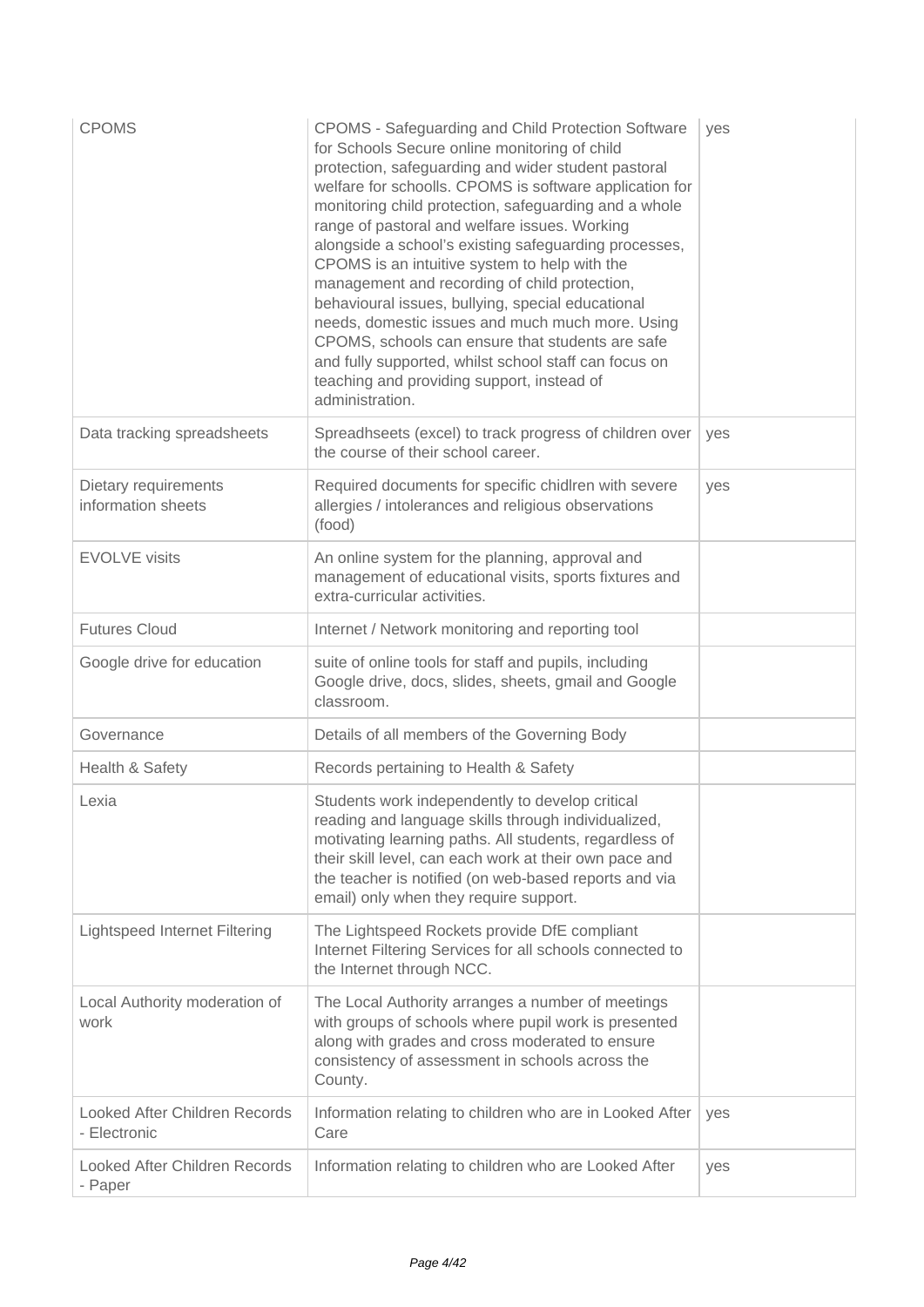| Mathletics _ online numeracy<br>activities                                  | Mathletics is a captivating online learning space<br>providing students with all the tools they need to be<br>successful learners, both in the classroom and<br>beyond. Powerful courses aligned to the various<br>National Curricula of the UK & Ireland, from<br>Foundation Stage to Key Stage 5, matched with<br>dynamic tools and reporting for teachers. Mathletics<br>supports and caters to each teacher's unique blend of<br>student-driven learning and teacher-led instruction.                             |     |
|-----------------------------------------------------------------------------|-----------------------------------------------------------------------------------------------------------------------------------------------------------------------------------------------------------------------------------------------------------------------------------------------------------------------------------------------------------------------------------------------------------------------------------------------------------------------------------------------------------------------|-----|
| Medical Files - Electronic                                                  | Information in respect of specific medical needs of an<br>individual student                                                                                                                                                                                                                                                                                                                                                                                                                                          | yes |
| Medical Files - Paper                                                       | Information in respect of specific medical needs of an<br>individual student                                                                                                                                                                                                                                                                                                                                                                                                                                          | yes |
| Medical log                                                                 | File of medical information for each child: asthma,<br>medication administered, heath care plans, risk<br>assessments                                                                                                                                                                                                                                                                                                                                                                                                 | yes |
| Micro Librarian                                                             | Micro Librarian Systems (MLS), supplier of Library<br>Management Systems to Education in the UK and the<br>worlds first to use biometric identification data                                                                                                                                                                                                                                                                                                                                                          | yes |
| My Maths                                                                    | MyMaths is an interactive online teaching and<br>homework subscription website for schools that builds<br>pupil engagement and consolidates maths knowledge.                                                                                                                                                                                                                                                                                                                                                          |     |
| National Centre for Excellence<br>in the Teaching of Mathematics<br>(NCETM) | NCETM provides professional development for staff in<br>the teaching of Mathematics Children's chances of<br>succeeding in education and life will be maximised if<br>they develop deep and lasting procedural and<br>conceptual mathematical understanding. The<br>NCETM's teaching for mastery section explains the<br>rationale for this teaching approach, and presents case<br>studies from schools, together with interviews with<br>teachers involved in mastery projects through the<br>Maths Hubs programme. |     |
| Nursery (Early Years) files                                                 | Early years registration information and funding<br>informaiton for Early Years entitlement, hours taken<br>each week                                                                                                                                                                                                                                                                                                                                                                                                 | yes |
| Oak Acadamy                                                                 | Oak National Academy provides free video lessons,<br>slides and worksheets to support teachers and pupils<br>to keep learning. Created by teachers in response to<br>coronavirus, the resources are freely available, to<br>complement schools' own teaching. Lessons cover a<br>broad range of subjects, from reception to year 11.<br>There are no sign-ups or logins required.                                                                                                                                     |     |
| Office 365                                                                  | Suite of online tools for staff and pupils, including<br>OneDrive, Word, Powerpoint, Excel, Outlook, Video<br>and Teams.                                                                                                                                                                                                                                                                                                                                                                                              |     |
| <b>Parents Evening Booking</b><br>System                                    | Online booking system for parents evenings and other<br>school events.                                                                                                                                                                                                                                                                                                                                                                                                                                                |     |
|                                                                             |                                                                                                                                                                                                                                                                                                                                                                                                                                                                                                                       |     |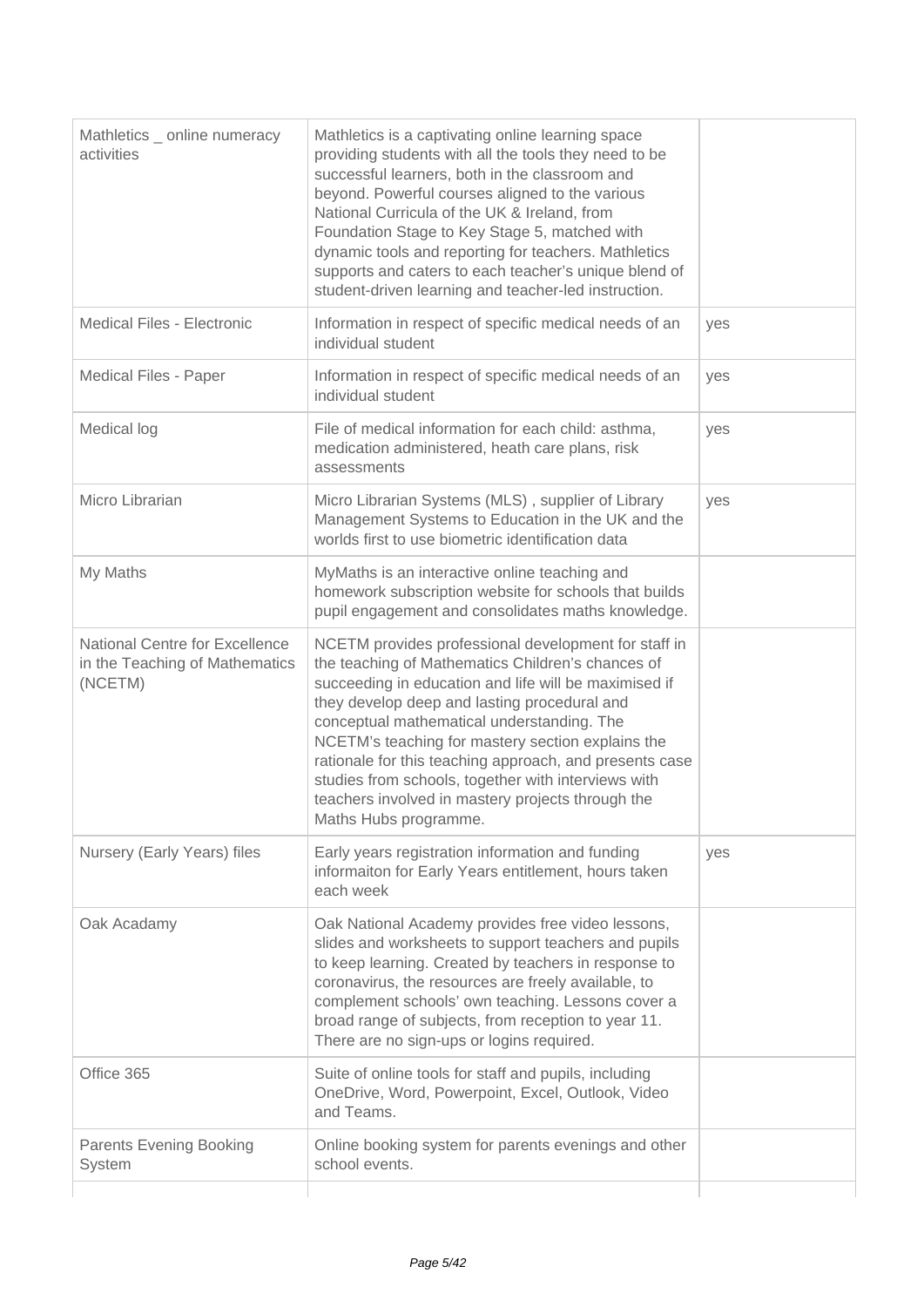| Personnel files                                | Information relating to staff employment                                                                                                                                                                                                                      |     |
|------------------------------------------------|---------------------------------------------------------------------------------------------------------------------------------------------------------------------------------------------------------------------------------------------------------------|-----|
| Phonics play                                   | Interactive phonics games, phonics planning,<br>assessment ideas and many teaching ideas and<br>resources to help children to learn                                                                                                                           |     |
| Photographs and videos of staff<br>and pupils. | Permission to display staff and pupil photographs<br>(unnamed) and video on the school website and social<br>media platforms.                                                                                                                                 |     |
| Purple Mash                                    | The all-in-one Edtech solution for your Primary School.<br>Embed computing and digital skills across your whole<br>curriculum with award-winning teaching and learning<br>software for KS1 and KS2.                                                           |     |
| Recruitment information                        | Part of the job application process                                                                                                                                                                                                                           | yes |
| Registers                                      | Daily register, after school club registers, lunch register                                                                                                                                                                                                   |     |
| Safeguarding Records -<br>Electronic           | Records relating to safeguarding of children                                                                                                                                                                                                                  | yes |
| Safeguarding Records - Paper                   | Records relating to safeguarding of children                                                                                                                                                                                                                  | yes |
| School Jotter                                  | School Jotter provide website design and hosting<br>services to schools. They host and store pupil and staff<br>images that are displayed on the public facing website.                                                                                       |     |
| School meals identification                    | Identification of pupils for meals                                                                                                                                                                                                                            | yes |
| School360                                      | Learning platform for Northumberland schools with<br>links to 3rd party educational resource providers.                                                                                                                                                       | yes |
| Schoolcomms                                    | Communication app for parents                                                                                                                                                                                                                                 |     |
| SEND electronic records                        | Records relating to Special Educational Needs and<br>Disability for individual pupils                                                                                                                                                                         | yes |
| Send Paper Records                             | Records relating to individual pupil's SEND history                                                                                                                                                                                                           | yes |
| <b>SIMS</b>                                    | SIMS is a management information system used by<br>maintained schools in the UK. It provides, teachers,<br>senior leaders and support staff with the tools to<br>efficiently manage daily school life and drive<br>improvement in their schools.              | yes |
| Social media sites e.g. Twitter,<br>Facebook   | Social Media tool used to inform parents about events<br>in school and celebrate children's achievement.                                                                                                                                                      |     |
| <b>Spelling Shed</b>                           | The Spelling Shed - proudly powered by EdShed - is a<br>spelling platform designed by a team of teachers. It is<br>built with students, teachers and parents in mind and<br>aims to make spelling fun for students as well as<br>simple for adults to manage. |     |
| SumDog                                         | Personalised maths & spelling practice that pupils love<br>Engage your pupils with adaptive learning games<br>aligned to the National Curriculum, for children aged 5<br>to 14. Proven to accelerate progress.                                                |     |
|                                                |                                                                                                                                                                                                                                                               |     |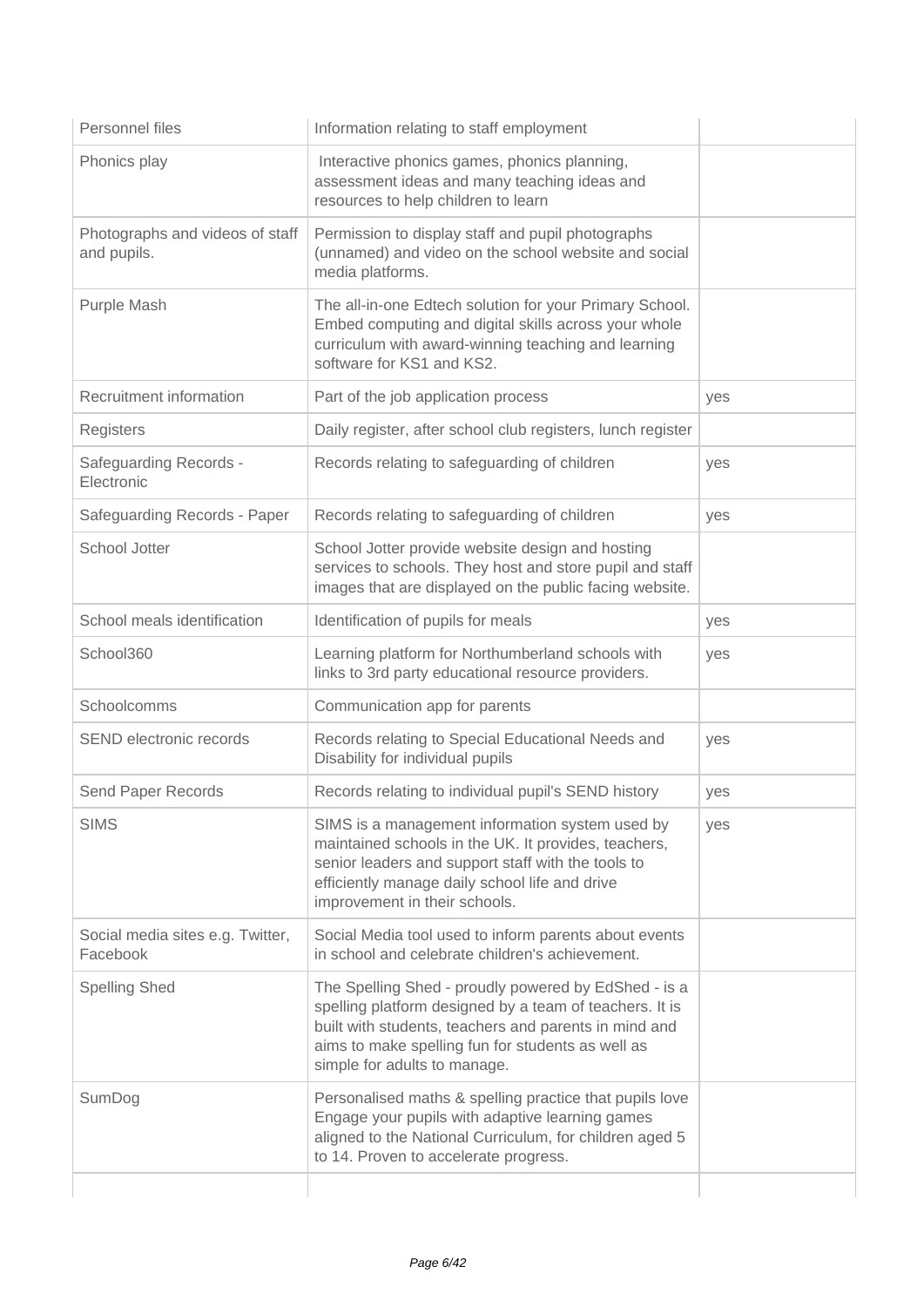| Tapestry                        | An online journal recording all the learning and fun of<br>children's early years education.                                                                                                                                                                                                                                                                                                                                                                                                                                                                                                                                                                                                            |     |
|---------------------------------|---------------------------------------------------------------------------------------------------------------------------------------------------------------------------------------------------------------------------------------------------------------------------------------------------------------------------------------------------------------------------------------------------------------------------------------------------------------------------------------------------------------------------------------------------------------------------------------------------------------------------------------------------------------------------------------------------------|-----|
| <b>Target Tracker</b>           | Pupil assessment and tracking software?.                                                                                                                                                                                                                                                                                                                                                                                                                                                                                                                                                                                                                                                                | yes |
| Teachers2Parent                 | Parent/Staff/Other Text Messaging System                                                                                                                                                                                                                                                                                                                                                                                                                                                                                                                                                                                                                                                                |     |
| <b>Times Tables Rock Stars</b>  | Online times tables practice and testing.                                                                                                                                                                                                                                                                                                                                                                                                                                                                                                                                                                                                                                                               |     |
| <b>Top Marks Spelling Games</b> | Welcome to Topmarks Topmarks is a leading<br>independent educational website for children, teaching<br>professionals and parents. Topmarks gives children<br>the opportunity to learn online, through safe, fun and<br>engaging games and activities. We feature great,<br>educationally sound online resources. Topmarks is a<br>safe environment for children because we only include<br>trustworthy, reliable educational content. A good place<br>to start is our fun learning games area.                                                                                                                                                                                                          |     |
| Visitor book                    | Log of all visitors into school / fire regulations                                                                                                                                                                                                                                                                                                                                                                                                                                                                                                                                                                                                                                                      |     |
| <b>White Rose Maths</b>         | Influenced, inspired and informed by the work of<br>leading maths researchers and practitioners across the<br>world, White Rose Maths brings together a team of<br>highly experienced and passionate maths teaching<br>experts to train, guide, help and support all those who<br>want to make change happen in their schools. We're<br>guessing that might include YOU! If so, we offer you in-<br>depth training programmes, a vast bank of clear,<br>practical resources (many of them available free of<br>charge), and the bespoke support you want and need<br>to keep raising the bar. We'll not only make your job a<br>whole lot simpler, we'll help you change the future for<br>every child. | ves |
| school jotter                   | permission to use pupil photographs on the school<br>website                                                                                                                                                                                                                                                                                                                                                                                                                                                                                                                                                                                                                                            |     |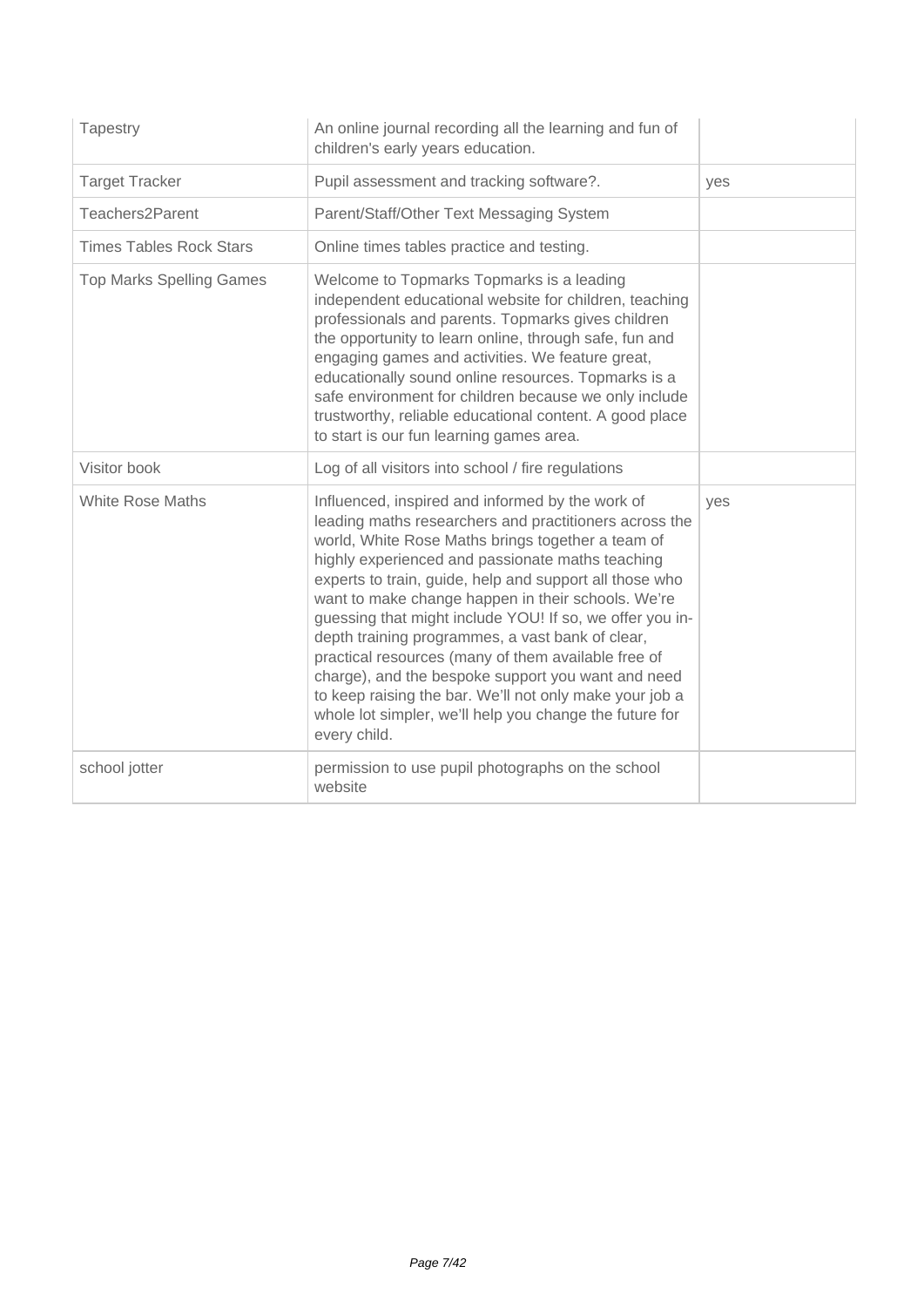| System used: Accelerated Reader |                                                                                                                                                                     |
|---------------------------------|---------------------------------------------------------------------------------------------------------------------------------------------------------------------|
| Owner                           | <b>Beaconhill Community Primary School</b>                                                                                                                          |
| <b>Description</b>              | Accelerated Reader gives teachers the information they need to monitor<br>students' reading practice and make informed decisions to guide their<br>future learning. |
| <b>Personal Data Items</b>      | <b>Pupil</b><br>• Name<br>• Class<br><b>Staff</b><br>• Name                                                                                                         |
| Why is it being processed?      | To generate information on the reading abilities of pupils                                                                                                          |
| Who is data shared with?        | Not shared                                                                                                                                                          |

| System used: Accident book |                                                                           |
|----------------------------|---------------------------------------------------------------------------|
| Owner                      | <b>Beaconhill Community Primary School</b>                                |
| <b>Description</b>         | Log of accidents / minor injuries in school                               |
| <b>Personal Data Items</b> | <b>Pupil</b><br>• Name<br>$\bullet$ class<br>• Injury<br>• first aid<br>٠ |
| Why is it being processed? | To record injuries in school                                              |
| Who is data shared with?   | Parents                                                                   |

| System used: Accident Report Form |                                                                                                                                                             |
|-----------------------------------|-------------------------------------------------------------------------------------------------------------------------------------------------------------|
| Owner                             | <b>Beaconhill Community Primary School</b>                                                                                                                  |
| <b>Description</b>                | ACC1 form for reporting accidents to NCC                                                                                                                    |
| <b>Personal Data Items</b>        | Pupil<br>• Name<br>$\bullet$ DOB<br>• Gender<br>• Address<br>• Telephone number<br>• Date and time of accident<br>• nature of injury<br>• Place of accident |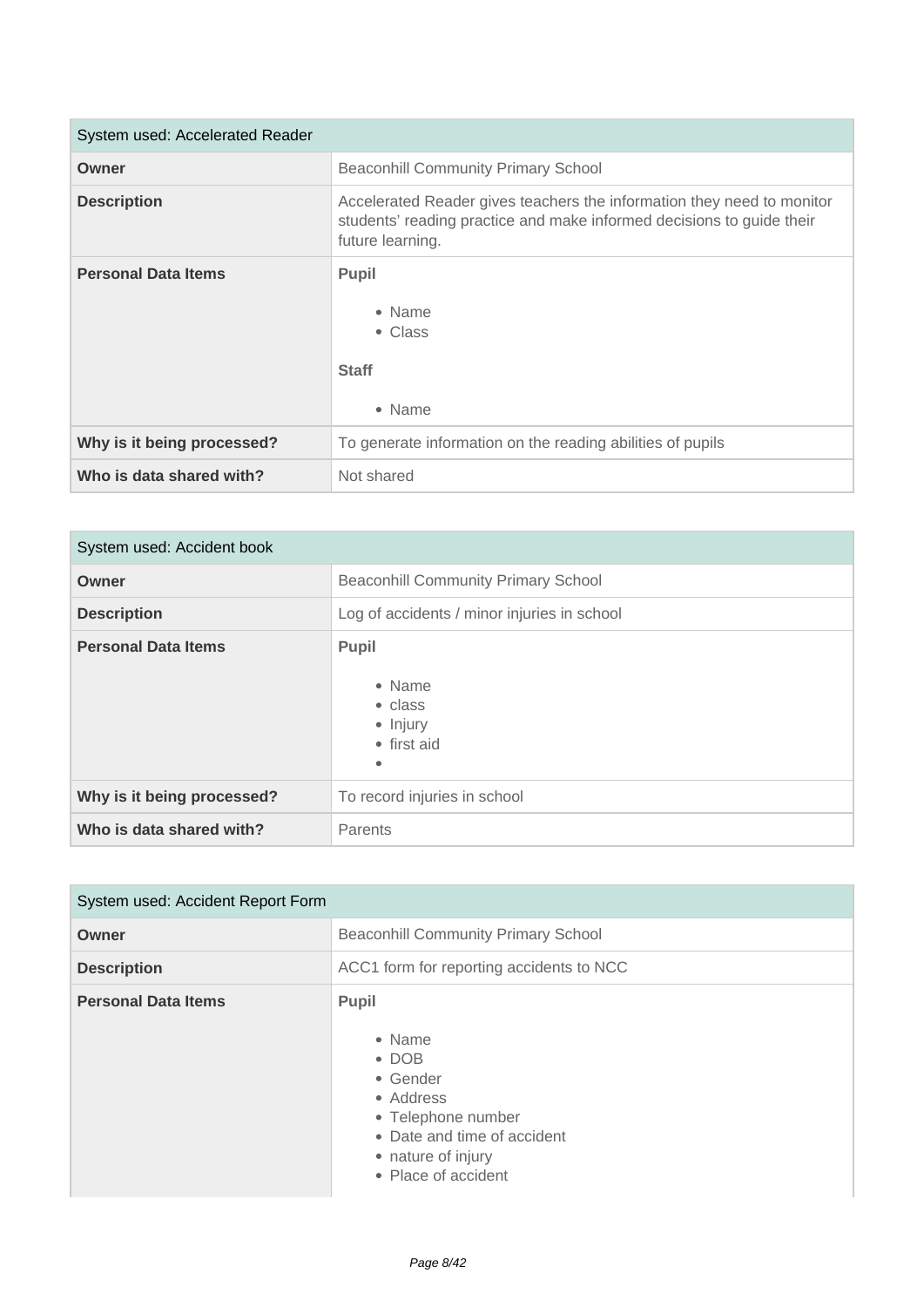|                            | $\bullet$ First aid<br>• Circumstances<br>• Action taken<br>• Witness information<br>$\bullet$<br><b>Staff member</b><br>• Name<br>• Occupation<br>$\bullet$ DOB<br>• Gender<br>• Address<br>• Telephone number<br>• Date and time of injury<br>• nature of injury<br>• place of accident<br>• First aid<br>• Circumstances<br>• Action taken<br>• Witness information<br>$\bullet$ |
|----------------------------|-------------------------------------------------------------------------------------------------------------------------------------------------------------------------------------------------------------------------------------------------------------------------------------------------------------------------------------------------------------------------------------|
| Why is it being processed? | Statutory obligations to comply with Health and Safety regulations.                                                                                                                                                                                                                                                                                                                 |
| Who is data shared with?   | NCC / parents                                                                                                                                                                                                                                                                                                                                                                       |

| System used: Assessment Records |                                                                                                                                                    |  |
|---------------------------------|----------------------------------------------------------------------------------------------------------------------------------------------------|--|
| Owner                           | <b>Beaconhill Community Primary School</b>                                                                                                         |  |
| <b>Description</b>              | Electronic and paper mark books                                                                                                                    |  |
| <b>Personal Data Items</b>      | <b>Child</b><br>• Name<br>$\bullet$ Gender<br>• Disadvantaged cohort<br>• SEND Code<br>• Key Stage 2 Assessment data<br>• Internal Assessment Data |  |
| Why is it being processed?      | To track student achievement and report to parents                                                                                                 |  |
| Who is data shared with?        | Parents                                                                                                                                            |  |

| System used: Attendance file |                                                 |
|------------------------------|-------------------------------------------------|
| Owner                        | <b>Beaconhill Community Primary School</b>      |
| <b>Description</b>           | Attendance information about pupils and classes |
| <b>Personal Data Items</b>   | Pupil                                           |
|                              | $\bullet$ Name                                  |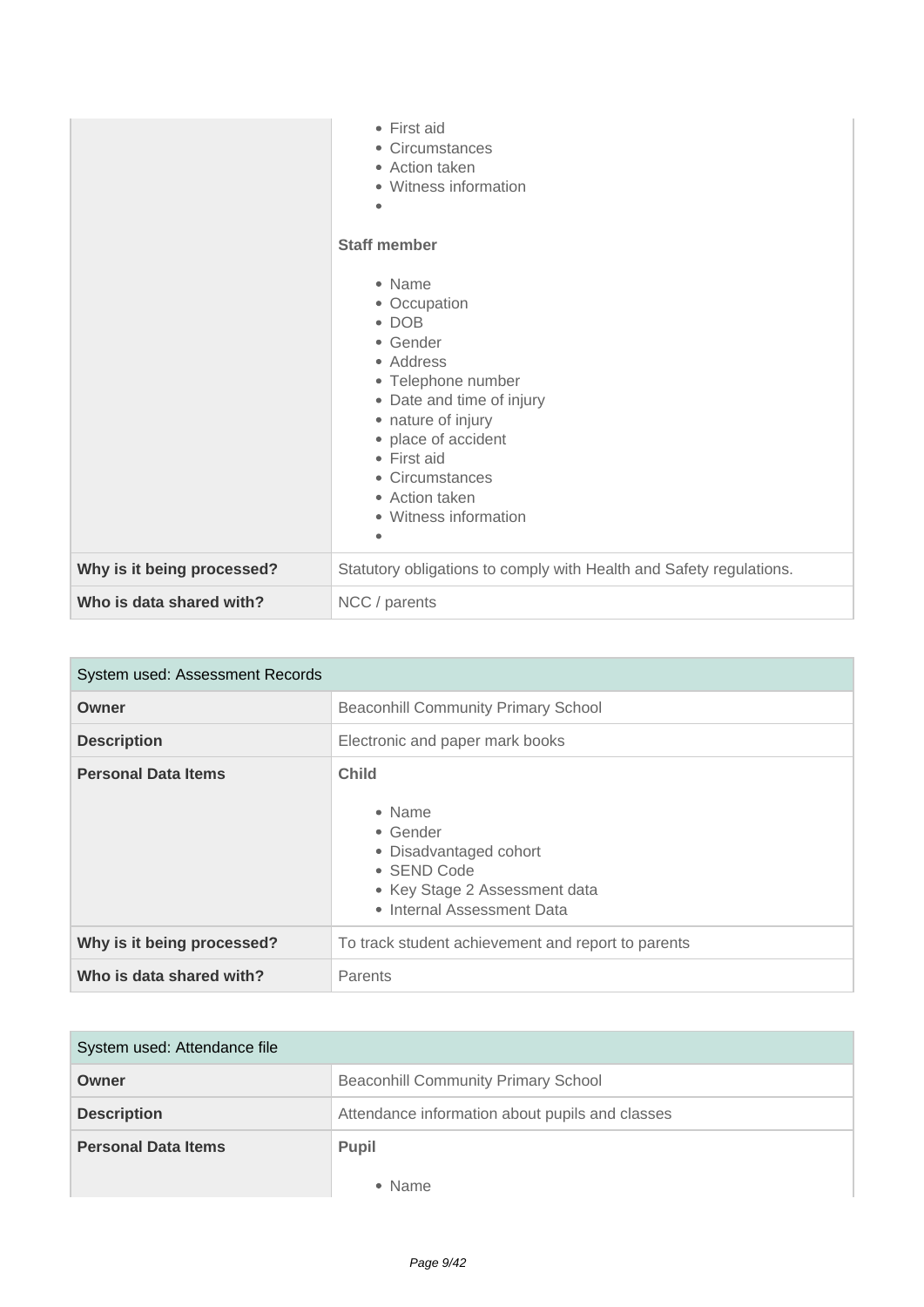|                            | $\bullet$ DOB<br>• Class<br>• Gender<br>$\bullet$ UPN<br>• Address<br>• Telephone number<br>• Parental contact<br>• Ethnic origin<br>• Current attendance<br>• Past attendance |
|----------------------------|--------------------------------------------------------------------------------------------------------------------------------------------------------------------------------|
| Why is it being processed? | To regularly check pupil's attendance towards a desired goal                                                                                                                   |
| Who is data shared with?   | EWO and other agencies as required / parents                                                                                                                                   |

| System used: BBC Bitesize  |                                                                                                                                                                                                                                                                                                                                                                                                                                                                                                                                                                                                                                                                                                                                                                                              |
|----------------------------|----------------------------------------------------------------------------------------------------------------------------------------------------------------------------------------------------------------------------------------------------------------------------------------------------------------------------------------------------------------------------------------------------------------------------------------------------------------------------------------------------------------------------------------------------------------------------------------------------------------------------------------------------------------------------------------------------------------------------------------------------------------------------------------------|
| Owner                      | <b>Beaconhill Community Primary School</b>                                                                                                                                                                                                                                                                                                                                                                                                                                                                                                                                                                                                                                                                                                                                                   |
| <b>Description</b>         | BBC Bitesize is a free online study support resource designed to help with<br>learning, revision and homework! Bitesize provides support for learners<br>aged 5 to 16+ across a wide range of school subjects. It also supports<br>children and young people's wellbeing and career choices. Bitesize also<br>has hundreds of published lessons to help students across the UK with<br>home schooling. Bitesize guides are written by teachers and subject<br>experts and are mapped to follow the curricula of the UK. Secondary<br>Bitesize follows exam board specifications for the main exam boards in<br>the UK, including for GCSE in England, Wales and Northern Ireland and<br>National 4, National 5 & Highers in Scotland, ensuring students are<br>preparing for the right exams |
| <b>Personal Data Items</b> | teacher<br>• Name<br>• email address<br>child<br>• Name<br>$•$ Age<br>• Year group                                                                                                                                                                                                                                                                                                                                                                                                                                                                                                                                                                                                                                                                                                           |
| Why is it being processed? | https://www.bbc.co.uk/usingthebbc/privacy/                                                                                                                                                                                                                                                                                                                                                                                                                                                                                                                                                                                                                                                                                                                                                   |
| Who is data shared with?   | https://www.bbc.co.uk/usingthebbc/privacy/                                                                                                                                                                                                                                                                                                                                                                                                                                                                                                                                                                                                                                                                                                                                                   |

| System used: CCTV          |                                            |
|----------------------------|--------------------------------------------|
| Owner                      | <b>Beaconhill Community Primary School</b> |
| <b>Description</b>         | <b>CCTV</b>                                |
| <b>Personal Data Items</b> | <b>Staff</b>                               |
|                            | ۰<br>Images                                |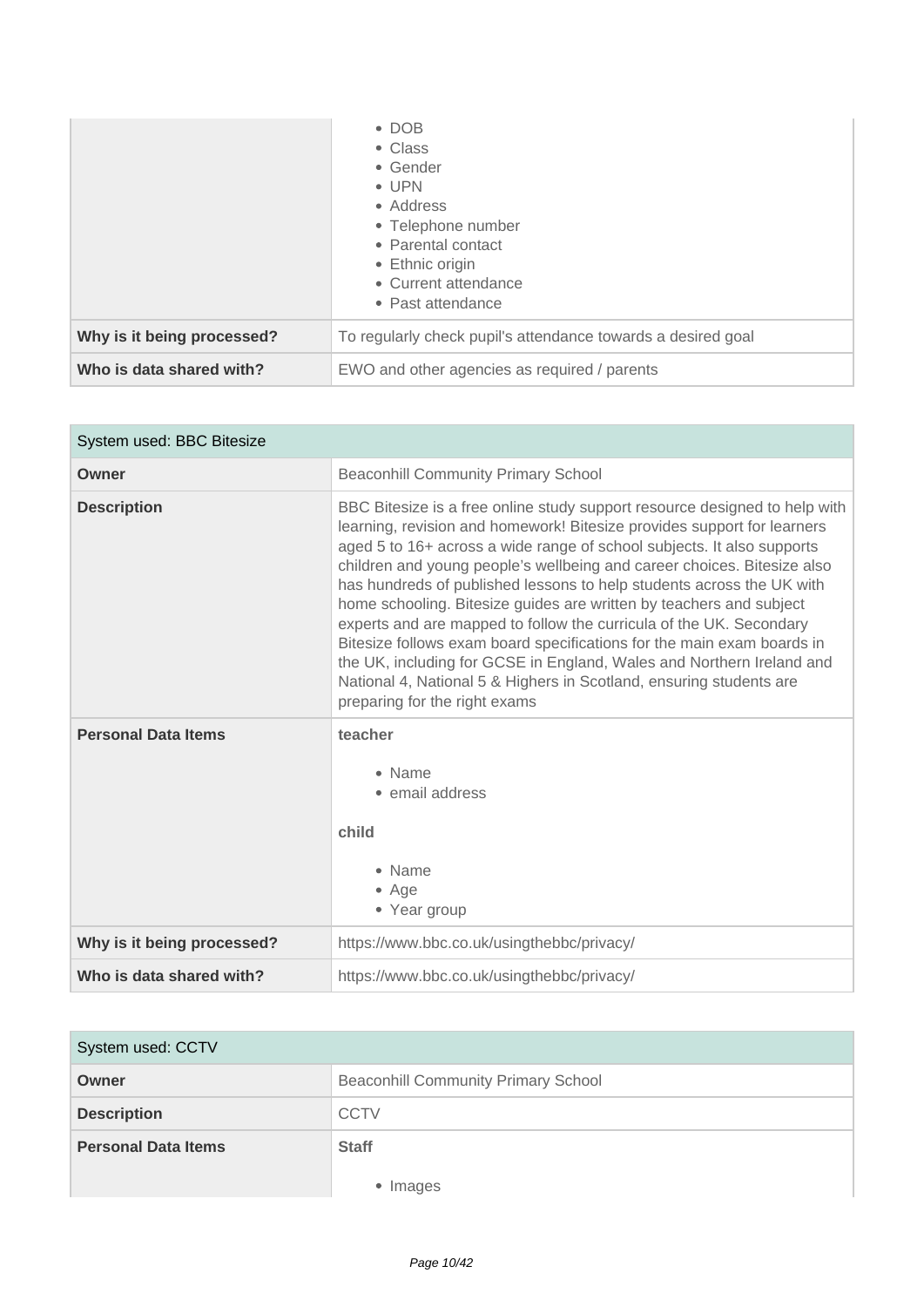|                            | <b>Child</b>                               |
|----------------------------|--------------------------------------------|
|                            | • Images                                   |
|                            | <b>Visitor</b>                             |
|                            | • Images                                   |
| Why is it being processed? | Safeguarding                               |
| Who is data shared with?   | Police in event of criminal investigations |

| System used: Charanga      |                                                                                                                                                                                                                                                                                                                                                        |
|----------------------------|--------------------------------------------------------------------------------------------------------------------------------------------------------------------------------------------------------------------------------------------------------------------------------------------------------------------------------------------------------|
| Owner                      | <b>Beaconhill Community Primary School</b>                                                                                                                                                                                                                                                                                                             |
| <b>Description</b>         | Charanga Music School, the best-selling, modern resource for primary<br>music - online, easy to use and great value. Includes A complete scheme<br>to teach the national curriculum for music A vast library of songs, topics,<br>instrument courses and creative apps In-depth support for assessment,<br>SEND and personalised teaching and learning |
| <b>Personal Data Items</b> | <b>Staff</b><br>$\bullet$ Name<br>$\bullet$ School<br>• email address<br>• Mobile phone umber<br>• Pupils groups<br><b>Pupil</b><br>• Name<br>• School<br>• Assessment information                                                                                                                                                                     |
| Why is it being processed? | To provide online access to teaching and learning materials.                                                                                                                                                                                                                                                                                           |
| Who is data shared with?   | Shared with partner company Soundation AB                                                                                                                                                                                                                                                                                                              |

| System used: Child Protection Records - Electronic |                                                                                                                                                             |
|----------------------------------------------------|-------------------------------------------------------------------------------------------------------------------------------------------------------------|
| Owner                                              | <b>Beaconhill Community Primary School</b>                                                                                                                  |
| <b>Description</b>                                 | Records relating to child protection issues for individual pupils                                                                                           |
| <b>Personal Data Items</b>                         | <b>Pupils</b><br>• Name<br>• Date of Birth<br>• Address<br>• Health Needs<br>• Social Care Status<br>• Educational Needs<br>• Child Protection Plan/Actions |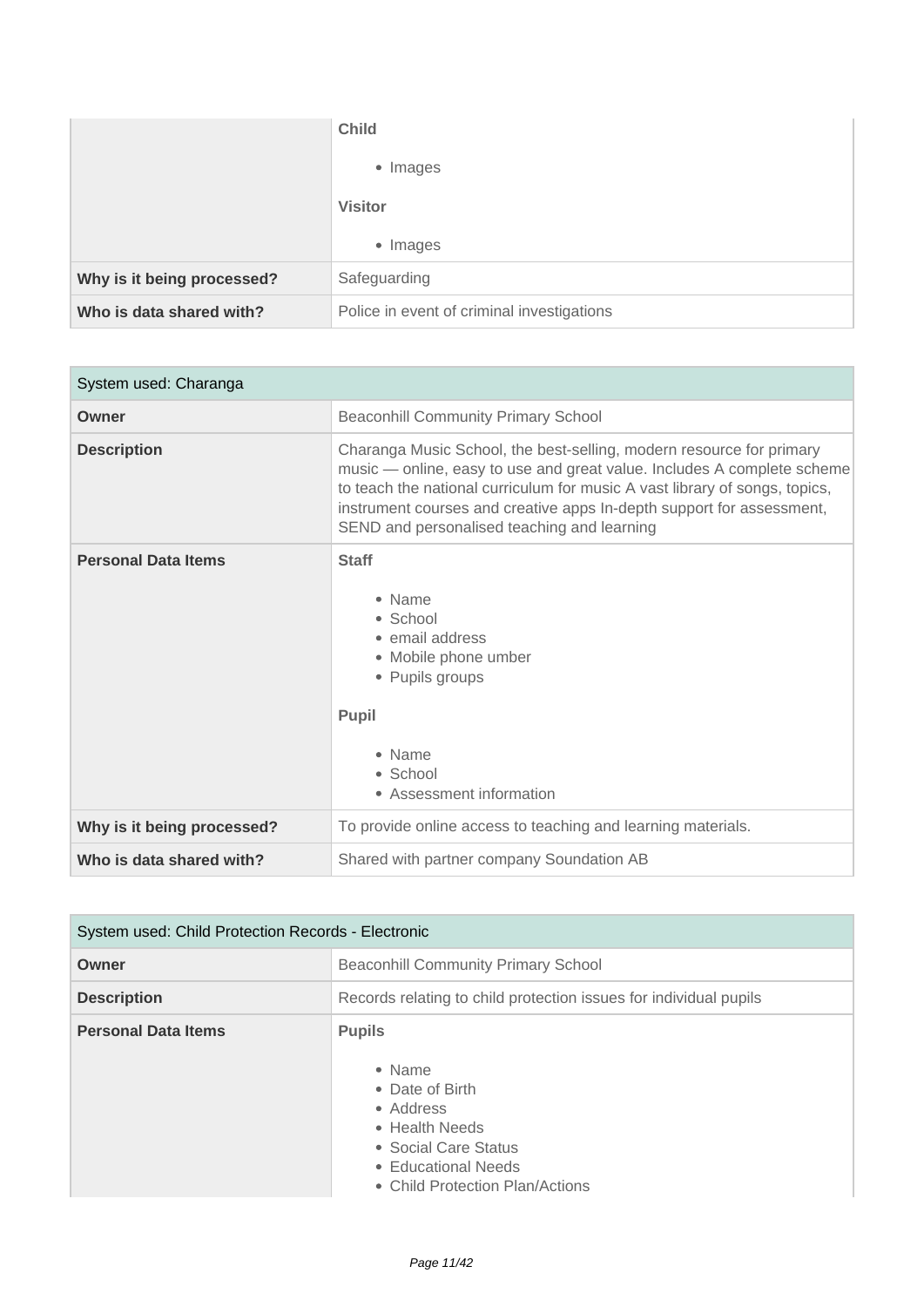|                            | <b>Parents</b><br>• Name<br>• Address<br>• Contact Details<br><b>Staff</b><br>• Name<br>• Position                                                |
|----------------------------|---------------------------------------------------------------------------------------------------------------------------------------------------|
|                            | <b>Social Care Worker</b><br>• Name<br>• Address<br>• Contact Details<br><b>External Support Workers</b>                                          |
|                            | • Name<br>• Organisation<br>• Position<br>• Address<br>• Contact Details                                                                          |
| Why is it being processed? | Statutory obligations and to support educational entitlement                                                                                      |
| Who is data shared with?   | Social Workers, Parent/Carers as appropriate, some information shared<br>with key workers, health care professionals and Police, receiving school |

| System used: Child Protection Records - Paper |                                                                                                                                                                                                                                  |
|-----------------------------------------------|----------------------------------------------------------------------------------------------------------------------------------------------------------------------------------------------------------------------------------|
| Owner                                         | <b>Beaconhill Community Primary School</b>                                                                                                                                                                                       |
| <b>Description</b>                            | Records relating to child protection issues for individual pupils                                                                                                                                                                |
| <b>Personal Data Items</b>                    | <b>Pupils</b><br>• Name<br>• Date of Birth<br>• Address<br>• Health Needs<br>• Social Care Status<br>• Educational needs<br>• Child Protection Plan/Actions<br><b>Parents/Carers</b><br>• Name<br>• Address<br>• Contact Details |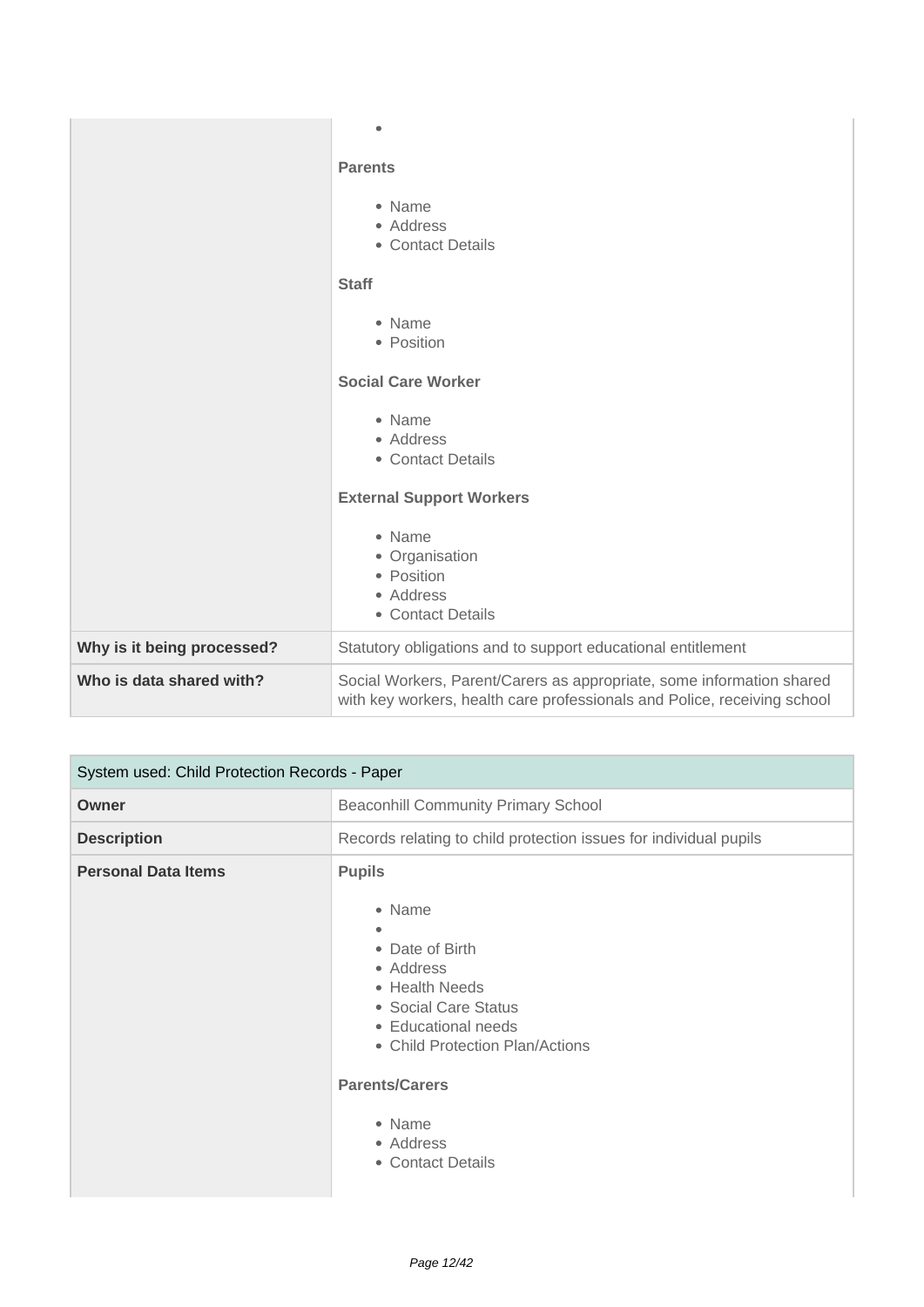|                            | <b>Staff</b><br>• Name<br>• Position<br><b>Social Care Worker</b><br>• Name<br>• Address<br>• Contact Details<br><b>External Support Workers</b><br>• Name<br>• Organisation<br>• Position<br>• Address<br>• Contact Details |
|----------------------------|------------------------------------------------------------------------------------------------------------------------------------------------------------------------------------------------------------------------------|
| Why is it being processed? | Statutory obligations and to support educational entitlement                                                                                                                                                                 |
| Who is data shared with?   | Social Workers, Parent/Carer as appropriate, some information shared<br>with key workers, health care professionals and Police, receiving school                                                                             |

| System used: Class Dojo    |                                                                                                                                                                                                                                     |
|----------------------------|-------------------------------------------------------------------------------------------------------------------------------------------------------------------------------------------------------------------------------------|
| Owner                      | <b>Beaconhill Community Primary School</b>                                                                                                                                                                                          |
| <b>Description</b>         | Class Dojo is a classroom management and behaviour rewards system<br>which includes a digital portfolio for pupils which can be accessed by<br>staff, pupils and parents?/carers.                                                   |
| <b>Personal Data Items</b> | <b>Staff</b><br>• Name<br>• Phone number<br>• email<br>• Password<br>• Device id<br>• Gender<br>• School<br>• School address<br>• Geo Location<br>• Photos, Videos, Docs and audio<br>• IP address<br>Pupil<br>• Name<br>• Password |
|                            | $\bullet$ Age<br>• School<br>• IP Address<br>Parent/carer                                                                                                                                                                           |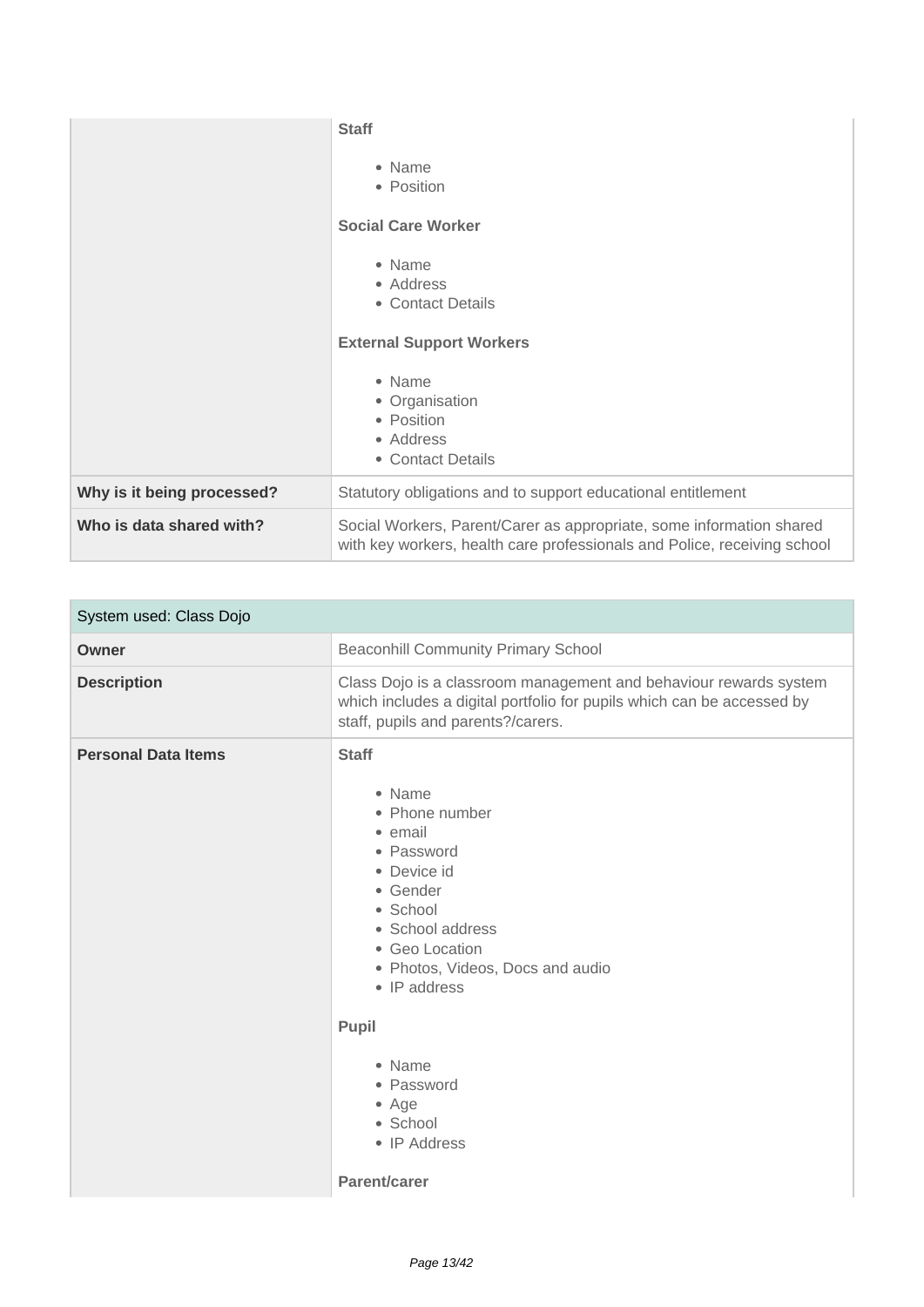|                            | • Name<br>• Phone number<br>• Email address<br>• Password<br>• Device id<br>• Gender<br>• School<br>• Geo location<br>• IP Address |
|----------------------------|------------------------------------------------------------------------------------------------------------------------------------|
| Why is it being processed? | To provide access to the online curriculum and classroom management?<br>tools                                                      |
| Who is data shared with?   | Shared within school                                                                                                               |

| System used: Consent for educational visits |                                                                                                                                                    |
|---------------------------------------------|----------------------------------------------------------------------------------------------------------------------------------------------------|
| Owner                                       | <b>Beaconhill Community Primary School</b>                                                                                                         |
| <b>Description</b>                          | Consent information for all educational visits including day trips and<br>residential visits                                                       |
| <b>Personal Data Items</b>                  | <b>Pupil</b><br>• Name<br>$\cdot$ DOB<br>• Health conditions<br>• Medication<br>• Dietary requirements<br>• Contact information<br>• Family doctor |
| Why is it being processed?                  | To ensure school has up to date information when taking children off site                                                                          |
| Who is data shared with?                    | NCC or medical practitioners / providers                                                                                                           |

| System used: CPOMS         |                                                                                                                                                                                                                                                                                                                                                                                                                                                                                                                                                                                                                                                                                                                                                                       |
|----------------------------|-----------------------------------------------------------------------------------------------------------------------------------------------------------------------------------------------------------------------------------------------------------------------------------------------------------------------------------------------------------------------------------------------------------------------------------------------------------------------------------------------------------------------------------------------------------------------------------------------------------------------------------------------------------------------------------------------------------------------------------------------------------------------|
| Owner                      | <b>Beaconhill Community Primary School</b>                                                                                                                                                                                                                                                                                                                                                                                                                                                                                                                                                                                                                                                                                                                            |
| <b>Description</b>         | CPOMS - Safeguarding and Child Protection Software for Schools Secure<br>online monitoring of child protection, safeguarding and wider student<br>pastoral welfare for schoolls. CPOMS is software application for<br>monitoring child protection, safeguarding and a whole range of pastoral<br>and welfare issues. Working alongside a school's existing safeguarding<br>processes, CPOMS is an intuitive system to help with the management<br>and recording of child protection, behavioural issues, bullying, special<br>educational needs, domestic issues and much much more. Using<br>CPOMS, schools can ensure that students are safe and fully supported,<br>whilst school staff can focus on teaching and providing support, instead of<br>administration. |
| <b>Personal Data Items</b> | <b>Pupil</b><br>• Name                                                                                                                                                                                                                                                                                                                                                                                                                                                                                                                                                                                                                                                                                                                                                |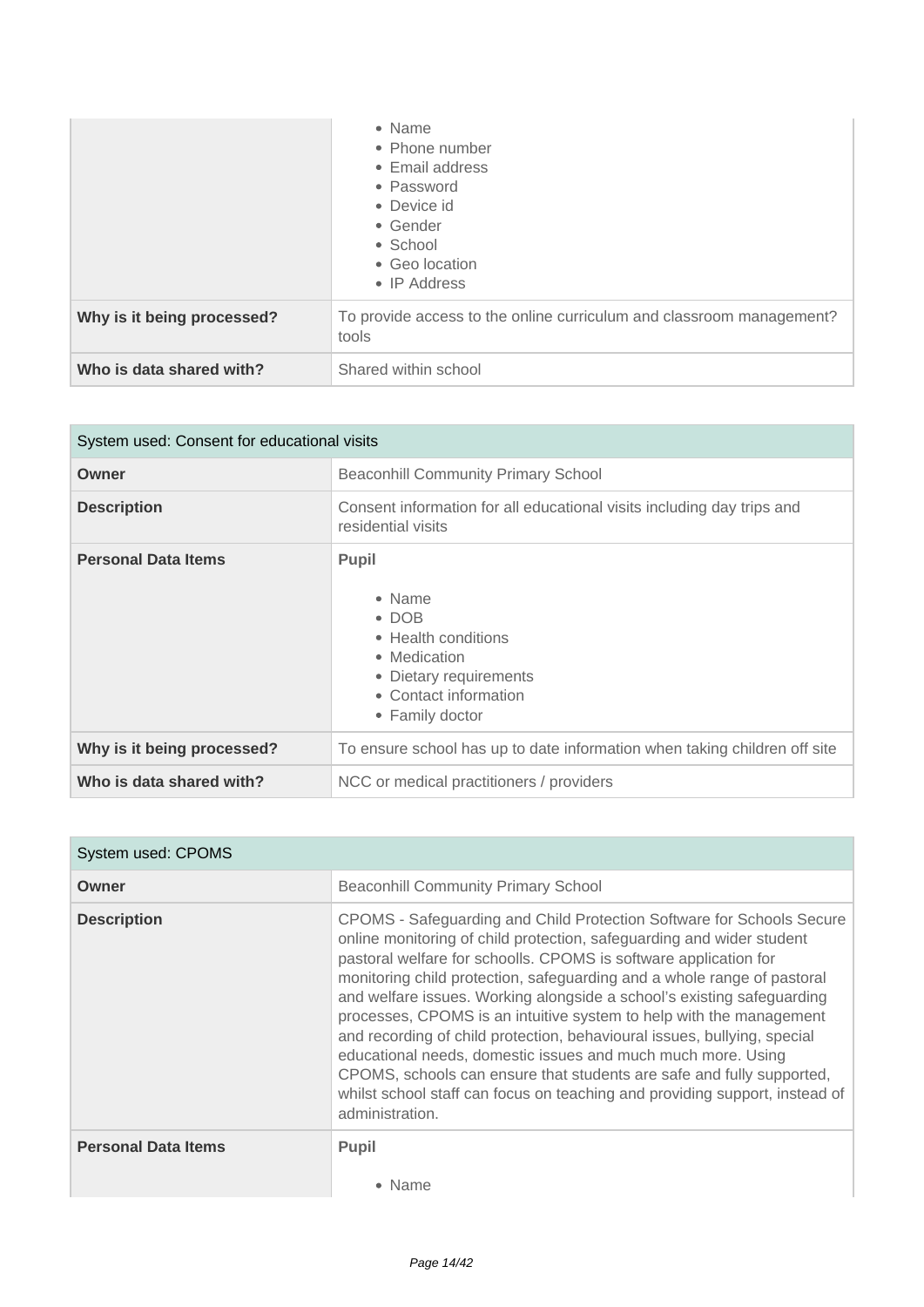|                            | • Class<br>• Details of incident<br>• Admission Date<br>$\bullet$ DOB<br>• SEN, with status<br>• Medical Conditions<br>$\bullet$ UPN<br>• Pupil Premium<br>• Religion<br>$\bullet$ EAL<br>$\bullet$ LAC<br>• Year Group<br>• Ethnicity<br>• First Language<br>• Pregnancy<br><b>Main contact</b><br>• Name<br>• Telephone Number |
|----------------------------|----------------------------------------------------------------------------------------------------------------------------------------------------------------------------------------------------------------------------------------------------------------------------------------------------------------------------------|
| Why is it being processed? | To comply with statutory obligations regarding safeguarding and child<br>protection. To provide a secure repository for personal data and ensure<br>that records are effectively maintained.                                                                                                                                     |
| Who is data shared with?   | School staff, subsequent school if using CPOMS, Meritec for support,<br>outside agencies, parents.                                                                                                                                                                                                                               |

| System used: Data tracking spreadsheets |                                                                                                                                                    |
|-----------------------------------------|----------------------------------------------------------------------------------------------------------------------------------------------------|
| Owner                                   | <b>Beaconhill Community Primary School</b>                                                                                                         |
| <b>Description</b>                      | Spreadhseets (excel) to track progress of children over the course of their<br>school career.                                                      |
| <b>Personal Data Items</b>              | pupil<br>$\bullet$ Name<br>• date of birth<br>• gender<br>$\bullet$ class<br>$\bullet$ year<br>$\bullet$ FSM<br>$\bullet$ SEN<br>• Assessment info |
| Why is it being processed?              | Processing this data is necessary for the completion of a public task and<br>for the school to meet statutory requirements                         |
| Who is data shared with?                | Different elemetns of data are shared with different parties including:<br>other staff, Governors and parents                                      |

System used: Dietary requirements information sheets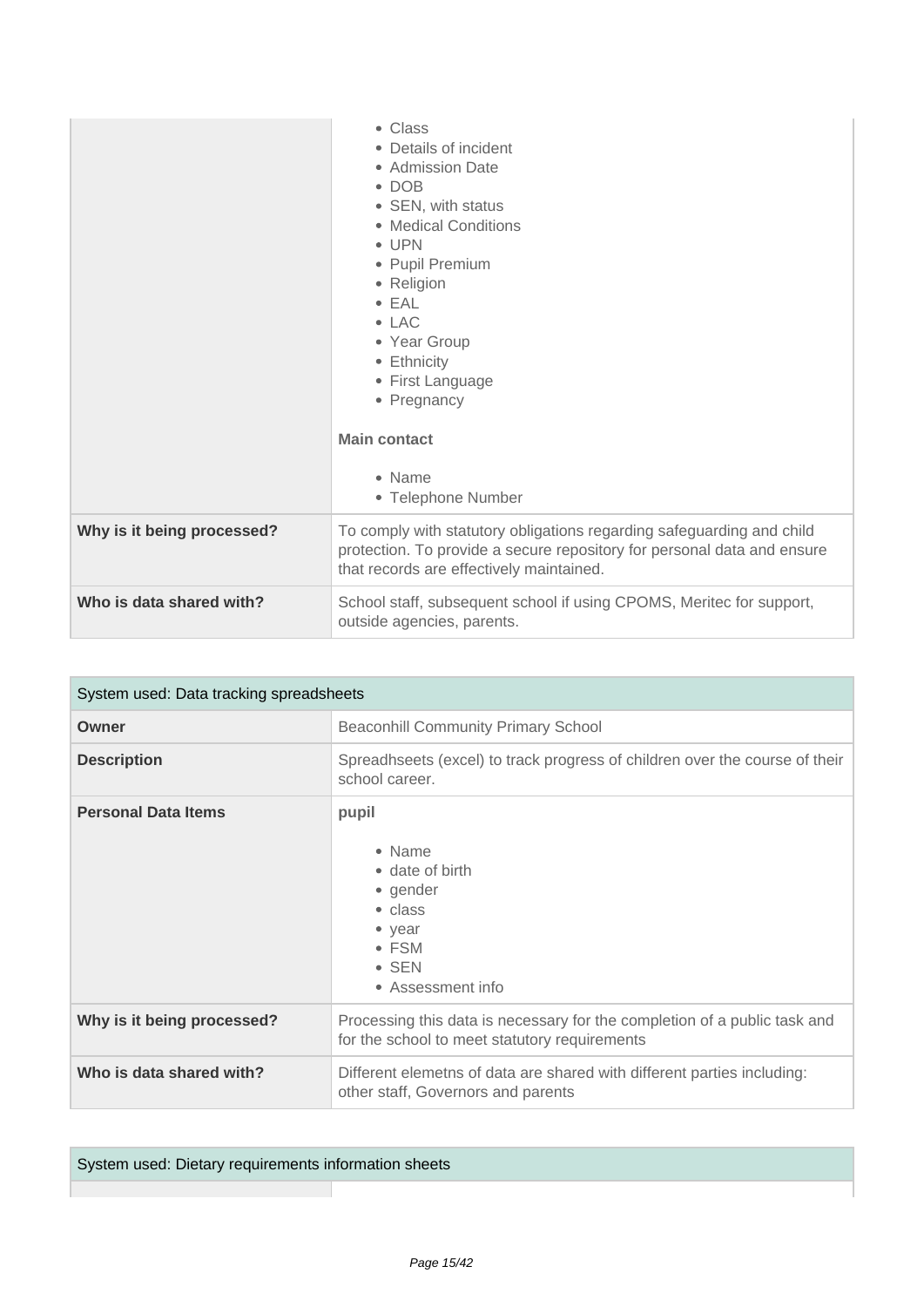| Owner                      | <b>Beaconhill Community Primary School</b>                                                                         |
|----------------------------|--------------------------------------------------------------------------------------------------------------------|
| <b>Description</b>         | Required documents for specific chidIren with severe allergies /<br>intolerances and religious observations (food) |
| <b>Personal Data Items</b> | <b>Pupil</b><br>$\bullet$ Name<br>$\bullet$ DOB<br>• Dietary information                                           |
| Why is it being processed? | Health and safety - to avoid children coming into contact with specific<br>foods                                   |
| Who is data shared with?   | n/a                                                                                                                |

| System used: EVOLVE visits |                                                                                                                                                                                                                                                |
|----------------------------|------------------------------------------------------------------------------------------------------------------------------------------------------------------------------------------------------------------------------------------------|
| Owner                      | <b>Beaconhill Community Primary School</b>                                                                                                                                                                                                     |
| <b>Description</b>         | An online system for the planning, approval and management of<br>educational visits, sports fixtures and extra-curricular activities.                                                                                                          |
| <b>Personal Data Items</b> | <b>Staff</b><br>• Name<br>• e-mail address<br>$\bullet$ IP address<br>• Location data<br>• Qualifications<br><b>Pupil</b><br>• Name<br>• Date of Birth<br>$\bullet$ UPN                                                                        |
| Why is it being processed? | To reduce paperwork, simplify procedures, produce self-review and<br>inspection preparation data, and improve staff confidence in that they<br>automatically follow both employer, and National Guidelines.                                    |
| Who is data shared with?   | 'The only time that any information will be shared by us outside of our<br>services is where our Customer has asked us to configure the service so<br>that it shares certain data with specified third party programs including<br>calendars.' |

| System used: Futures Cloud |                                                  |
|----------------------------|--------------------------------------------------|
| Owner                      | <b>Beaconhill Community Primary School</b>       |
| <b>Description</b>         | Internet / Network monitoring and reporting tool |
| <b>Personal Data Items</b> | <b>Pupil</b>                                     |
|                            | • Name                                           |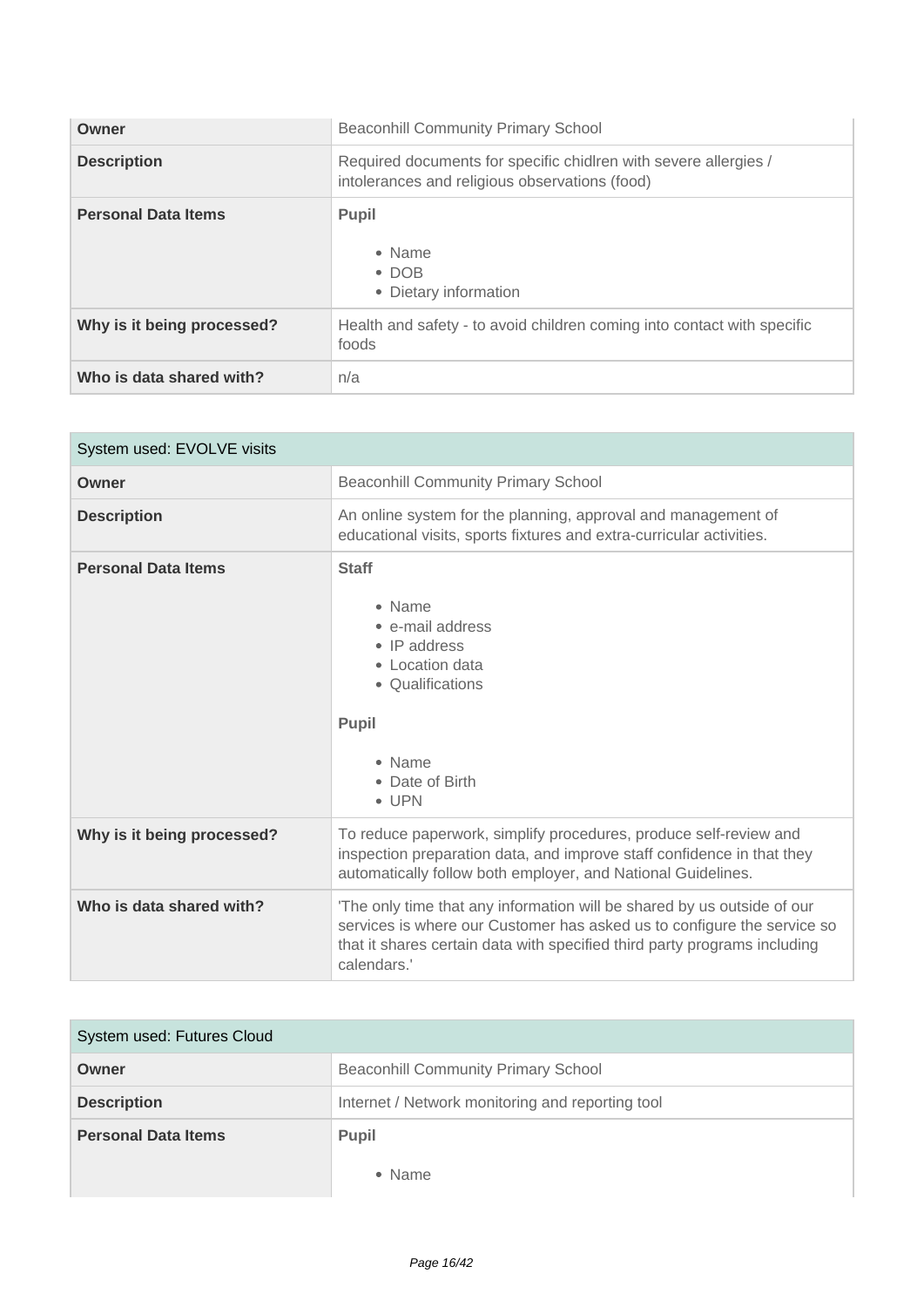|                            | $\bullet$ I/P address<br>• URL's visited                                                                                 |
|----------------------------|--------------------------------------------------------------------------------------------------------------------------|
|                            | <b>Teacher</b>                                                                                                           |
|                            | • Name<br>$\bullet$ $\frac{1}{P}$ address                                                                                |
|                            | • URL's visited                                                                                                          |
| Why is it being processed? | Fulfills statutory requirement for the school to monitor, log and report<br>inappropriate network activity.              |
| Who is data shared with?   | NCC Online safety staff, Northumberland Safeguarding Children Board,<br>Police if serious incident, Staff within school. |

| System used: Google drive for education |                                                                                                                                                                                    |
|-----------------------------------------|------------------------------------------------------------------------------------------------------------------------------------------------------------------------------------|
| Owner                                   | <b>Beaconhill Community Primary School</b>                                                                                                                                         |
| <b>Description</b>                      | suite of online tools for staff and pupils, including Google drive, docs,<br>slides, sheets, gmail and Google classroom.                                                           |
| <b>Personal Data Items</b>              | <b>Staff</b><br>• Name<br>• Classes / groups<br>• Gmail address<br><b>Pupil</b><br>• Name<br>• Classes / groups<br>• Gmail address<br><b>Governor</b><br>• Name<br>• Gmail address |
| Why is it being processed?              | To provide Google drive for education to staff, pupils and governors.                                                                                                              |
| Who is data shared with?                | <b>Staff and Pupils</b>                                                                                                                                                            |

| System used: Governance    |                                                                     |
|----------------------------|---------------------------------------------------------------------|
| Owner                      | <b>Beaconhill Community Primary School</b>                          |
| <b>Description</b>         | Details of all members of the Governing Body                        |
| <b>Personal Data Items</b> | <b>Name</b><br>• Name<br>• Address<br>• Contact Details<br>• Photos |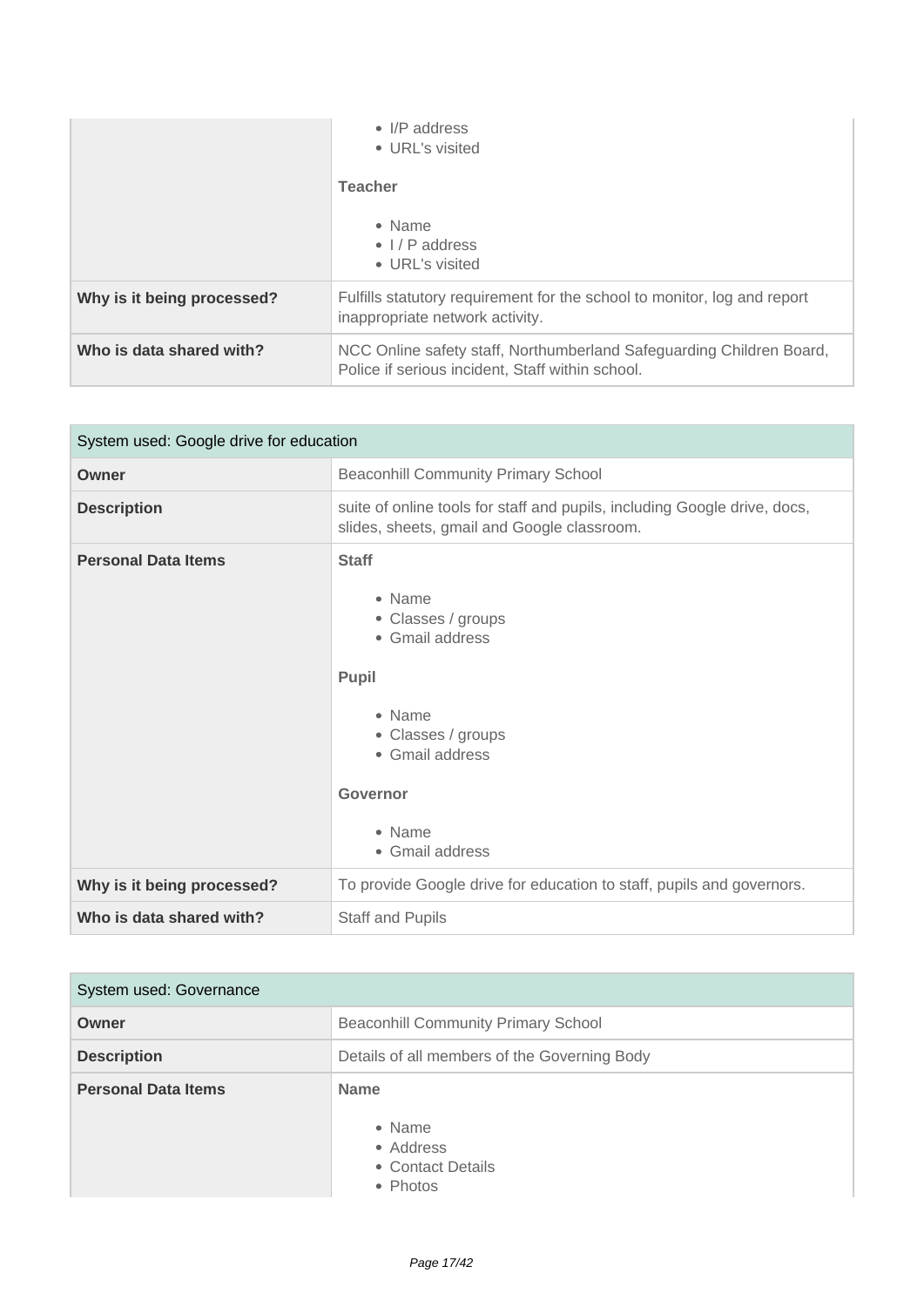|                            | • Attendance at Meetings<br>• Pecuniary Interests |
|----------------------------|---------------------------------------------------|
| Why is it being processed? | <b>Statutory Requirement</b>                      |
| Who is data shared with?   | Local Authority and the general public            |

| System used: Health & Safety |                                                                                                                                                                                                                                                                                                         |
|------------------------------|---------------------------------------------------------------------------------------------------------------------------------------------------------------------------------------------------------------------------------------------------------------------------------------------------------|
| Owner                        | <b>Beaconhill Community Primary School</b>                                                                                                                                                                                                                                                              |
| <b>Description</b>           | Records pertaining to Health & Safety                                                                                                                                                                                                                                                                   |
| <b>Personal Data Items</b>   | <b>Staff</b><br>• Name<br>• Contact details<br>$\bullet$ D.o.B<br>• Record of Accident/Incident<br><b>Child</b><br>• Name<br>• Contact details<br>$\bullet$ D.o.B<br>• Record of Accident/Incident<br><b>Visitor</b><br>• Name<br>• Contact details<br>$\bullet$ D.o.B<br>• Record of Accident/Incident |
| Why is it being processed?   | To ensure Health and Safety Regulations are followed                                                                                                                                                                                                                                                    |
| Who is data shared with?     | NCC, school staff and parents                                                                                                                                                                                                                                                                           |

| System used: Lexia         |                                                                                                                                                                                                                                                                                                                            |
|----------------------------|----------------------------------------------------------------------------------------------------------------------------------------------------------------------------------------------------------------------------------------------------------------------------------------------------------------------------|
| Owner                      | <b>Beaconhill Community Primary School</b>                                                                                                                                                                                                                                                                                 |
| <b>Description</b>         | Students work independently to develop critical reading and language<br>skills through individualized, motivating learning paths. All students,<br>regardless of their skill level, can each work at their own pace and the<br>teacher is notified (on web-based reports and via email) only when they<br>require support. |
| <b>Personal Data Items</b> | <b>Staff</b><br>• Name<br>• Job title<br>• School<br>• Address<br>• Telephone number                                                                                                                                                                                                                                       |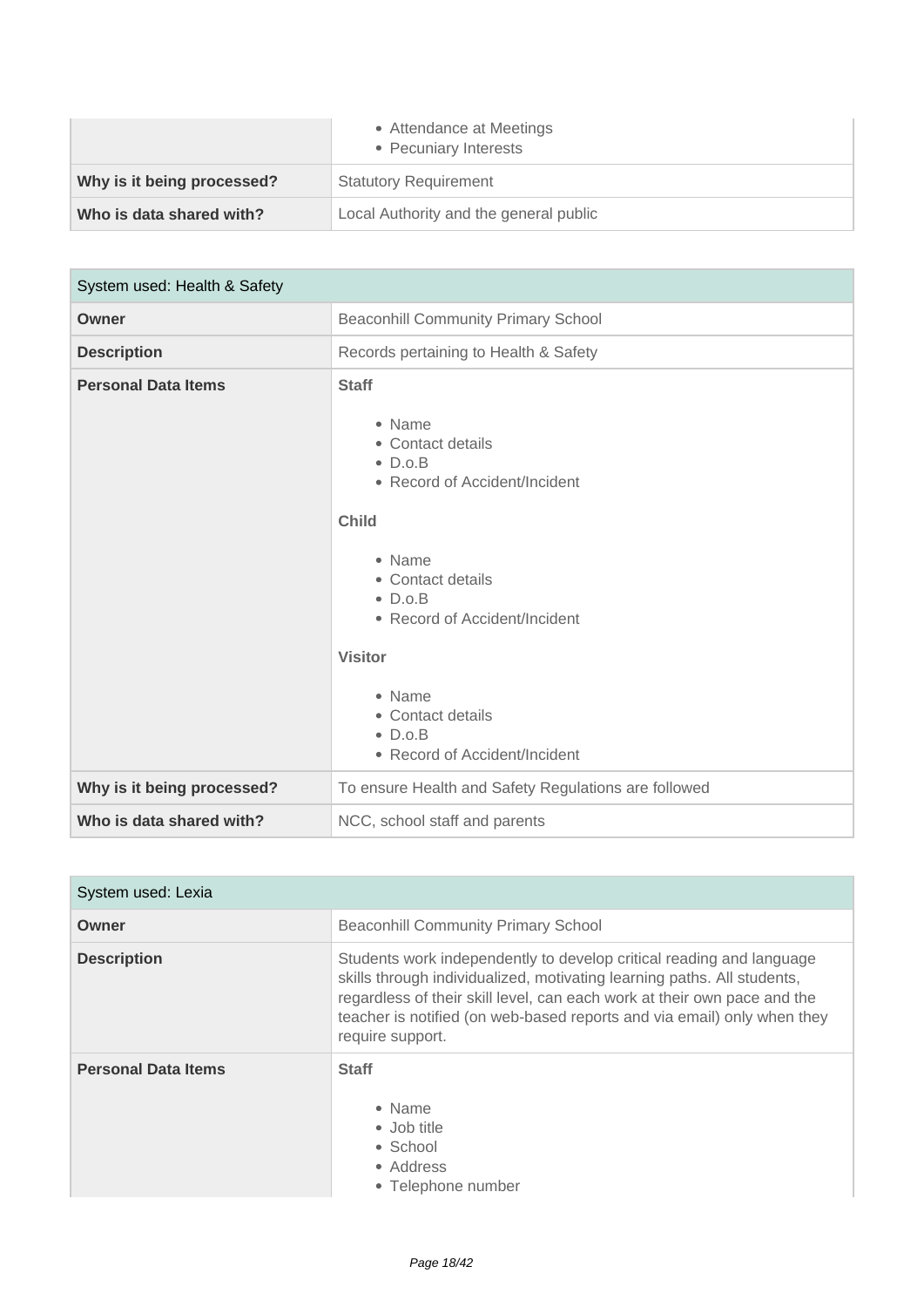|                            | • e-mail address<br>• IP address<br>• Browser information<br>٠                           |
|----------------------------|------------------------------------------------------------------------------------------|
|                            | <b>School</b><br>• Name<br>• Payment details<br>• Usage data<br><b>Pupil</b>             |
|                            | • Name<br>$•$ Age<br>• Class<br>• Group                                                  |
| Why is it being processed? | To provide access for staff and pupils to a comprehensive range of<br>teaching resources |
| Who is data shared with?   | Staff                                                                                    |

| System used: Lightspeed Internet Filtering |                                                                                                                                                                                                       |
|--------------------------------------------|-------------------------------------------------------------------------------------------------------------------------------------------------------------------------------------------------------|
| Owner                                      | <b>Beaconhill Community Primary School</b>                                                                                                                                                            |
| <b>Description</b>                         | The Lightspeed Rockets provide DfE compliant Internet Filtering Services<br>for all schools connected to the Internet through NCC.                                                                    |
| <b>Personal Data Items</b>                 | <b>Staff</b><br>• Name<br>• Machine name<br>$\bullet$ I/P address<br>• URLs visited<br>• School<br>Pupil<br>• Name<br>• Name<br>• Machine name<br>$\bullet$ I/P address<br>• URLs visited<br>• School |
| Why is it being processed?                 | Statutory requirement to filter Internet services for school users                                                                                                                                    |
| Who is data shared with?                   | School leadership, LSCB and police if serious incident occurs                                                                                                                                         |

| System used: Local Authority moderation of work |                                            |
|-------------------------------------------------|--------------------------------------------|
| Owner                                           | <b>Beaconhill Community Primary School</b> |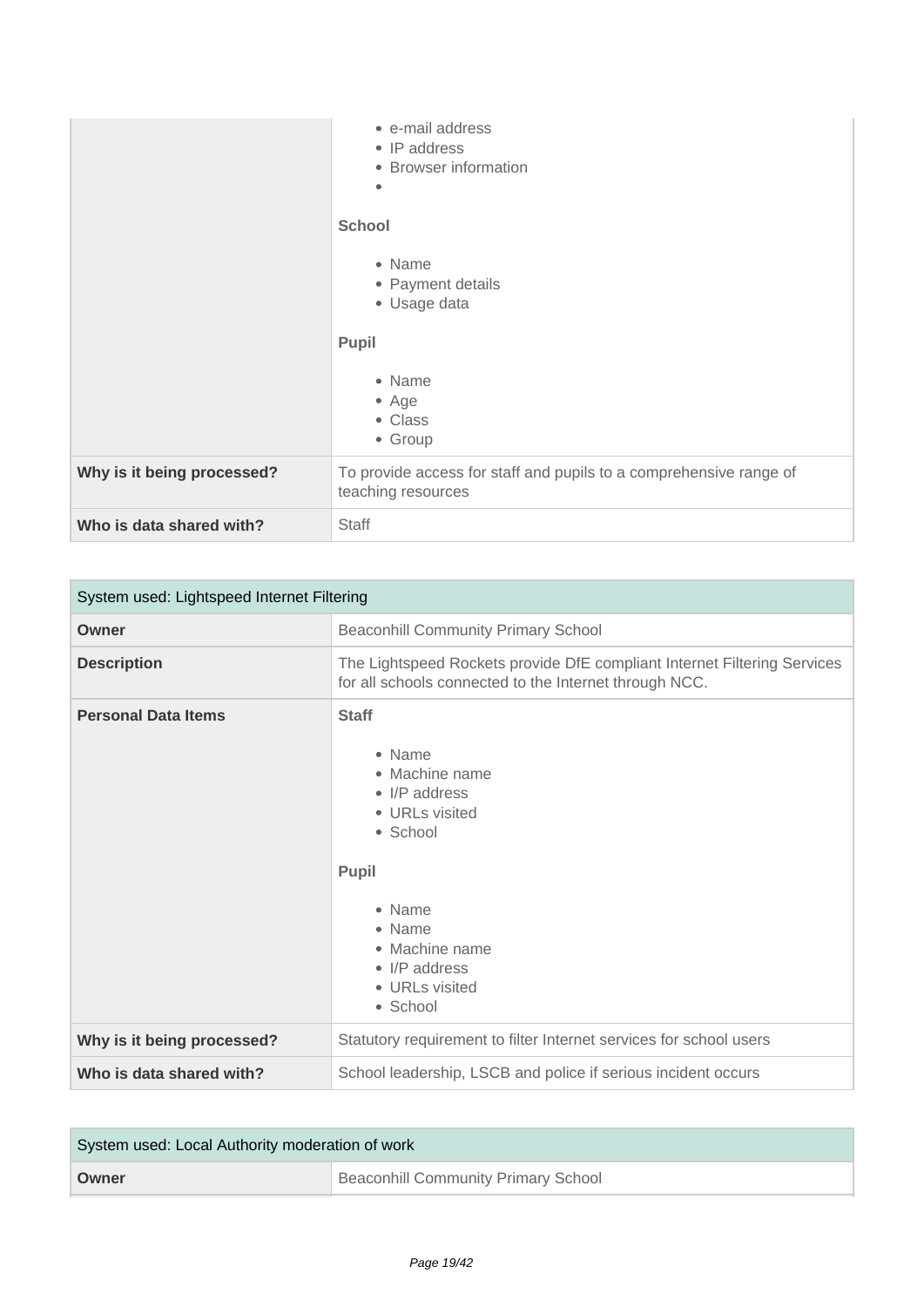| <b>Description</b>         | The Local Authority arranges a number of meetings with groups of<br>schools where pupil work is presented along with grades and cross<br>moderated to ensure consistency of assessment in schools across the<br>County. |
|----------------------------|-------------------------------------------------------------------------------------------------------------------------------------------------------------------------------------------------------------------------|
| <b>Personal Data Items</b> | <b>School</b><br>• Name<br><b>Staff</b><br>• Initials<br><b>Pupil</b><br>• Initials<br>• Gender<br>• Unique pupil number (UPN)                                                                                          |
| Why is it being processed? | As part of the statutory? requires for assessment and moderation in<br>schools                                                                                                                                          |
| Who is data shared with?   | Other NCC staff                                                                                                                                                                                                         |

| System used: Looked After Children Records - Electronic |                                                                                                                                                                                                                                                                                                                                |
|---------------------------------------------------------|--------------------------------------------------------------------------------------------------------------------------------------------------------------------------------------------------------------------------------------------------------------------------------------------------------------------------------|
| <b>Owner</b>                                            | <b>Beaconhill Community Primary School</b>                                                                                                                                                                                                                                                                                     |
| <b>Description</b>                                      | Information relating to children who are in Looked After Care                                                                                                                                                                                                                                                                  |
| <b>Personal Data Items</b>                              | Pupil<br>• Name<br>• Date of Birth<br>• Address<br>• Personal Education Plan<br>• Health Needs<br>• Social Care Needs<br>• Educational Needs<br>• Family Background<br><b>Parents &amp; Carers</b><br>• Name<br>• Contact Details<br>• Address<br>$\bullet$<br><b>Staff</b><br>• Name<br>• Position<br><b>External Support</b> |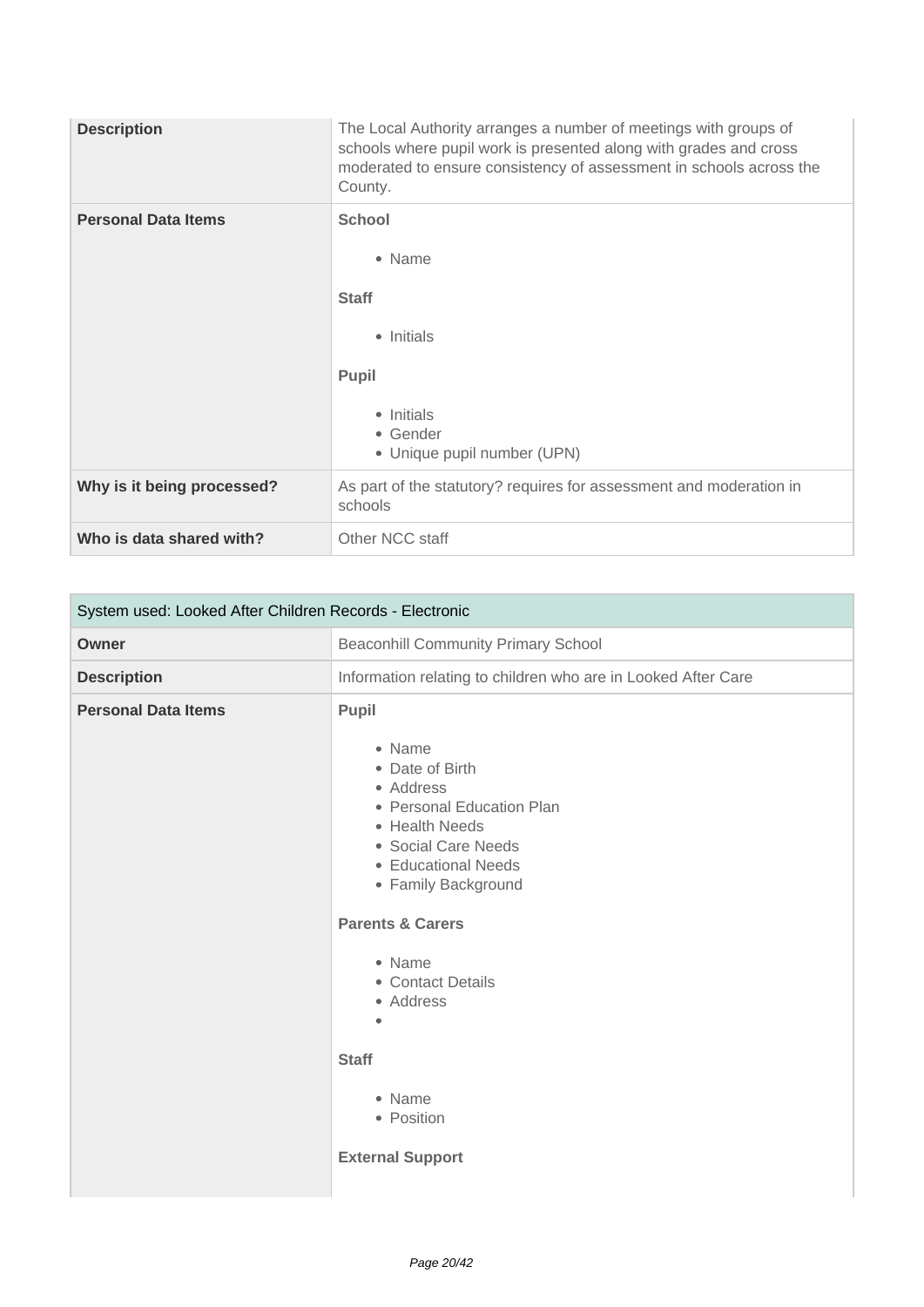|                            | • Name<br>• Organisation<br>• Position<br>• Address<br>• Contact Details |
|----------------------------|--------------------------------------------------------------------------|
| Why is it being processed? | To support the education of children who are Looked After                |
| Who is data shared with?   | Social Workers, Local Authority, Carers, Receiving school                |

| System used: Looked After Children Records - Paper |                                                                                                                                                                                                                                                                                                                                                                                                                    |
|----------------------------------------------------|--------------------------------------------------------------------------------------------------------------------------------------------------------------------------------------------------------------------------------------------------------------------------------------------------------------------------------------------------------------------------------------------------------------------|
| Owner                                              | <b>Beaconhill Community Primary School</b>                                                                                                                                                                                                                                                                                                                                                                         |
| <b>Description</b>                                 | Information relating to children who are Looked After                                                                                                                                                                                                                                                                                                                                                              |
| <b>Personal Data Items</b>                         | <b>Pupils</b><br>• Name<br>• Date of Birth<br>• Address<br>• Personal Education Plan<br>• Health Needs<br>• Social Care Needs<br>• Educational Needs<br>• Family Background<br><b>Parents &amp; Carers</b><br>• Name<br>• Contact Details<br>• Address<br>ö<br><b>Staff</b><br>• Name<br>• Position<br><b>External Support Workers</b><br>• Name<br>• Organisation<br>• Position<br>• Address<br>• Contact Details |
| Why is it being processed?                         | To support the education of children who are Looked After                                                                                                                                                                                                                                                                                                                                                          |
| Who is data shared with?                           | Social Workers, Local Authority, Carers, Receiving School                                                                                                                                                                                                                                                                                                                                                          |

System used: Mathletics \_ online numeracy activities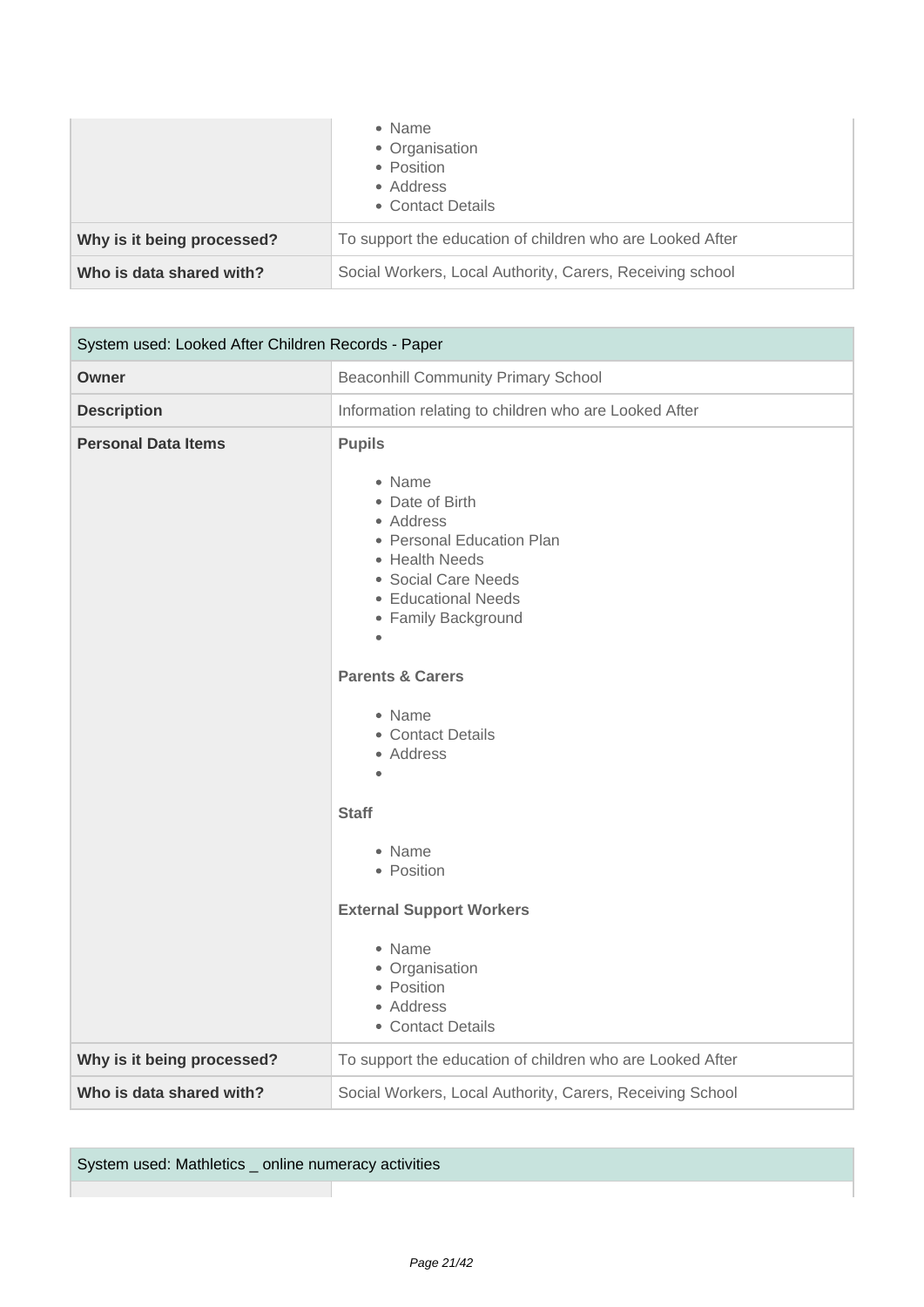| Owner                      | <b>Beaconhill Community Primary School</b>                                                                                                                                                                                                                                                                                                                                                                                                                                          |
|----------------------------|-------------------------------------------------------------------------------------------------------------------------------------------------------------------------------------------------------------------------------------------------------------------------------------------------------------------------------------------------------------------------------------------------------------------------------------------------------------------------------------|
| <b>Description</b>         | Mathletics is a captivating online learning space providing students with<br>all the tools they need to be successful learners, both in the classroom<br>and beyond. Powerful courses aligned to the various National Curricula of<br>the UK & Ireland, from Foundation Stage to Key Stage 5, matched with<br>dynamic tools and reporting for teachers. Mathletics supports and caters<br>to each teacher's unique blend of student-driven learning and teacher-led<br>instruction. |
| <b>Personal Data Items</b> | <b>Pupil</b><br>• Name<br>• School<br>• Year group<br>• Test results<br><b>Staff</b><br>• Name<br>• School                                                                                                                                                                                                                                                                                                                                                                          |
| Why is it being processed? | To Provide secure individual access to the online learning materials                                                                                                                                                                                                                                                                                                                                                                                                                |
| Who is data shared with?   | School staff                                                                                                                                                                                                                                                                                                                                                                                                                                                                        |

| System used: Medical Files - Electronic |                                                                                                                                                                                                                                                                                                                       |
|-----------------------------------------|-----------------------------------------------------------------------------------------------------------------------------------------------------------------------------------------------------------------------------------------------------------------------------------------------------------------------|
| Owner                                   | <b>Beaconhill Community Primary School</b>                                                                                                                                                                                                                                                                            |
| <b>Description</b>                      | Information in respect of specific medical needs of an individual student                                                                                                                                                                                                                                             |
| <b>Personal Data Items</b>              | <b>Pupils</b><br>• Name<br>• Date of Birth<br>• Address<br>• Health Needs<br>• Social Care Status<br>• Educational Needs<br>• Medical History<br>• Medication Details<br><b>Parents/Carers</b><br>• Name<br>• Address<br>• Contact Details<br><b>Staff</b><br>• Name<br>• Position<br><b>External Support Workers</b> |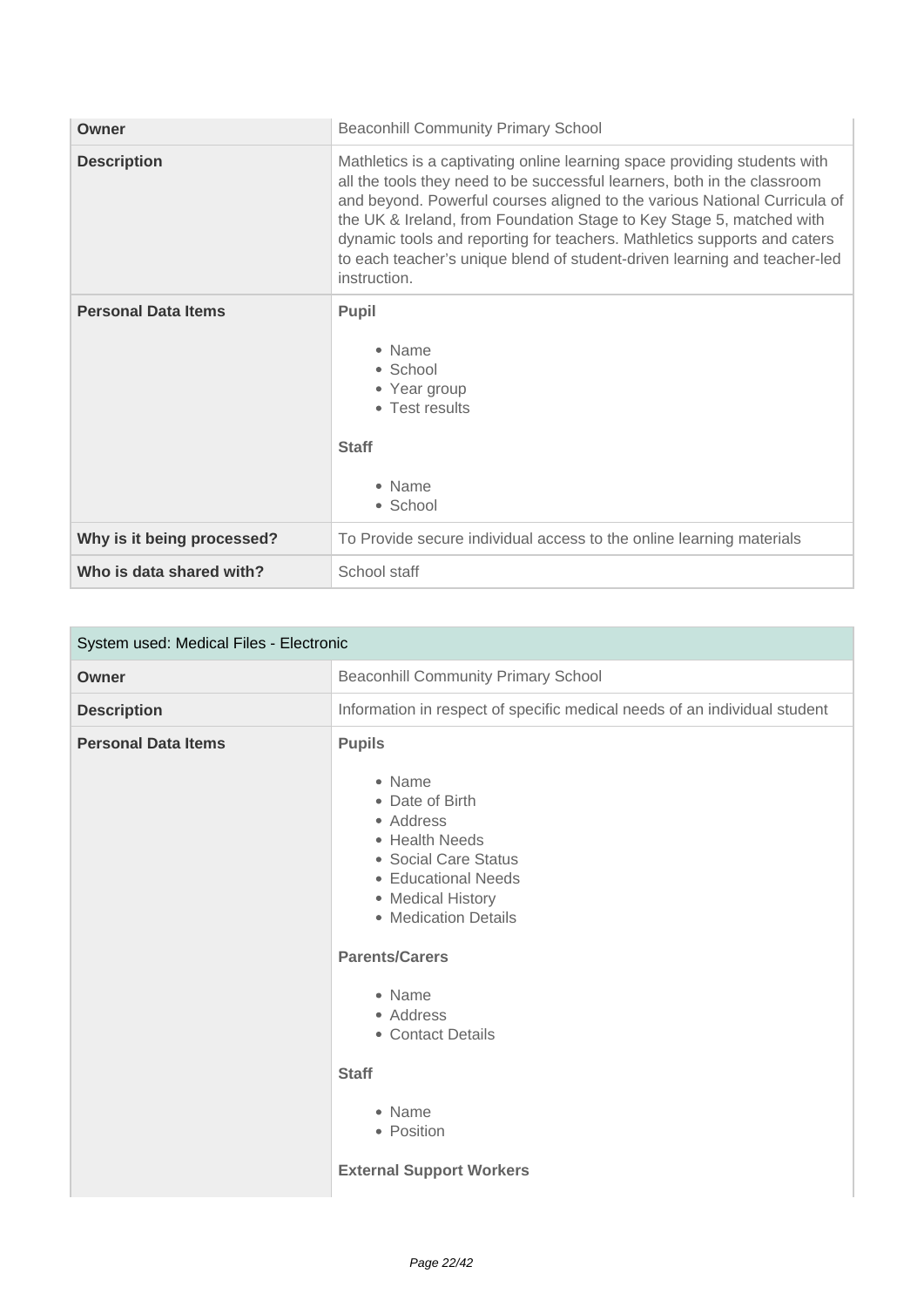|                            | $\bullet$ Name<br>• Organisation<br>• Position<br>• Address<br>• Contact Details                                              |
|----------------------------|-------------------------------------------------------------------------------------------------------------------------------|
| Why is it being processed? | To ensure access to education                                                                                                 |
| Who is data shared with?   | Parents/Carers (as appropriate), Social Workers, Health Care<br>Professionals, receiving schools, LA workers (as appropriate) |

| System used: Medical Files - Paper |                                                                                                                                                                                                                                                                                                                                                                                                   |
|------------------------------------|---------------------------------------------------------------------------------------------------------------------------------------------------------------------------------------------------------------------------------------------------------------------------------------------------------------------------------------------------------------------------------------------------|
| Owner                              | <b>Beaconhill Community Primary School</b>                                                                                                                                                                                                                                                                                                                                                        |
| <b>Description</b>                 | Information in respect of specific medical needs of an individual student                                                                                                                                                                                                                                                                                                                         |
| <b>Personal Data Items</b>         | <b>Pupils</b><br>• Name<br>• Date of Birth<br>• Address<br>• Health Needs<br>• Social Care Status<br>• Educational Needs<br>• Medical History<br>• Medication Details<br><b>Parents/Carers</b><br>• Name<br>• Address<br>• Contact Details<br><b>Staff</b><br>• Name<br>• Position<br><b>External Support Workers</b><br>• Name<br>• Organisation<br>• Position<br>• address<br>• Contact details |
| Why is it being processed?         | To ensure access to education                                                                                                                                                                                                                                                                                                                                                                     |
| Who is data shared with?           | Parents/Carers (as appropriate); Social Workers; Health Care<br>Professionals, receiving schools, LA workers as appropriate                                                                                                                                                                                                                                                                       |

System used: Medical log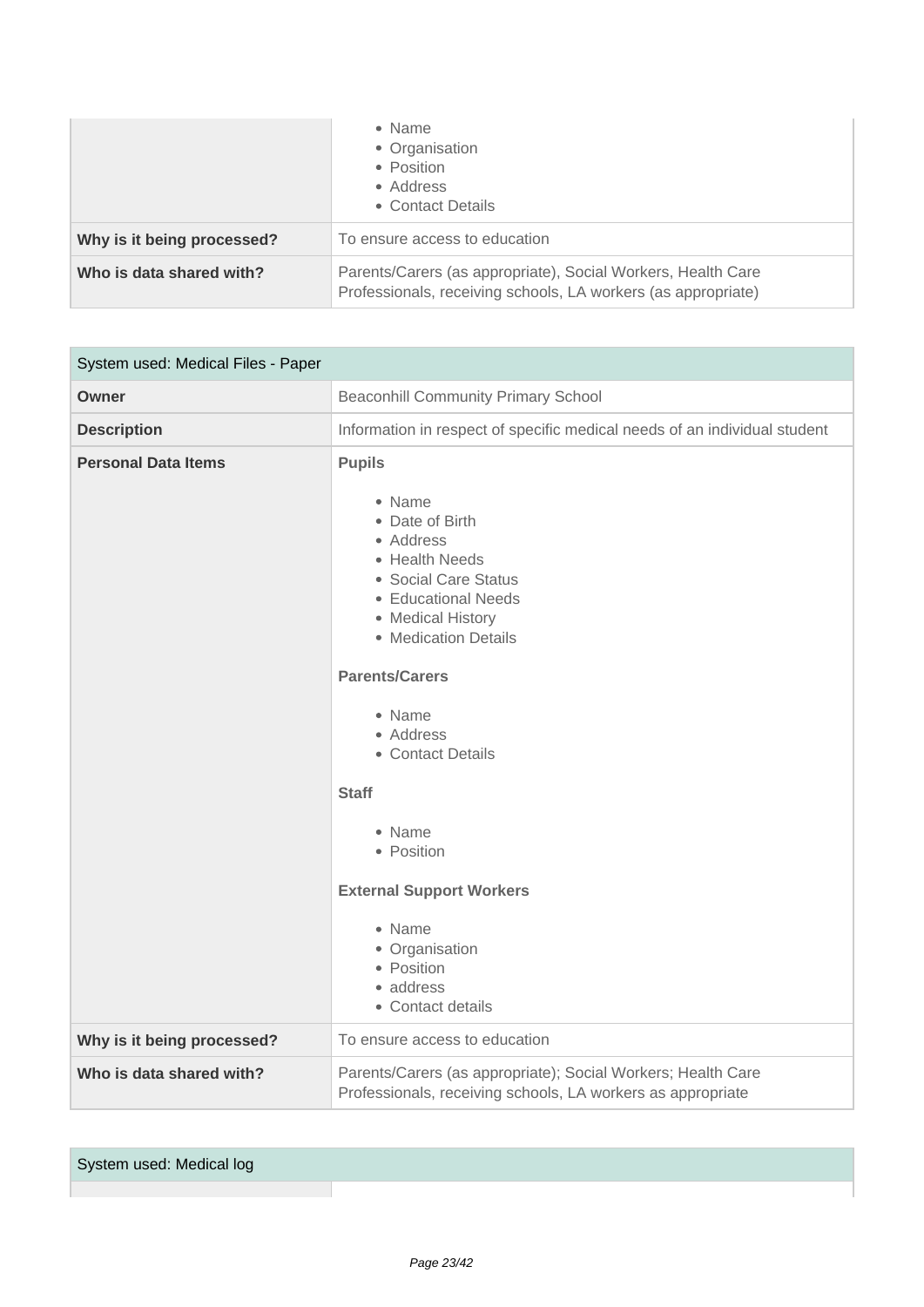| Owner                      | <b>Beaconhill Community Primary School</b>                                                                                                                                                                                                                                                                                                                                                                                                                                                                         |
|----------------------------|--------------------------------------------------------------------------------------------------------------------------------------------------------------------------------------------------------------------------------------------------------------------------------------------------------------------------------------------------------------------------------------------------------------------------------------------------------------------------------------------------------------------|
| <b>Description</b>         | File of medical information for each child: asthma, medication<br>administered, heath care plans, risk assessments                                                                                                                                                                                                                                                                                                                                                                                                 |
| <b>Personal Data Items</b> | Pupil<br>• Name<br>• Inhaler / medication information (doseage)<br>$\bullet$ DOB<br>• Class<br>• Medical condition<br>• Signs and symptoms<br>• Treatment<br>• Parental consent<br>• Name of medication and dose<br>• Side effects<br>• Storage requirements<br>• Special equipment<br>• Testing needed<br>• Access to food drink<br>• Dietary requirement<br>• Staff support<br>• Contingency arrangements<br>• Family / emergency contacts<br>• Hazard<br>$\bullet$ Risk<br>• Control measures / risk evaluation |
| Why is it being processed? | Health and safety of child                                                                                                                                                                                                                                                                                                                                                                                                                                                                                         |
| Who is data shared with?   | Staff, NCC and NHS professionals                                                                                                                                                                                                                                                                                                                                                                                                                                                                                   |

| System used: Micro Librarian |                                                                                                                                                              |
|------------------------------|--------------------------------------------------------------------------------------------------------------------------------------------------------------|
| Owner                        | <b>Beaconhill Community Primary School</b>                                                                                                                   |
| <b>Description</b>           | Micro Librarian Systems (MLS), supplier of Library Management Systems<br>to Education in the UK and the worlds first to use biometric identification<br>data |
| <b>Personal Data Items</b>   | <b>Staff</b><br>• Name<br>• School<br>• email<br>• Biometric data (if used)<br><b>Pupil</b><br>• Name<br>• Age<br>• Year<br>• Biometric data (if used)       |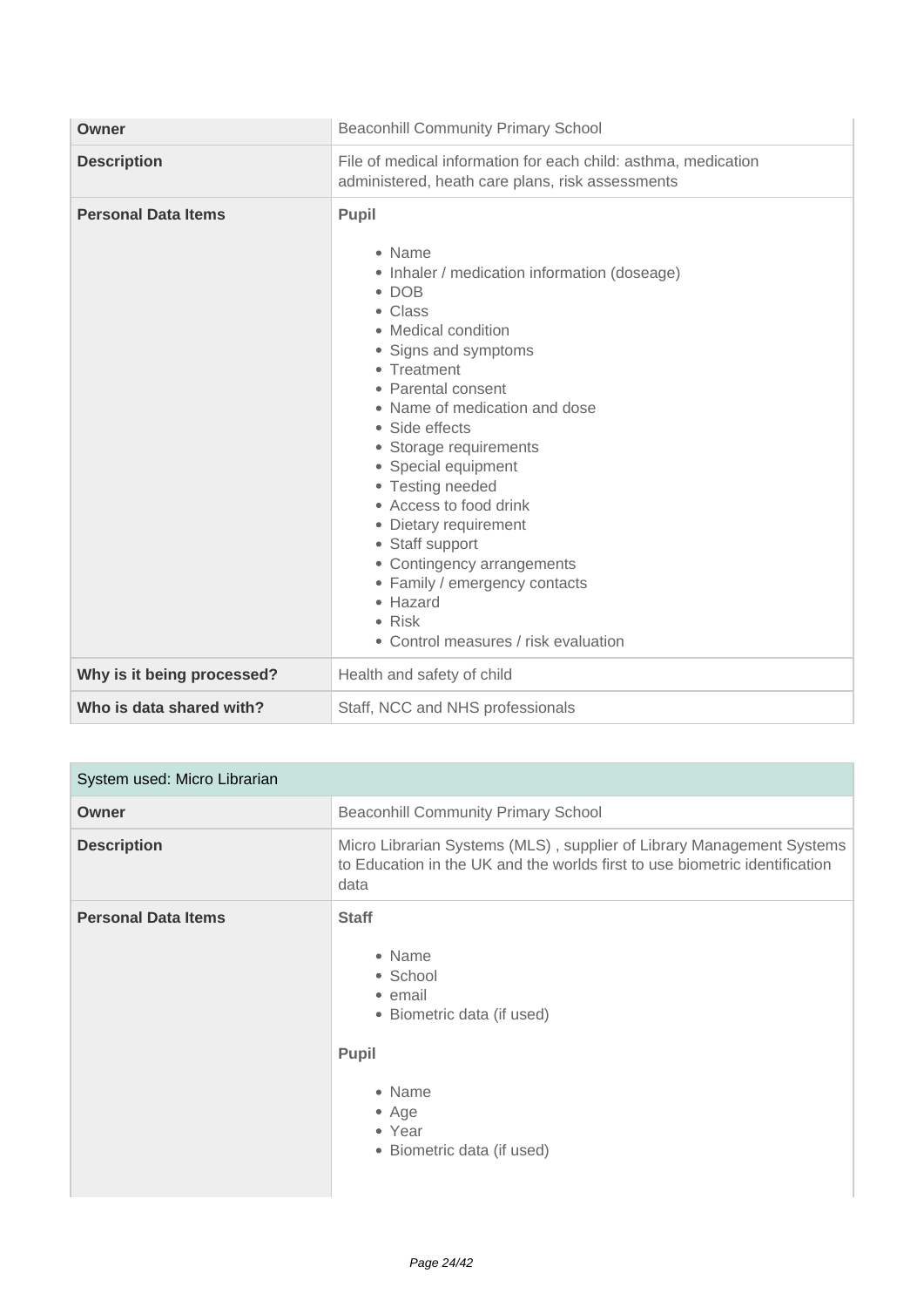|                            | <b>Parent</b><br>• Name<br>• email                                 |
|----------------------------|--------------------------------------------------------------------|
| Why is it being processed? | To provide online access to a range of library and literacy tools. |
| Who is data shared with?   | N/A                                                                |

| System used: My Maths      |                                                                                                                                                              |
|----------------------------|--------------------------------------------------------------------------------------------------------------------------------------------------------------|
| Owner                      | <b>Beaconhill Community Primary School</b>                                                                                                                   |
| <b>Description</b>         | MyMaths is an interactive online teaching and homework subscription<br>website for schools that builds pupil engagement and consolidates maths<br>knowledge. |
| <b>Personal Data Items</b> | <b>Staff</b><br>• Name<br>• School<br>$\bullet$ Email<br><b>Pupil</b><br>• Name<br>• Age<br>• Gender<br>• Year<br>• Class<br>• Performance data              |
| Why is it being processed? | To provide pupils and staff with access to a wider range of mathematics<br>online teaching and learning materials.                                           |
| Who is data shared with?   | Shared within school.                                                                                                                                        |

| System used: National Centre for Excellence in the Teaching of Mathematics (NCETM) |                                                                                                                                                                                                                                                                                                                                                                                                                                                                                                              |
|------------------------------------------------------------------------------------|--------------------------------------------------------------------------------------------------------------------------------------------------------------------------------------------------------------------------------------------------------------------------------------------------------------------------------------------------------------------------------------------------------------------------------------------------------------------------------------------------------------|
| Owner                                                                              | <b>Beaconhill Community Primary School</b>                                                                                                                                                                                                                                                                                                                                                                                                                                                                   |
| <b>Description</b>                                                                 | NCETM provides professional development for staff in the teaching of<br>Mathematics Children's chances of succeeding in education and life will<br>be maximised if they develop deep and lasting procedural and conceptual<br>mathematical understanding. The NCETM's teaching for mastery section<br>explains the rationale for this teaching approach, and presents case<br>studies from schools, together with interviews with teachers involved in<br>mastery projects through the Maths Hubs programme. |
| <b>Personal Data Items</b>                                                         | <b>Staff</b><br>• Name<br>• email address<br>• School                                                                                                                                                                                                                                                                                                                                                                                                                                                        |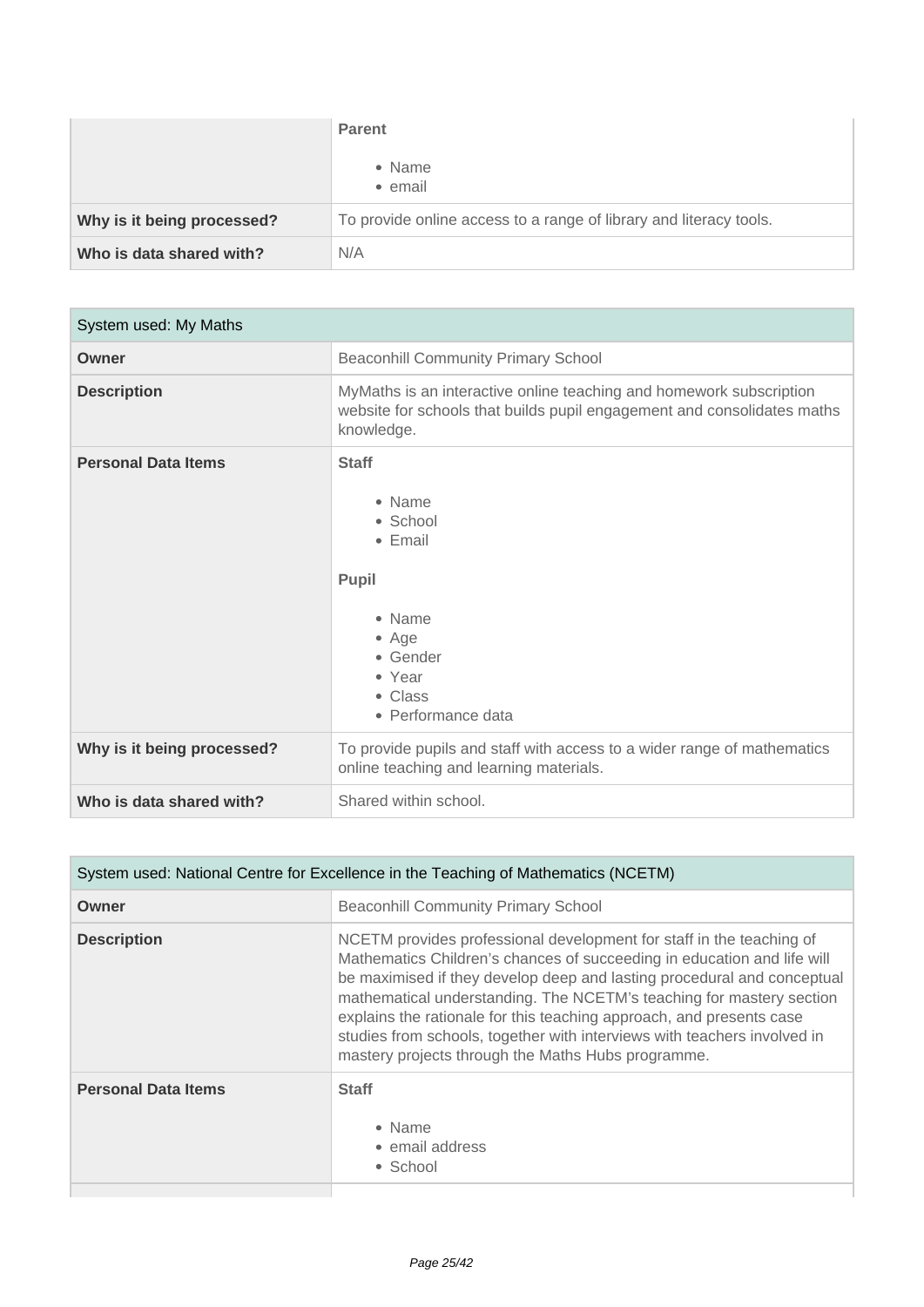| Why is it being processed? | To provide access to the wide range of resources available online. |
|----------------------------|--------------------------------------------------------------------|
| Who is data shared with?   | Tribal and school staff.                                           |

| System used: Nursery (Early Years) files |                                                                                                                                                                                                                                                                                                                                                                                                                                                                                                                                                             |
|------------------------------------------|-------------------------------------------------------------------------------------------------------------------------------------------------------------------------------------------------------------------------------------------------------------------------------------------------------------------------------------------------------------------------------------------------------------------------------------------------------------------------------------------------------------------------------------------------------------|
| <b>Owner</b>                             | <b>Beaconhill Community Primary School</b>                                                                                                                                                                                                                                                                                                                                                                                                                                                                                                                  |
| <b>Description</b>                       | Early years registration information and funding informaiton for Early<br>Years entitlement, hours taken each week                                                                                                                                                                                                                                                                                                                                                                                                                                          |
| <b>Personal Data Items</b>               | Pupil<br>• Name<br>$\bullet$ DOB<br>• Gender<br>• Address<br>• Documents seen / recorded<br>• Parents Nat. Insurance Number<br>• Eligibility code<br>• Religion<br>• Email address<br>• Telephone number<br>• Parent work details<br>• Emergency contact details<br>• Former placements<br>• Medical information<br>• Ethnic origin<br>• SEN information<br>$\bullet$ EAL<br>• Armed forces<br>• Meal arrangements<br>• Parental consent: medicine, photos, website, school publications,<br>press, local excursions<br>• Start dates<br>• Desired sessions |
| Why is it being processed?               | To ensure registration of chidlren into school and that children receive<br>their entitlements                                                                                                                                                                                                                                                                                                                                                                                                                                                              |
| Who is data shared with?                 | School staff, NCC, outside agencies as required                                                                                                                                                                                                                                                                                                                                                                                                                                                                                                             |

| System used: Oak Acadamy   |                                                                                                                                                                                                                                                                                                                                                                                |
|----------------------------|--------------------------------------------------------------------------------------------------------------------------------------------------------------------------------------------------------------------------------------------------------------------------------------------------------------------------------------------------------------------------------|
| Owner                      | <b>Beaconhill Community Primary School</b>                                                                                                                                                                                                                                                                                                                                     |
| <b>Description</b>         | Oak National Academy provides free video lessons, slides and<br>worksheets to support teachers and pupils to keep learning. Created by<br>teachers in response to coronavirus, the resources are freely available, to<br>complement schools' own teaching. Lessons cover a broad range of<br>subjects, from reception to year 11. There are no sign-ups or logins<br>required. |
| <b>Personal Data Items</b> | <b>Teacher</b>                                                                                                                                                                                                                                                                                                                                                                 |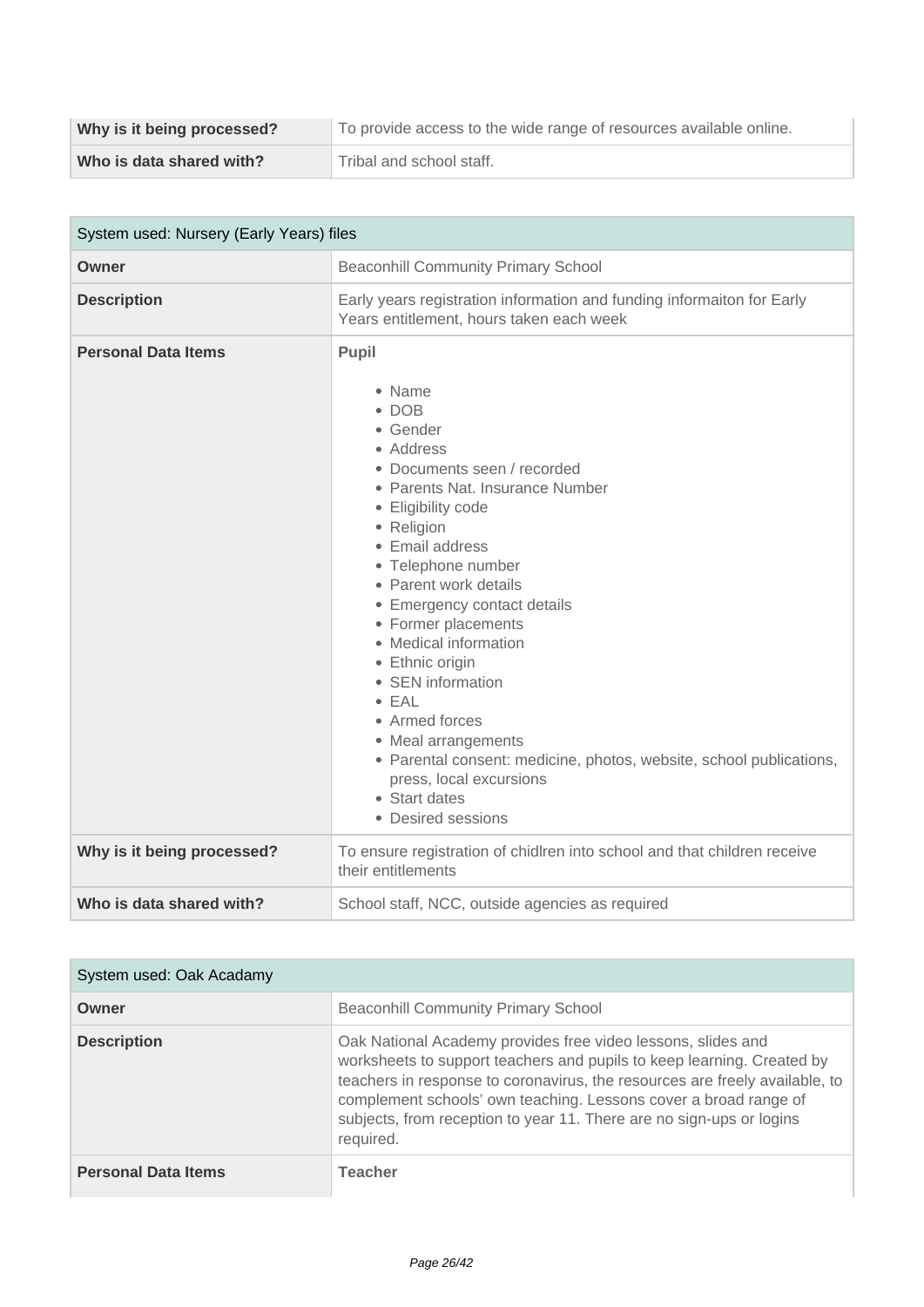|                            | • Name                               |
|----------------------------|--------------------------------------|
|                            | <b>Pupil</b>                         |
|                            | • Name<br>$\bullet$ Age              |
| Why is it being processed? | https://privacy.thenational.academy/ |
| Who is data shared with?   | https://privacy.thenational.academy/ |

| System used: Office 365    |                                                                                                                       |
|----------------------------|-----------------------------------------------------------------------------------------------------------------------|
| Owner                      | <b>Beaconhill Community Primary School</b>                                                                            |
| <b>Description</b>         | Suite of online tools for staff and pupils, including OneDrive, Word,<br>Powerpoint, Excel, Outlook, Video and Teams. |
| <b>Personal Data Items</b> | <b>Staff</b><br>• Name<br>• Classes<br><b>Pupil</b><br>• Name<br><b>Governor</b><br>• Name                            |
| Why is it being processed? | To provide OneDrive for education to staff, pupils and governors.                                                     |
| Who is data shared with?   | N/A                                                                                                                   |

| System used: Parents Evening Booking System |                                                                                                           |
|---------------------------------------------|-----------------------------------------------------------------------------------------------------------|
| Owner                                       | <b>Beaconhill Community Primary School</b>                                                                |
| <b>Description</b>                          | Online booking system for parents evenings and other school events.                                       |
| <b>Personal Data Items</b>                  | <b>Staff</b><br>• Name<br>• Email<br>• Classes<br>Pupil<br>• Name<br>• Classes<br>• Year<br><b>Parent</b> |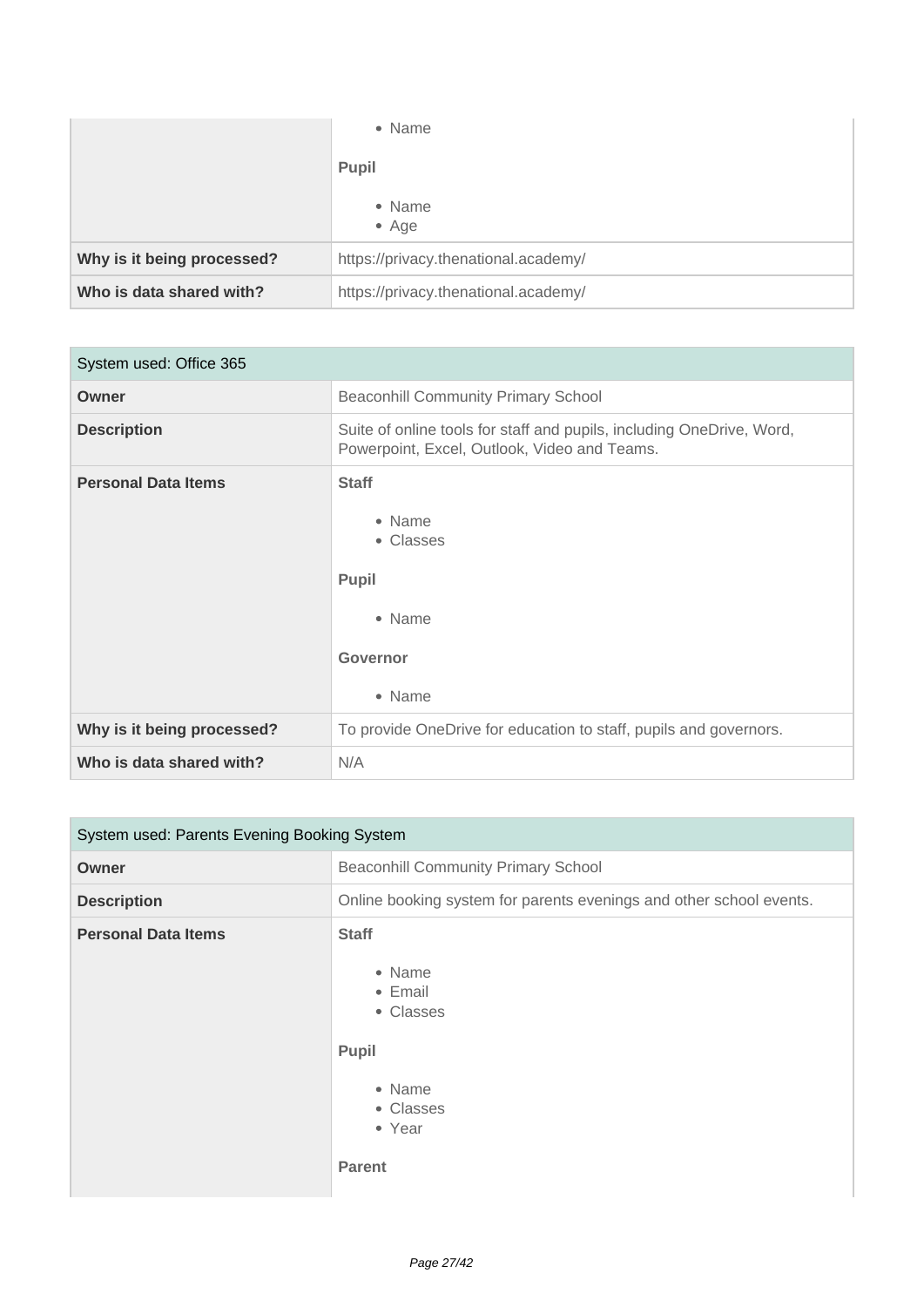|                            | • Name<br>$\bullet$ Email                                                                               |
|----------------------------|---------------------------------------------------------------------------------------------------------|
| Why is it being processed? | To provide parents/carers with an online system for booking parents<br>evening and other school events. |
| Who is data shared with?   | Shared with individual? parents and appropriate staff.                                                  |

| System used: Personnel files |                                                                                                                                                                                                                                                                                 |
|------------------------------|---------------------------------------------------------------------------------------------------------------------------------------------------------------------------------------------------------------------------------------------------------------------------------|
| Owner                        | <b>Beaconhill Community Primary School</b>                                                                                                                                                                                                                                      |
| <b>Description</b>           | Information relating to staff employment                                                                                                                                                                                                                                        |
| <b>Personal Data Items</b>   | <b>Staff</b><br>$\bullet$ Name<br>• Address<br>• Telephone number<br>• e-mail address<br>• National Insurance Number<br>• Qualifications<br>$\bullet$ DOB<br>• Contract<br>• Payroll no.<br>• Employment history<br>• References<br>$\bullet$ Leave of absence<br>• DBS checked |
| Why is it being processed?   | Necessary for employment                                                                                                                                                                                                                                                        |
| Who is data shared with?     | NCC and/or HR provider and/or Payroll provider                                                                                                                                                                                                                                  |

| System used: Phonics play  |                                                                                                                                  |
|----------------------------|----------------------------------------------------------------------------------------------------------------------------------|
| Owner                      | <b>Beaconhill Community Primary School</b>                                                                                       |
| <b>Description</b>         | Interactive phonics games, phonics planning, assessment ideas and<br>many teaching ideas and resources to help children to learn |
| <b>Personal Data Items</b> | <b>School</b><br>• Name<br><b>Pupil</b><br>• Name<br><b>Staff</b><br>• Name                                                      |
| Why is it being processed? | To provide access to online learning resources for pupils and staff.                                                             |
|                            |                                                                                                                                  |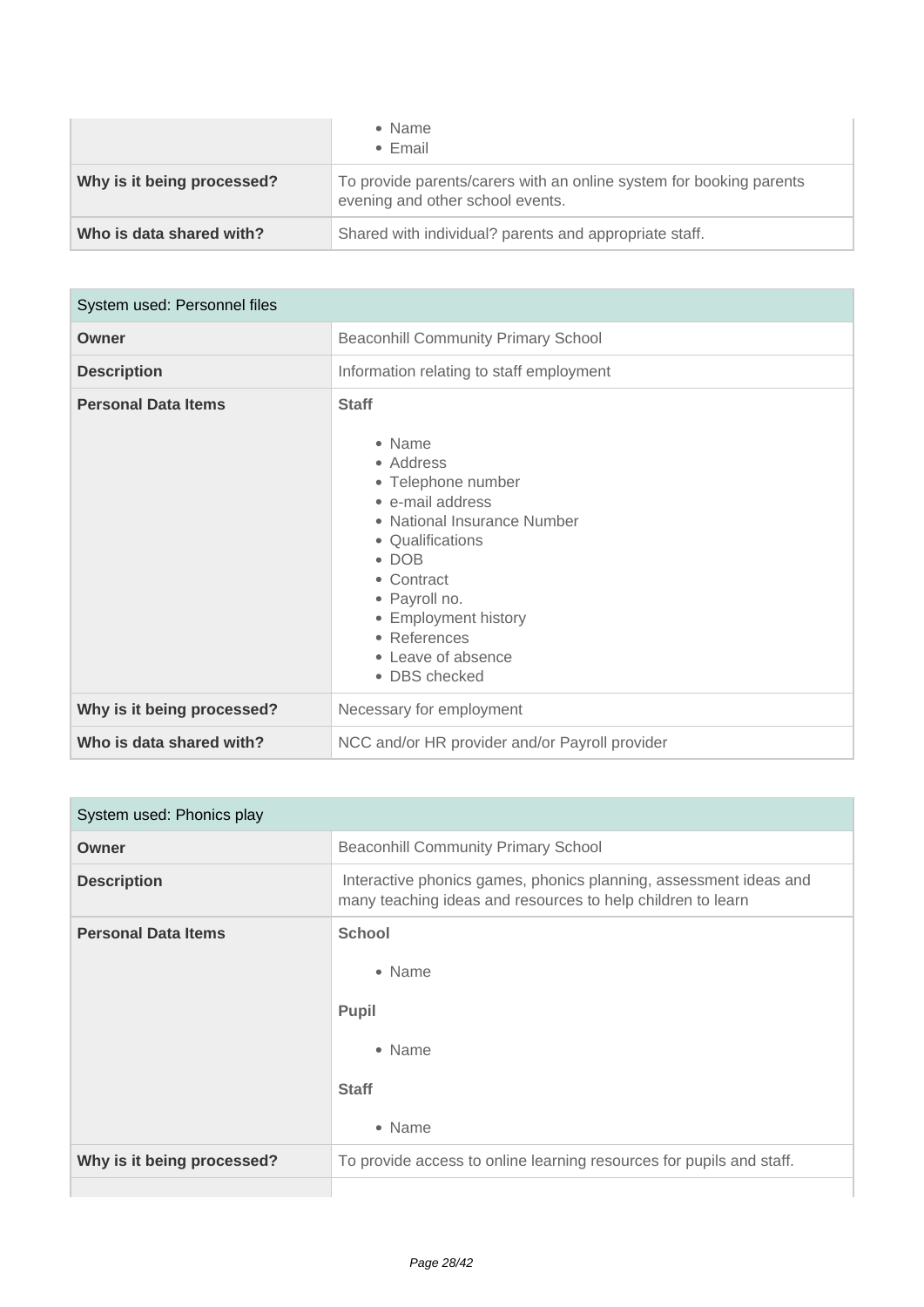| System used: Photographs and videos of staff and pupils. |                                                                                                                                                        |
|----------------------------------------------------------|--------------------------------------------------------------------------------------------------------------------------------------------------------|
| Owner                                                    | <b>Beaconhill Community Primary School</b>                                                                                                             |
| <b>Description</b>                                       | Permission to display staff and pupil photographs (unnamed) and video<br>on the school website and social media platforms.                             |
| <b>Personal Data Items</b>                               | <b>Staff</b><br>• Name<br>• Photograph<br>• Video<br>Pupil<br>• Photograph (unnamed)<br>• Video (unnamed)<br><b>Governor</b><br>• Name<br>• Photograph |
| Why is it being processed?                               | To celebrate the life and work of the school.                                                                                                          |
| Who is data shared with?                                 | The public                                                                                                                                             |

| System used: Purple Mash   |                                                                                                                                                                                                  |
|----------------------------|--------------------------------------------------------------------------------------------------------------------------------------------------------------------------------------------------|
| Owner                      | <b>Beaconhill Community Primary School</b>                                                                                                                                                       |
| <b>Description</b>         | The all-in-one Edtech solution for your Primary School. Embed computing<br>and digital skills across your whole curriculum with award-winning<br>teaching and learning software for KS1 and KS2. |
| <b>Personal Data Items</b> | <b>Pupil</b><br>• Name<br>• Year Group<br>• School<br>$•$ Age<br><b>Staff</b><br>• Name<br>• School                                                                                              |
| Why is it being processed? | To provide online access to a range of Edtech software.                                                                                                                                          |
| Who is data shared with?   | School staff                                                                                                                                                                                     |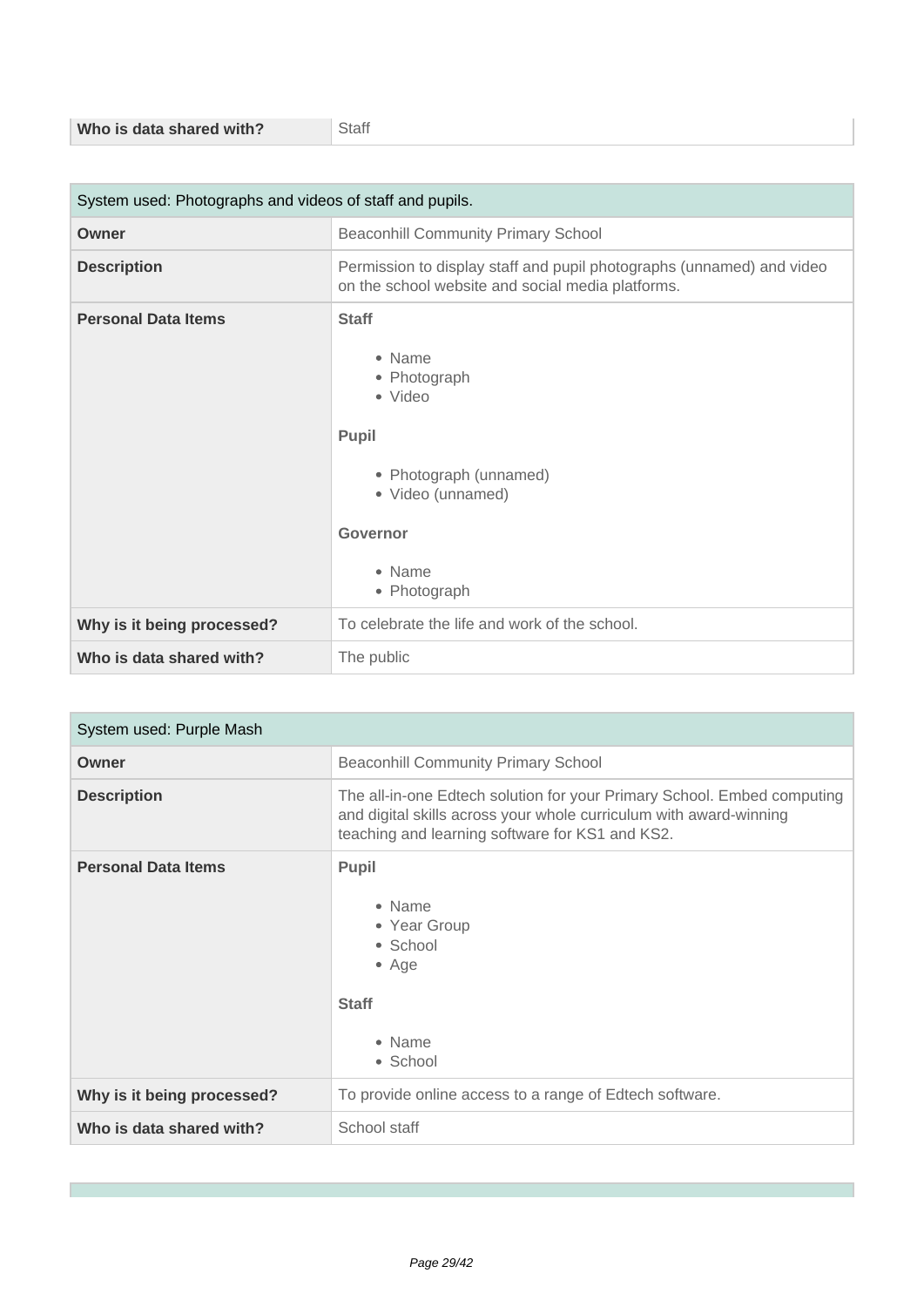| System used: Recruitment information |                                                                                                                                                                                           |
|--------------------------------------|-------------------------------------------------------------------------------------------------------------------------------------------------------------------------------------------|
| Owner                                | <b>Beaconhill Community Primary School</b>                                                                                                                                                |
| <b>Description</b>                   | Part of the job application process                                                                                                                                                       |
| <b>Personal Data Items</b>           | <b>Name</b><br>• Name<br>$\bullet$ DOB<br>• Address<br>• Educational establishments attended<br>• Qualifications<br>• Disciplinary Records<br>• Appraisal Records<br>• Salary information |
| Why is it being processed?           | As part of the recruitment process                                                                                                                                                        |
| Who is data shared with?             | Governors/ shortlisting panel/ SIP/ HR                                                                                                                                                    |

| System used: Registers     |                                                                                          |
|----------------------------|------------------------------------------------------------------------------------------|
| Owner                      | <b>Beaconhill Community Primary School</b>                                               |
| <b>Description</b>         | Daily register, after school club registers, lunch register                              |
| <b>Personal Data Items</b> | <b>Child</b><br>• Name<br>• Address<br>• Date of Birth<br>• Lunch Status<br>• Attendance |
| Why is it being processed? | To monitor children's attendance - legal obligation.                                     |
| Who is data shared with?   | School staff, after school club providers                                                |

| System used: Safeguarding Records - Electronic |                                                                                                                                                             |
|------------------------------------------------|-------------------------------------------------------------------------------------------------------------------------------------------------------------|
| Owner                                          | <b>Beaconhill Community Primary School</b>                                                                                                                  |
| <b>Description</b>                             | Records relating to safeguarding of children                                                                                                                |
| <b>Personal Data Items</b>                     | <b>Pupils</b><br>• Name<br>• Date of Birth<br>• Address<br>• Health Needs<br>• Social Care Status<br>• Educational Needs<br>• Child Protection Plan/Actions |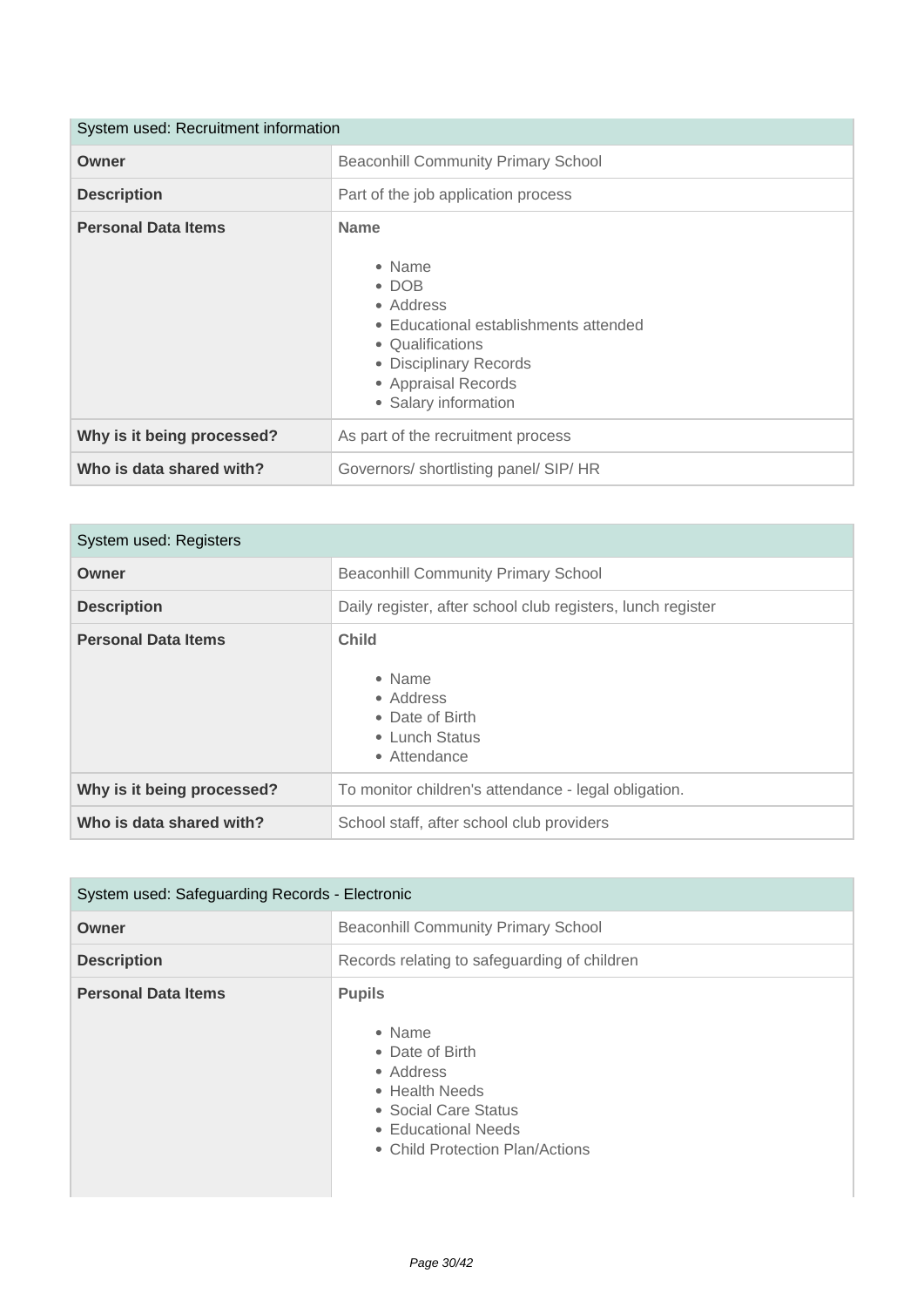|                            | <b>Parent/Carers</b><br>• Name<br>• Address<br>• Contact Details<br><b>Staff</b><br>• Name<br>• Position<br><b>Social Care Worker</b><br>• Name<br>• Address<br>• Contact Details<br><b>External Support Workers</b><br>• Name<br>• Organisation<br>• Position |
|----------------------------|----------------------------------------------------------------------------------------------------------------------------------------------------------------------------------------------------------------------------------------------------------------|
|                            | • Address<br>• Contact Details                                                                                                                                                                                                                                 |
| Why is it being processed? | Statutory obligations and to support educational entitlement                                                                                                                                                                                                   |
| Who is data shared with?   | Parent/Carer as appropriate, key workers as appropriate, LA workers as<br>appropriate, Police                                                                                                                                                                  |

| System used: Safeguarding Records - Paper |                                                                                                                                                                                                                                                 |
|-------------------------------------------|-------------------------------------------------------------------------------------------------------------------------------------------------------------------------------------------------------------------------------------------------|
| Owner                                     | <b>Beaconhill Community Primary School</b>                                                                                                                                                                                                      |
| <b>Description</b>                        | Records relating to safeguarding of children                                                                                                                                                                                                    |
| <b>Personal Data Items</b>                | <b>Pupils</b><br>• Name<br>• Date of Birth<br>• Address<br>• Health Needs<br>• Social Care Status<br>• Educational Needs<br>• Child Protection Plan/Actions<br><b>Parent/Carers</b><br>• Name<br>• Address<br>• Contact Details<br><b>Staff</b> |
|                                           | • Name                                                                                                                                                                                                                                          |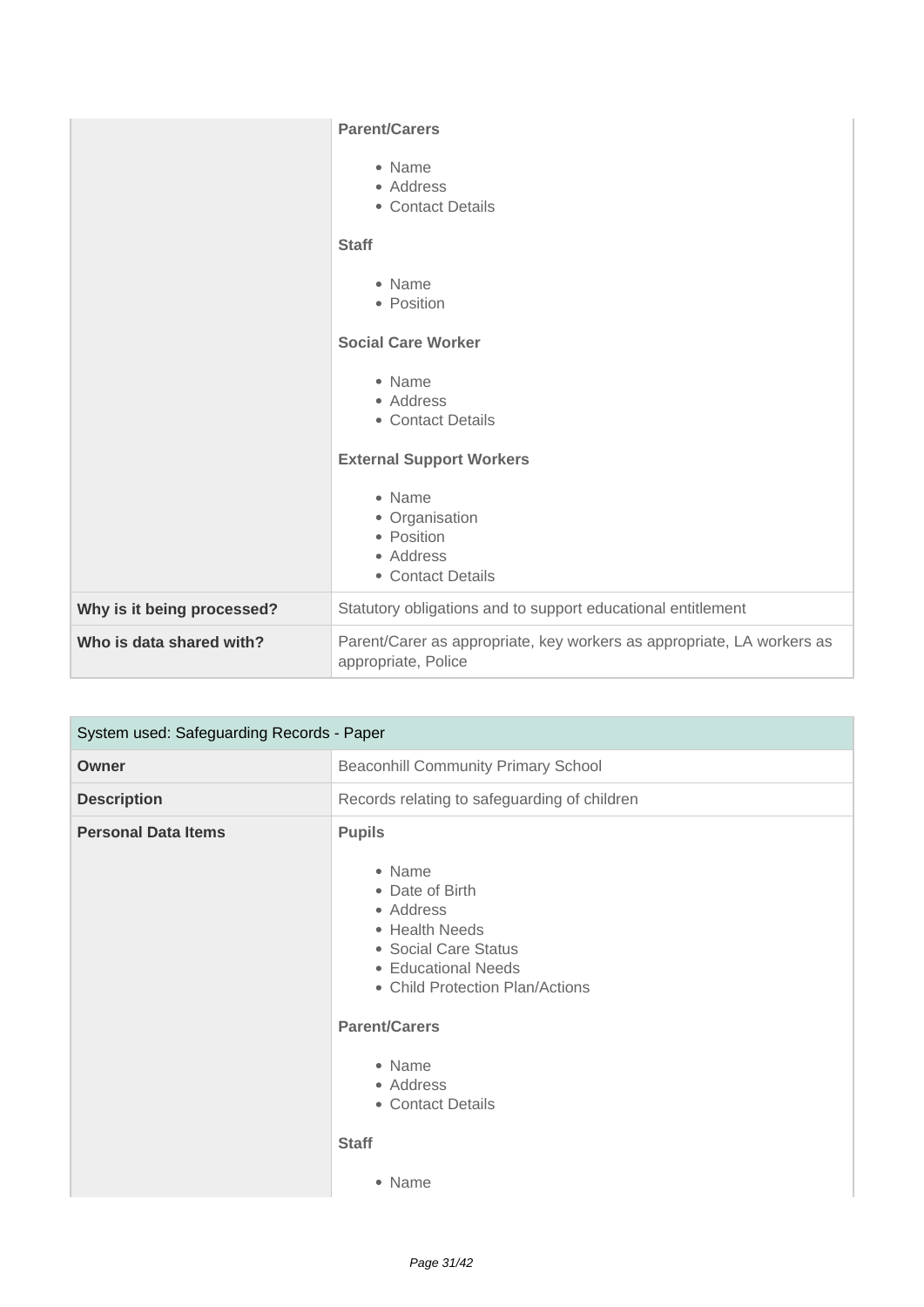|                            | • Position                                                                                    |
|----------------------------|-----------------------------------------------------------------------------------------------|
|                            | <b>Social Care Worker</b>                                                                     |
|                            | • Name<br>• Address<br>• Contact Details                                                      |
|                            | <b>External Support Workers</b>                                                               |
|                            | • Name<br>• Organisation<br>• Position<br>• Address<br>• Contact Details                      |
| Why is it being processed? | Statutory obligations and to support educational entitlement                                  |
| Who is data shared with?   | Parent/Carer as appropriate, key workers as appropriate, LA workers as<br>appropriate, Police |

| System used: School Jotter |                                                                                                                                                                         |
|----------------------------|-------------------------------------------------------------------------------------------------------------------------------------------------------------------------|
| Owner                      | <b>Beaconhill Community Primary School</b>                                                                                                                              |
| <b>Description</b>         | School Jotter provide website design and hosting services to schools.<br>They host and store pupil and staff images that are displayed on the<br>public facing website. |
| <b>Personal Data Items</b> | <b>Staff</b><br>• Photographs<br>• Video<br>Pupil<br>• Photographs<br>• Video                                                                                           |
| Why is it being processed? | To provide images for the school website to celebrate the life and work of<br>the school.                                                                               |
| Who is data shared with?   | The public                                                                                                                                                              |

| System used: School meals identification |                                                                 |
|------------------------------------------|-----------------------------------------------------------------|
| Owner                                    | <b>Beaconhill Community Primary School</b>                      |
| <b>Description</b>                       | Identification of pupils for meals                              |
| <b>Personal Data Items</b>               | <b>Pupil</b><br>• Name<br>• Photograph<br>• Dietary requirement |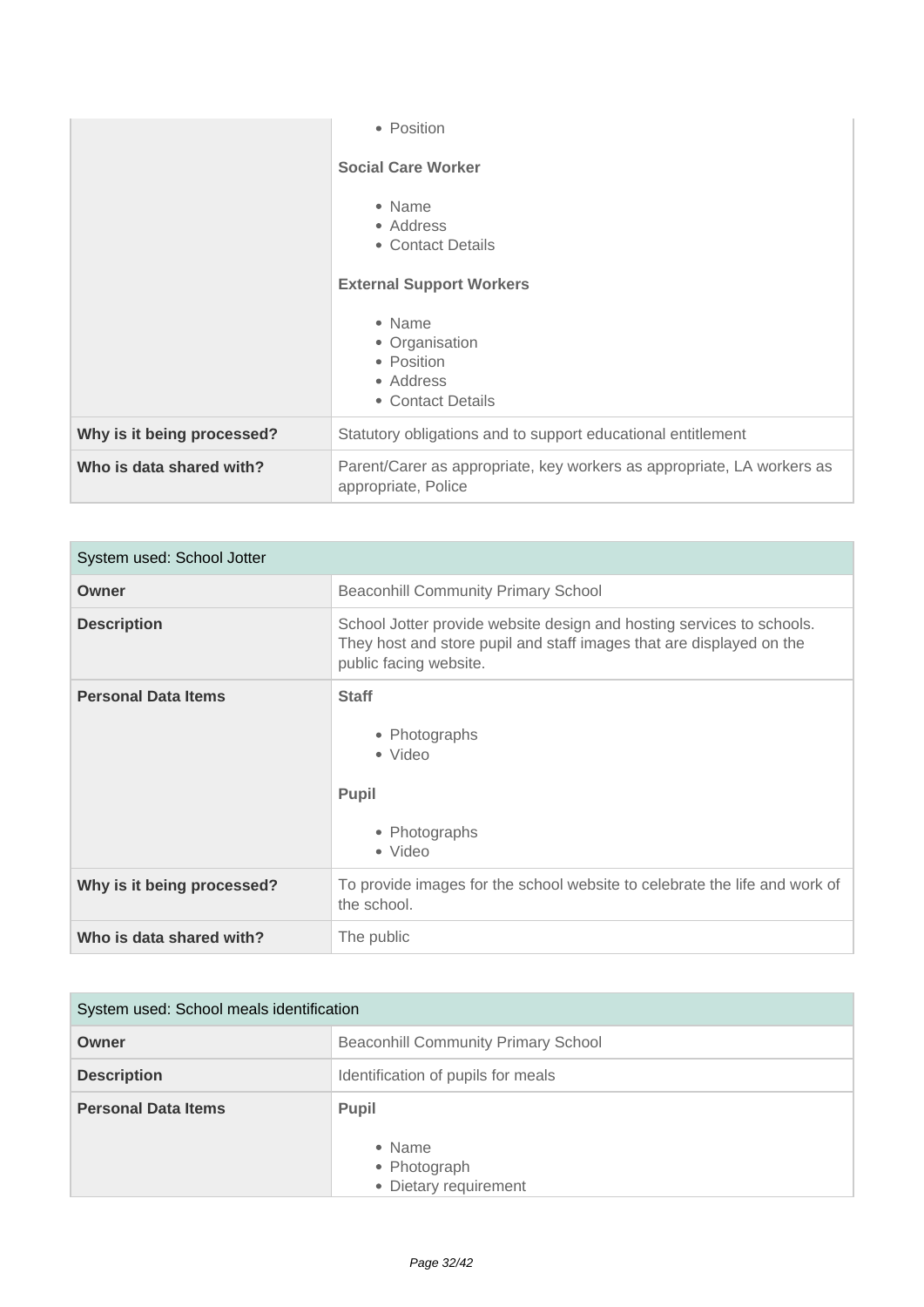| Why is it being processed? | To ensure the pupils receive appropriate dietary requirements, particularly<br>those with food allergies. |
|----------------------------|-----------------------------------------------------------------------------------------------------------|
| Who is data shared with?   | Not shared                                                                                                |

| System used: School360     |                                                                                                                                                                                                                                                                                                             |
|----------------------------|-------------------------------------------------------------------------------------------------------------------------------------------------------------------------------------------------------------------------------------------------------------------------------------------------------------|
| Owner                      | <b>Beaconhill Community Primary School</b>                                                                                                                                                                                                                                                                  |
| <b>Description</b>         | Learning platform for Northumberland schools with links to 3rd party<br>educational resource providers.                                                                                                                                                                                                     |
| <b>Personal Data Items</b> | Pupil<br>• Name<br>• School id<br>• Class/Group<br>• Year<br>• UPN (Unique Pupil Number)<br>$\bullet$ Gender<br>• Attendance (If School360 used for registration)<br>• Pupil concern reports<br>• EYFS reflections<br><b>Staff</b><br>• Name<br>• Staff Alternative e-mail address<br>• Teacher pupil notes |
| Why is it being processed? | To facilitate setting up and access to the County learning platform -<br>School360                                                                                                                                                                                                                          |
| Who is data shared with?   | SIMs Wonde Frog Learning Just2easy Interactive Resources                                                                                                                                                                                                                                                    |

| System used: Schoolcomms   |                                                                                                                     |
|----------------------------|---------------------------------------------------------------------------------------------------------------------|
| Owner                      | <b>Beaconhill Community Primary School</b>                                                                          |
| <b>Description</b>         | Communication app for parents                                                                                       |
| <b>Personal Data Items</b> | Pupil<br>• Name<br>• Attendance data<br><b>Parent</b><br>• Name<br>• Address<br>• e-mail address<br>• Mobile number |
| Why is it being processed? | To allow regular communication between the school and parent, plus                                                  |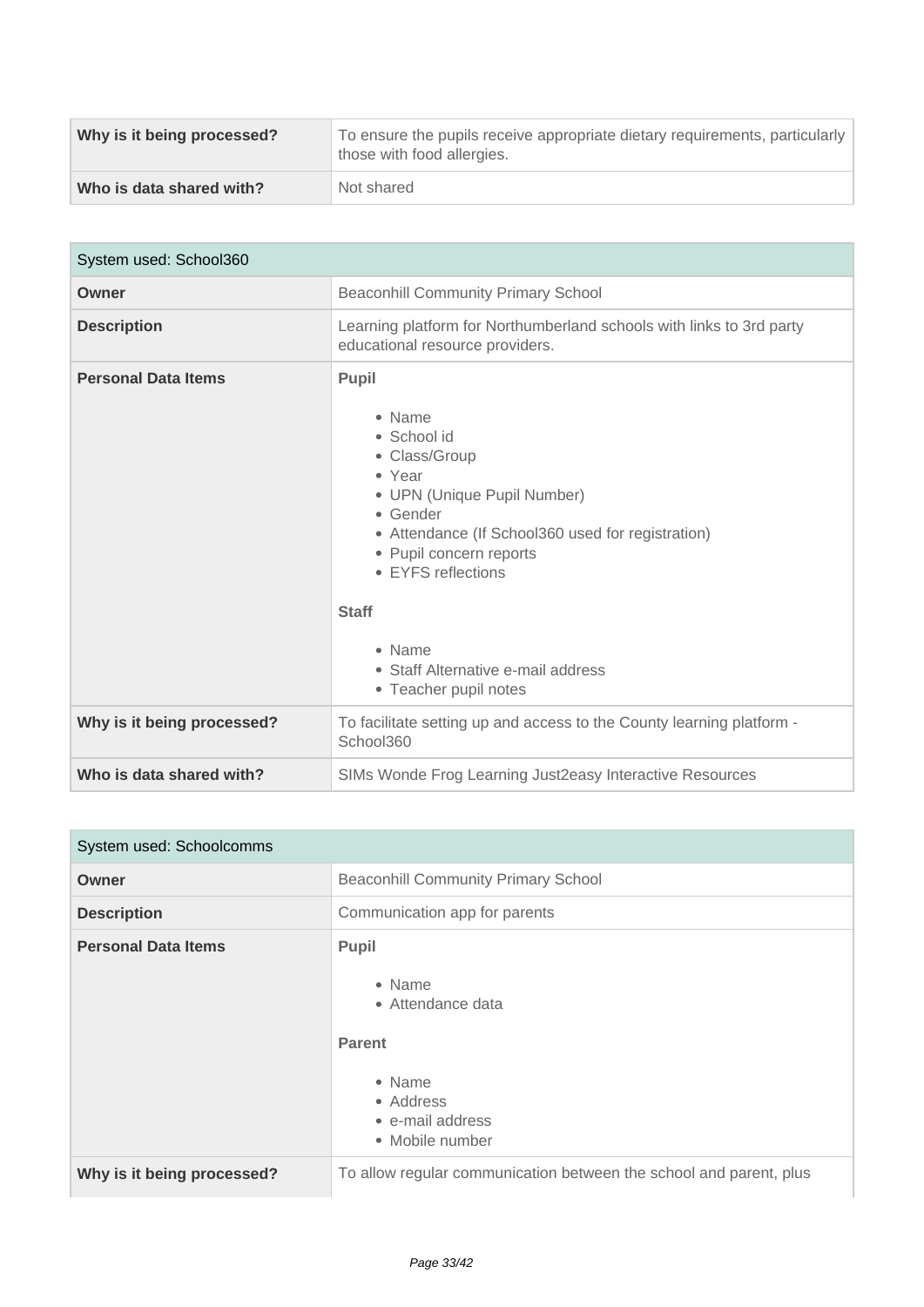|                          | attendance data and payment information if the school chooses these<br>modules.                                                                                                                                                                                                                                                                                                                                                                                          |
|--------------------------|--------------------------------------------------------------------------------------------------------------------------------------------------------------------------------------------------------------------------------------------------------------------------------------------------------------------------------------------------------------------------------------------------------------------------------------------------------------------------|
| Who is data shared with? | 'We may pass your own details to another organisation to supply/deliver<br>products or services you have purchased and/or to provide after-sales<br>service. We share data with our Payments Processing Service Providers<br>when you make a purchase using our Payments module. This information<br>will be used to authenticate you as a cardholder when making credit or<br>debit card transactions. This data includes name, mobile phone number,<br>email address.' |

| System used: SEND electronic records |                                                                                                                                                                                                                                                                                                                                                                          |
|--------------------------------------|--------------------------------------------------------------------------------------------------------------------------------------------------------------------------------------------------------------------------------------------------------------------------------------------------------------------------------------------------------------------------|
| <b>Owner</b>                         | <b>Beaconhill Community Primary School</b>                                                                                                                                                                                                                                                                                                                               |
| <b>Description</b>                   | Records relating to Special Educational Needs and Disability for individual<br>pupils                                                                                                                                                                                                                                                                                    |
| <b>Personal Data Items</b>           | <b>Pupils</b><br>• Name<br>• Date of Birth<br>• Address<br>• Health Needs<br>• Social Care Status<br>• Educational Needs<br>• SEND History<br><b>Parents / Carers</b><br>• Name<br>• Address<br>• Contact details<br><b>Staff</b><br>• Name<br>• Position<br><b>External Support Workers</b><br>• Name<br>• Organisation<br>• Position<br>• Address<br>• Contact details |
| Why is it being processed?           | To ensure appropriate levels of support for the student in relation SEND<br>needs                                                                                                                                                                                                                                                                                        |
| Who is data shared with?             | Parents/Carers as appropriate; Social Workers; Health Care<br>Professionals; Receiving Schools; Youth Offending Teams (case<br>dependent); LA Workers as appropriate                                                                                                                                                                                                     |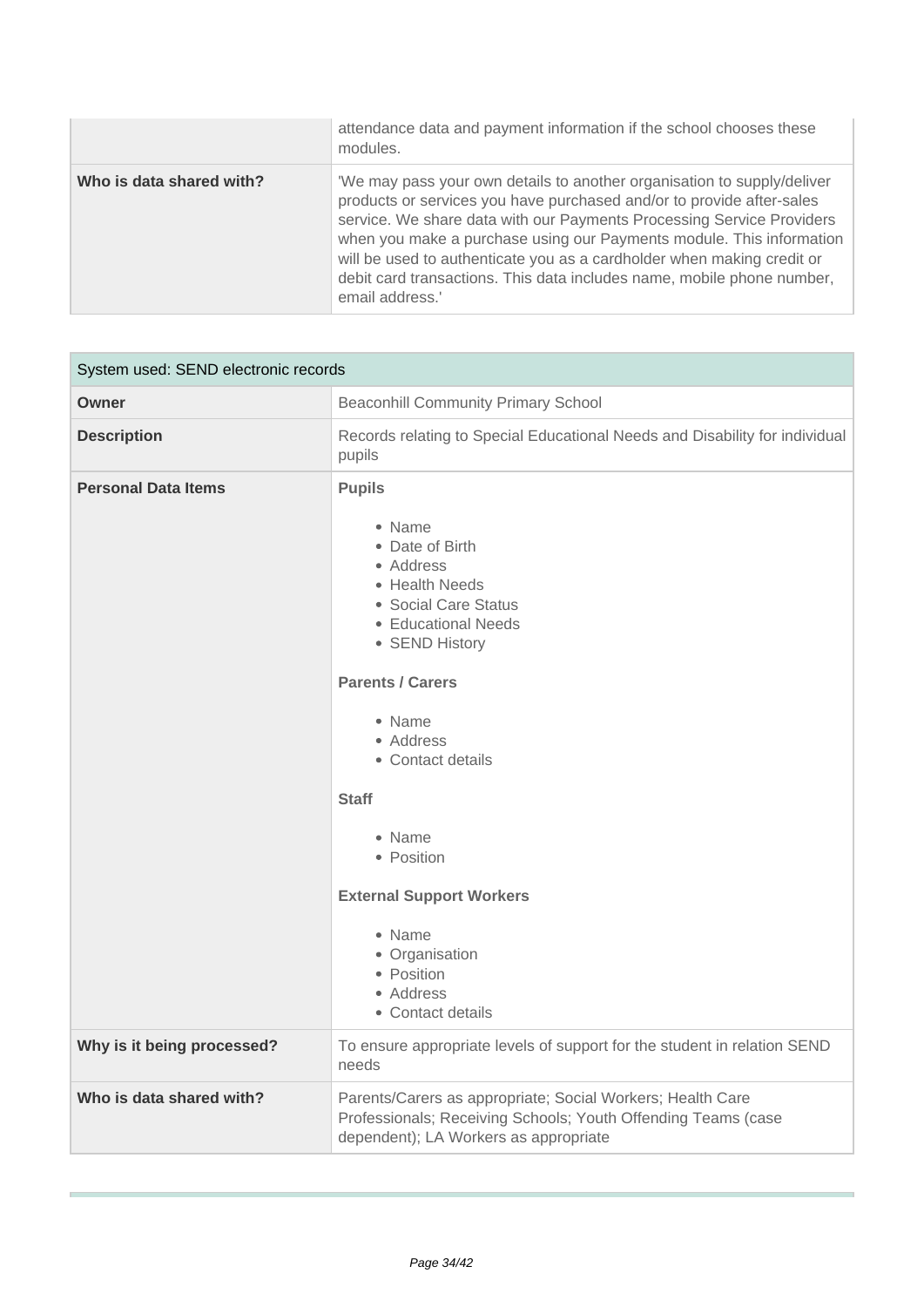| System used: Send Paper Records |                                                                                                                                                                                                                                                                                                                                                                             |
|---------------------------------|-----------------------------------------------------------------------------------------------------------------------------------------------------------------------------------------------------------------------------------------------------------------------------------------------------------------------------------------------------------------------------|
| Owner                           | <b>Beaconhill Community Primary School</b>                                                                                                                                                                                                                                                                                                                                  |
| <b>Description</b>              | Records relating to individual pupil's SEND history                                                                                                                                                                                                                                                                                                                         |
| <b>Personal Data Items</b>      | Pupil<br>• Name<br>• Date Of Birth<br>• Address<br>• Medical Information<br>• Health & Social Care<br>• Specific Educational Needs<br>• Interventions In Place<br><b>Parents</b><br>• Name<br>• Address<br>• Contact Details<br><b>Staff</b><br>• Name<br>• Position<br><b>External Support</b><br>• Name<br>• Organisation<br>• Position<br>• Address<br>• Contact Details |
| Why is it being processed?      | To support educational entitlement to meet statutory obligations                                                                                                                                                                                                                                                                                                            |
| Who is data shared with?        | Case workers, Parents, local Authority and Receiving Schools                                                                                                                                                                                                                                                                                                                |

| System used: SIMS          |                                                                                                                                                                                                                                               |
|----------------------------|-----------------------------------------------------------------------------------------------------------------------------------------------------------------------------------------------------------------------------------------------|
| Owner                      | <b>Beaconhill Community Primary School</b>                                                                                                                                                                                                    |
| <b>Description</b>         | SIMS is a management information system used by maintained schools in<br>the UK. It provides, teachers, senior leaders and support staff with the<br>tools to efficiently manage daily school life and drive improvement in their<br>schools. |
| <b>Personal Data Items</b> | <b>Pupil</b><br>• Name<br>• Date of birth<br>• Address<br>$\bullet$ Title<br>• Gender<br>• Class                                                                                                                                              |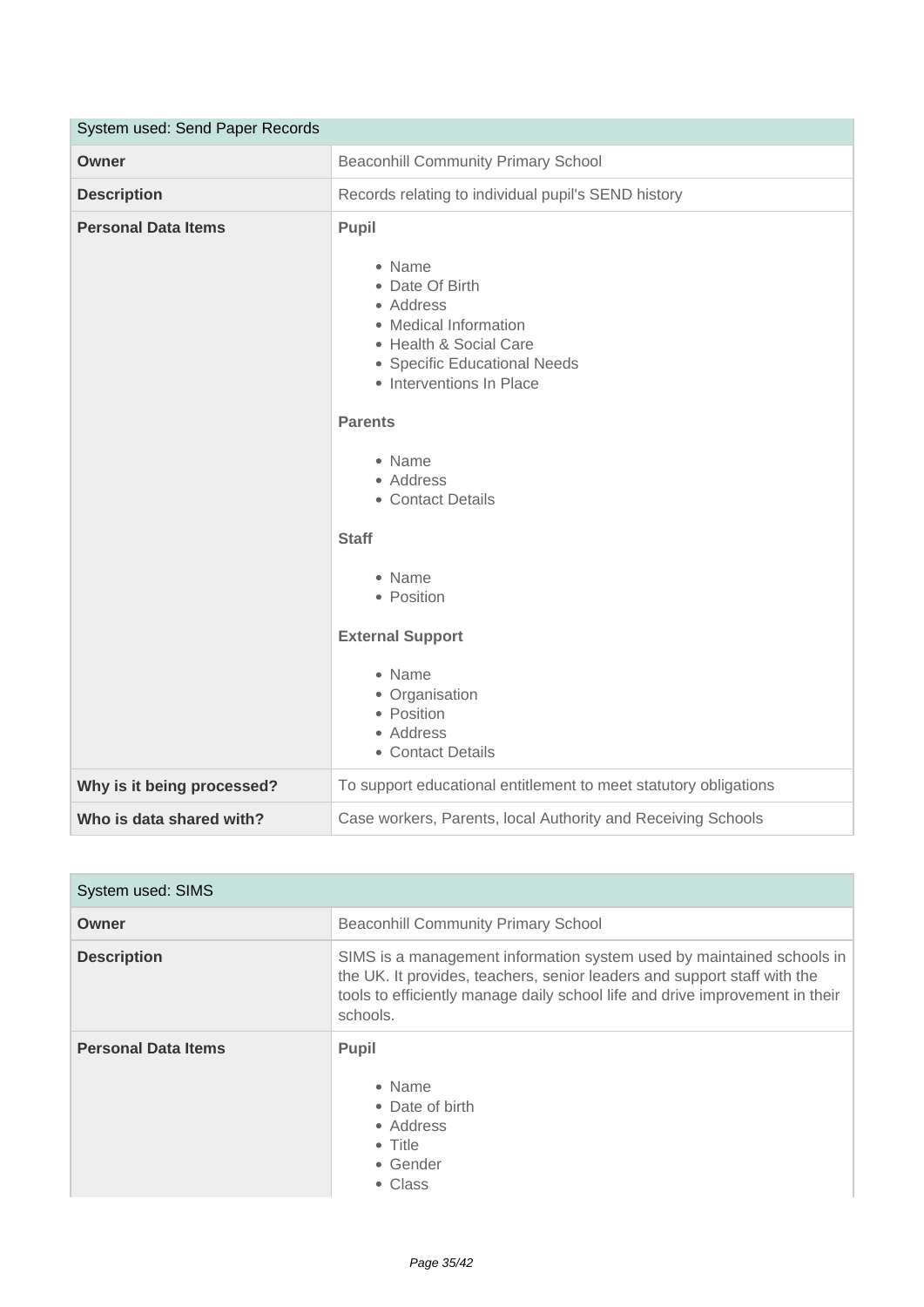- Year
- Parent/carer name
- UPN
- Dietary Requirements
- Medical information
- Attendance/exclusion
- FSM
- SEN
- Assessment information
- Child Protection Plan
- School history
- Looked After Information

### **Parent/Carer**

- Name
- Address
- Phone number
- email address
- Gender
- Title
- DOB
- Parental responsibility
- Language
- Occupation

#### **Staff**

|                            | • Name<br>• Address<br>• Phone number<br>• email address<br>$\bullet$ Title<br>• Gender<br>$\bullet$ DOB<br>• NI Number<br>Ethnicity<br>۰<br>• Bank Account Information<br>• Qualifications<br>• Disability & Medical Information<br>• Religion<br>• Marital status<br>• Language<br>• Passport Information<br>• Dietary requirements<br>• Absences<br>• Car information<br>• Next of Kin<br>• Payroll number<br>• DBS Information |
|----------------------------|------------------------------------------------------------------------------------------------------------------------------------------------------------------------------------------------------------------------------------------------------------------------------------------------------------------------------------------------------------------------------------------------------------------------------------|
| Why is it being processed? | Processing of this data is necessary for the completion of a public task<br>and for the school to meet statutory requirements.                                                                                                                                                                                                                                                                                                     |
| Who is data shared with?   | Parents                                                                                                                                                                                                                                                                                                                                                                                                                            |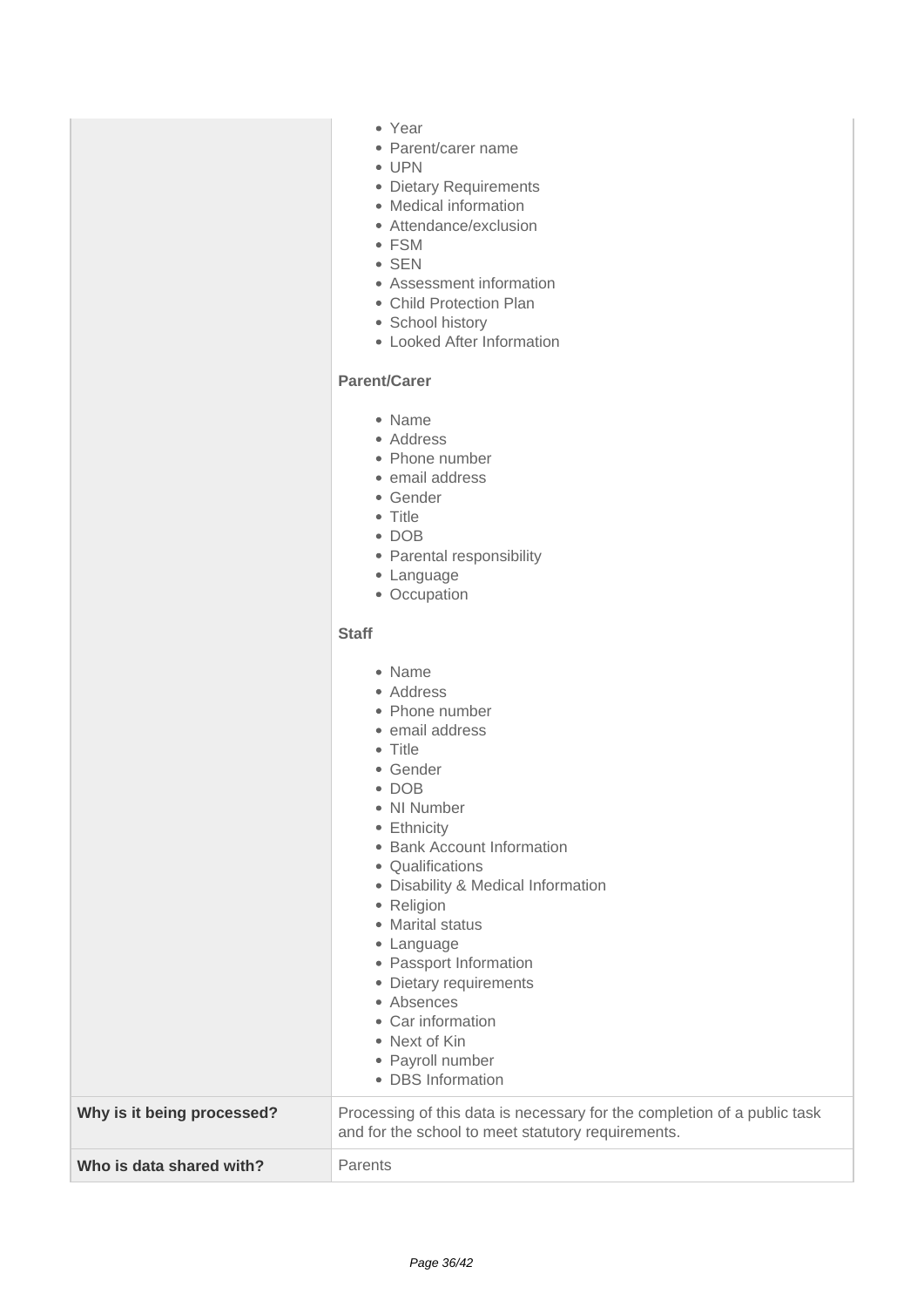| System used: Social media sites e.g. Twitter, Facebook |                                                                                                          |
|--------------------------------------------------------|----------------------------------------------------------------------------------------------------------|
| Owner                                                  | <b>Beaconhill Community Primary School</b>                                                               |
| <b>Description</b>                                     | Social Media tool used to inform parents about events in school and<br>celebrate children's achievement. |
| <b>Personal Data Items</b>                             | <b>Pupil</b><br>• Photos (unnamed)<br>• Videos (unnamed)<br>• School name<br>• Classes                   |
| Why is it being processed?                             | Unnamed photos of pupils and their work are used on the site                                             |
| Who is data shared with?                               | Information shared with parents                                                                          |

| System used: Spelling Shed |                                                                                                                                                                                                                                                            |
|----------------------------|------------------------------------------------------------------------------------------------------------------------------------------------------------------------------------------------------------------------------------------------------------|
| Owner                      | <b>Beaconhill Community Primary School</b>                                                                                                                                                                                                                 |
| <b>Description</b>         | The Spelling Shed - proudly powered by EdShed - is a spelling platform<br>designed by a team of teachers. It is built with students, teachers and<br>parents in mind and aims to make spelling fun for students as well as<br>simple for adults to manage. |
| <b>Personal Data Items</b> | <b>Child</b><br>• Name<br>$\bullet$ Age<br><b>Parent</b><br>• Name<br>• Contact Details                                                                                                                                                                    |
| Why is it being processed? | https://www.edshed.com/en-gb/privacy                                                                                                                                                                                                                       |
| Who is data shared with?   | https://www.edshed.com/en-gb/privacy                                                                                                                                                                                                                       |

| System used: SumDog        |                                                                                                                                                                                                             |
|----------------------------|-------------------------------------------------------------------------------------------------------------------------------------------------------------------------------------------------------------|
| Owner                      | <b>Beaconhill Community Primary School</b>                                                                                                                                                                  |
| <b>Description</b>         | Personalised maths & spelling practice that pupils love Engage your<br>pupils with adaptive learning games aligned to the National Curriculum,<br>for children aged 5 to 14. Proven to accelerate progress. |
| <b>Personal Data Items</b> | <b>Teachers</b><br>$\bullet$ Name                                                                                                                                                                           |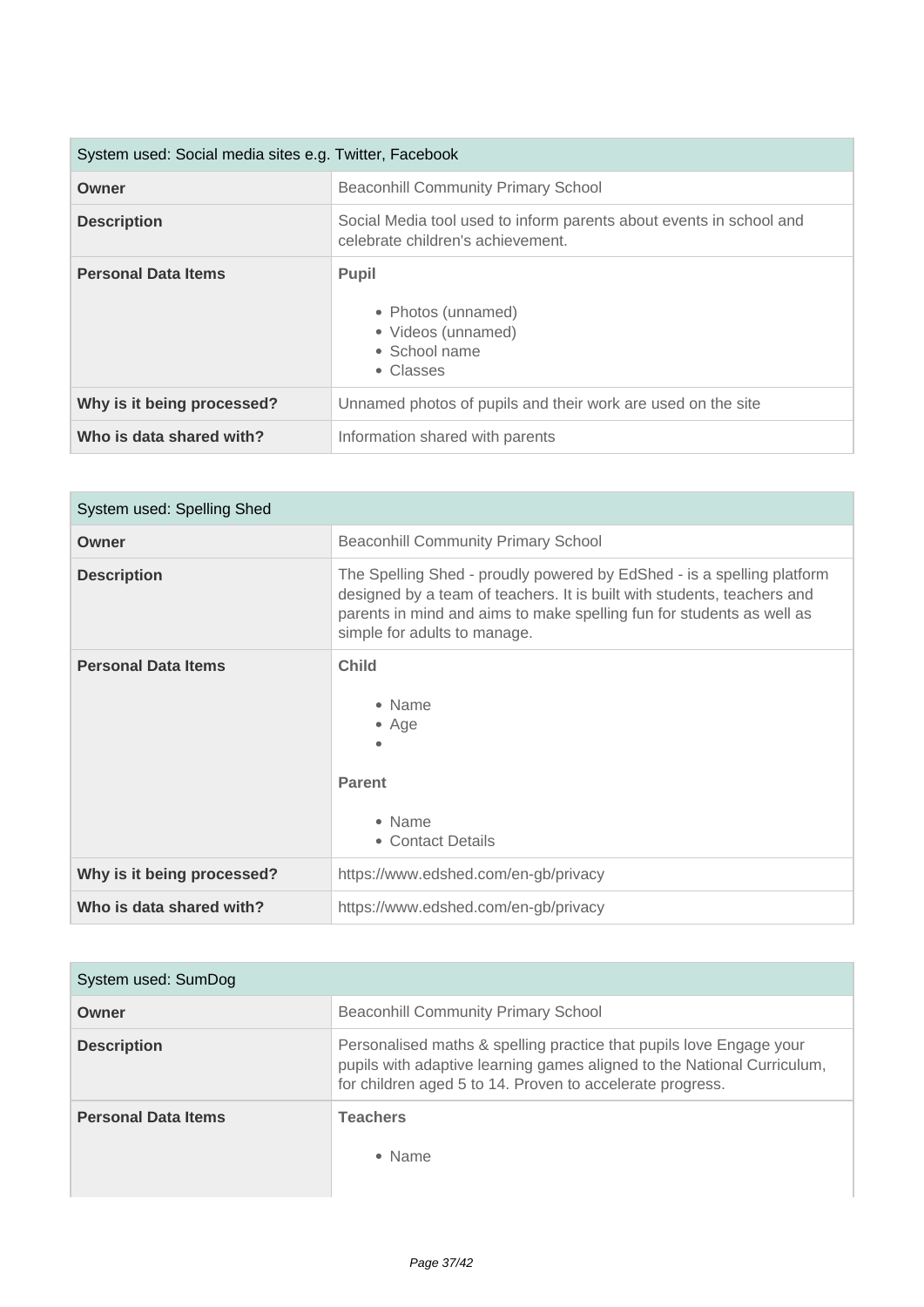|                            | <b>Child</b>                             |
|----------------------------|------------------------------------------|
|                            | • Name                                   |
| Why is it being processed? | https://www.sumdog.com/en/about/privacy/ |
| Who is data shared with?   | https://www.sumdog.com/en/about/privacy/ |

| System used: Tapestry      |                                                                                                                                                                                                                                                                                                             |
|----------------------------|-------------------------------------------------------------------------------------------------------------------------------------------------------------------------------------------------------------------------------------------------------------------------------------------------------------|
| <b>Owner</b>               | <b>Beaconhill Community Primary School</b>                                                                                                                                                                                                                                                                  |
| <b>Description</b>         | An online journal recording all the learning and fun of children's early<br>years education.                                                                                                                                                                                                                |
| <b>Personal Data Items</b> | <b>School</b><br>• Name<br>• Address<br>• Email address and name of person who pays for service in school<br>Pupil<br>• Name<br>• Date of birth<br>• Notes on progress<br>• Photographs<br>• Videos<br>• Address<br><b>Parent</b><br>• Name<br>• email address<br><b>Staff</b><br>• Name<br>• Email address |
| Why is it being processed? | To provide access to an online early years journal which records pupil<br>activity and progress throughout the year.                                                                                                                                                                                        |
| Who is data shared with?   | The child's? new school if it uses Tapestry.                                                                                                                                                                                                                                                                |

| System used: Target Tracker |                                            |
|-----------------------------|--------------------------------------------|
| Owner                       | <b>Beaconhill Community Primary School</b> |
| <b>Description</b>          | Pupil assessment and tracking software?.   |
| <b>Personal Data Items</b>  | <b>Staff</b>                               |
|                             | • Name<br>• Email address                  |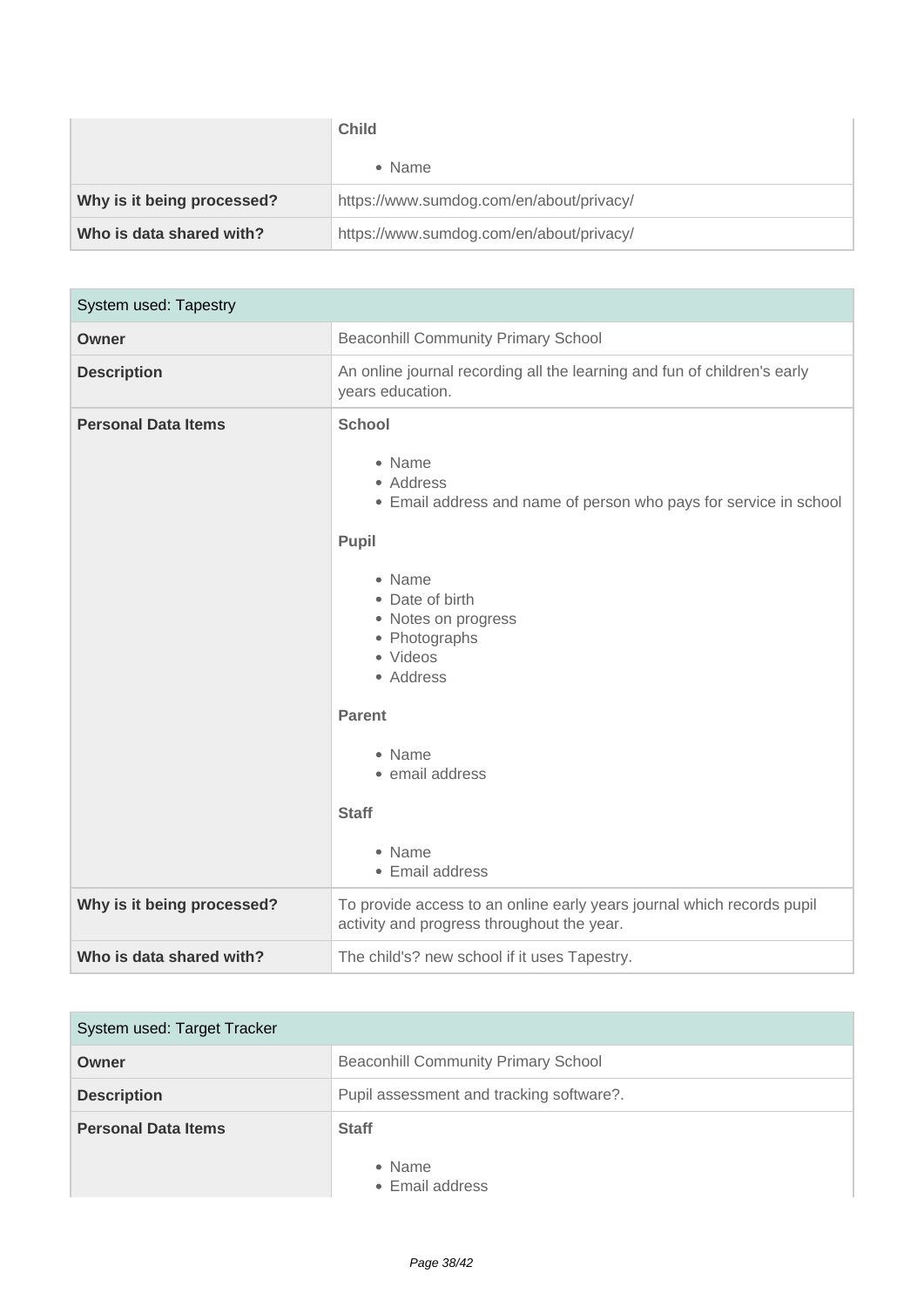|                            | <b>Pupils</b><br>• Name<br>• Date of birth<br>$\bullet$ Age<br>• Classes<br>• Ethnicity<br>$\bullet$ SEN data<br>• Pupil premium eligibility<br>• Performance data<br>• Attendance data |
|----------------------------|-----------------------------------------------------------------------------------------------------------------------------------------------------------------------------------------|
| Why is it being processed? | To help track progress and set targets for pupils.                                                                                                                                      |
| Who is data shared with?   | <b>School Staff</b>                                                                                                                                                                     |

| System used: Teachers2Parent |                                                                                                                                                                                                                                                                                                                                                                      |
|------------------------------|----------------------------------------------------------------------------------------------------------------------------------------------------------------------------------------------------------------------------------------------------------------------------------------------------------------------------------------------------------------------|
| Owner                        | <b>Beaconhill Community Primary School</b>                                                                                                                                                                                                                                                                                                                           |
| <b>Description</b>           | Parent/Staff/Other Text Messaging System                                                                                                                                                                                                                                                                                                                             |
| <b>Personal Data Items</b>   | <b>Staff</b><br>• Name<br>• Telephone number<br>Pupil<br>• Name<br>• Registration group<br>• Year group<br><b>Parent/Carer</b><br>• Name<br>• Primary telephone number<br>• Secondary telephone number<br><b>Taxi driver</b><br>• Taxi drivers name<br>· Taxi drivers telephone number<br><b>Taxi escort</b><br>• taxi escort name<br>• Taxi escort telephone number |
| Why is it being processed?   | To provide access to Communication tool for contact between school and<br>parent/carer/staff/other                                                                                                                                                                                                                                                                   |
| Who is data shared with?     | School staff                                                                                                                                                                                                                                                                                                                                                         |

r.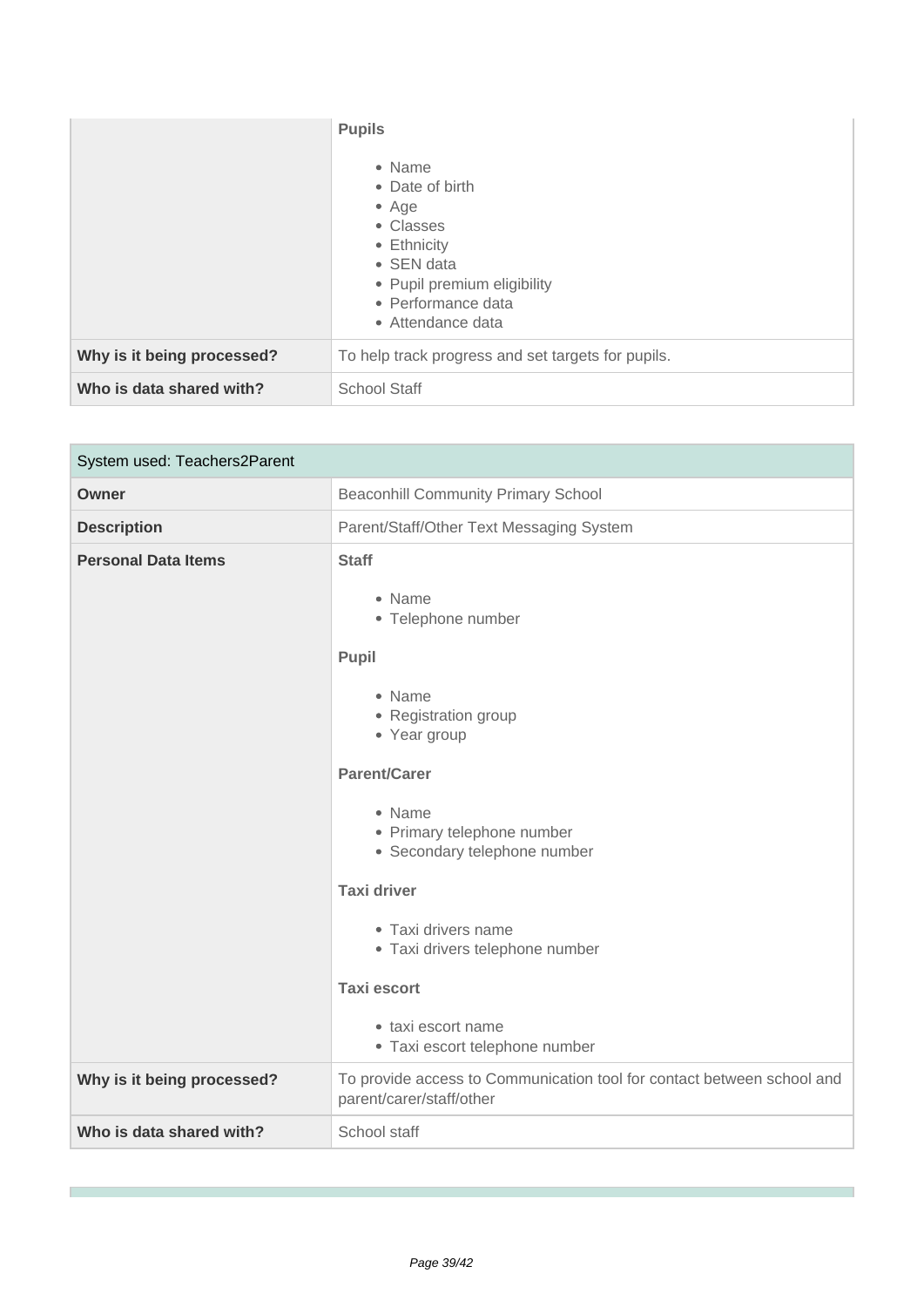| System used: Times Tables Rock Stars |                                                                                                                                           |
|--------------------------------------|-------------------------------------------------------------------------------------------------------------------------------------------|
| Owner                                | <b>Beaconhill Community Primary School</b>                                                                                                |
| <b>Description</b>                   | Online times tables practice and testing.                                                                                                 |
| <b>Personal Data Items</b>           | <b>Staff</b><br>• Name<br>• Email address<br>• School name<br>• School address<br><b>Pupil</b><br>• Name<br>• Year group<br>• Maths group |
| Why is it being processed?           | To provide access to online learning tool.                                                                                                |
| Who is data shared with?             | Staff                                                                                                                                     |

| System used: Top Marks Spelling Games |                                                                                                                                                                                                                                                                                                                                                                                                                                                                                          |
|---------------------------------------|------------------------------------------------------------------------------------------------------------------------------------------------------------------------------------------------------------------------------------------------------------------------------------------------------------------------------------------------------------------------------------------------------------------------------------------------------------------------------------------|
| Owner                                 | <b>Beaconhill Community Primary School</b>                                                                                                                                                                                                                                                                                                                                                                                                                                               |
| <b>Description</b>                    | Welcome to Topmarks Topmarks is a leading independent educational<br>website for children, teaching professionals and parents. Topmarks gives<br>children the opportunity to learn online, through safe, fun and engaging<br>games and activities. We feature great, educationally sound online<br>resources. Topmarks is a safe environment for children because we only<br>include trustworthy, reliable educational content. A good place to start is<br>our fun learning games area. |
| <b>Personal Data Items</b>            | <b>Teacher</b><br>• Name<br><b>Child</b><br>• Name<br>$\bullet$ Age<br><b>Parents</b><br>• Name                                                                                                                                                                                                                                                                                                                                                                                          |
| Why is it being processed?            | https://www.topmarks.co.uk/PrivacyPolicy                                                                                                                                                                                                                                                                                                                                                                                                                                                 |
| Who is data shared with?              | https://www.topmarks.co.uk/PrivacyPolicy                                                                                                                                                                                                                                                                                                                                                                                                                                                 |

| System used: Visitor book |                                     |
|---------------------------|-------------------------------------|
| Owner                     | Beaconhill Community Primary School |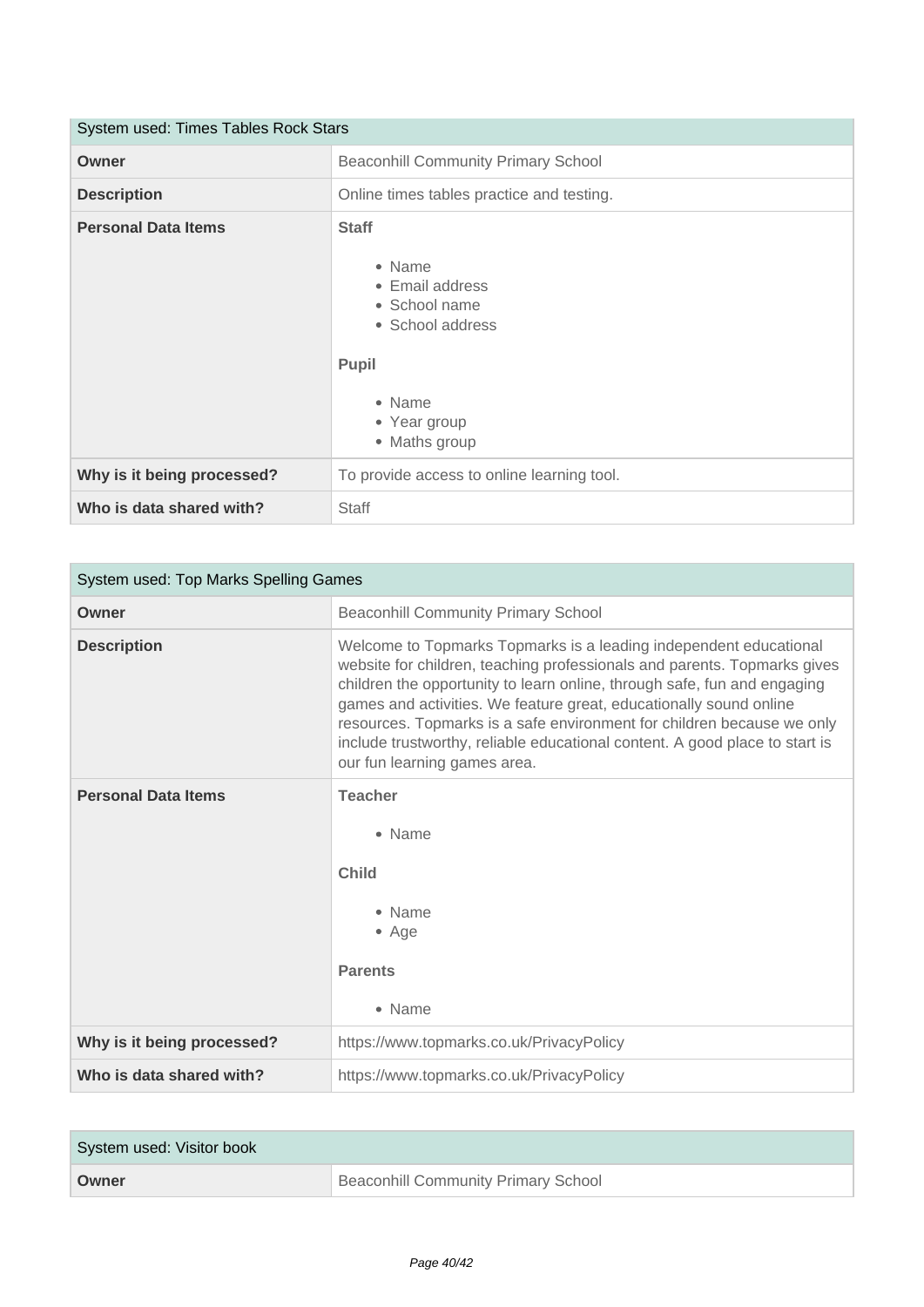| <b>Description</b>         | Log of all visitors into school / fire regulations                                                                |
|----------------------------|-------------------------------------------------------------------------------------------------------------------|
| <b>Personal Data Items</b> | <b>Visitor</b><br>• Name<br>• Date and time<br>• Car registration<br>• Purpose of visit<br>• Company<br>$\bullet$ |
| Why is it being processed? | Safeguarding, health and safety, fire regulations                                                                 |
| Who is data shared with?   | School staff, visitors                                                                                            |

| System used: White Rose Maths |                                                                                                                                                                                                                                                                                                                                                                                                                                                                                                                                                                                                                                                                                               |
|-------------------------------|-----------------------------------------------------------------------------------------------------------------------------------------------------------------------------------------------------------------------------------------------------------------------------------------------------------------------------------------------------------------------------------------------------------------------------------------------------------------------------------------------------------------------------------------------------------------------------------------------------------------------------------------------------------------------------------------------|
| Owner                         | <b>Beaconhill Community Primary School</b>                                                                                                                                                                                                                                                                                                                                                                                                                                                                                                                                                                                                                                                    |
| <b>Description</b>            | Influenced, inspired and informed by the work of leading maths<br>researchers and practitioners across the world, White Rose Maths brings<br>together a team of highly experienced and passionate maths teaching<br>experts to train, guide, help and support all those who want to make<br>change happen in their schools. We're guessing that might include YOU!<br>If so, we offer you in-depth training programmes, a vast bank of clear,<br>practical resources (many of them available free of charge), and the<br>bespoke support you want and need to keep raising the bar. We'll not<br>only make your job a whole lot simpler, we'll help you change the future<br>for every child. |
| <b>Personal Data Items</b>    | <b>Teacher</b><br>• Name<br>• Date of Birth<br>• Gender<br>• Email address<br>• Payment details<br><b>Child</b><br>• Name<br>• Age<br>• Gender<br>• Email address<br><b>Parent</b><br>• Name<br>• Age<br>• Gender<br>• Email address                                                                                                                                                                                                                                                                                                                                                                                                                                                          |
| Why is it being processed?    | https://whiterosemaths.com/privacy/                                                                                                                                                                                                                                                                                                                                                                                                                                                                                                                                                                                                                                                           |
|                               |                                                                                                                                                                                                                                                                                                                                                                                                                                                                                                                                                                                                                                                                                               |